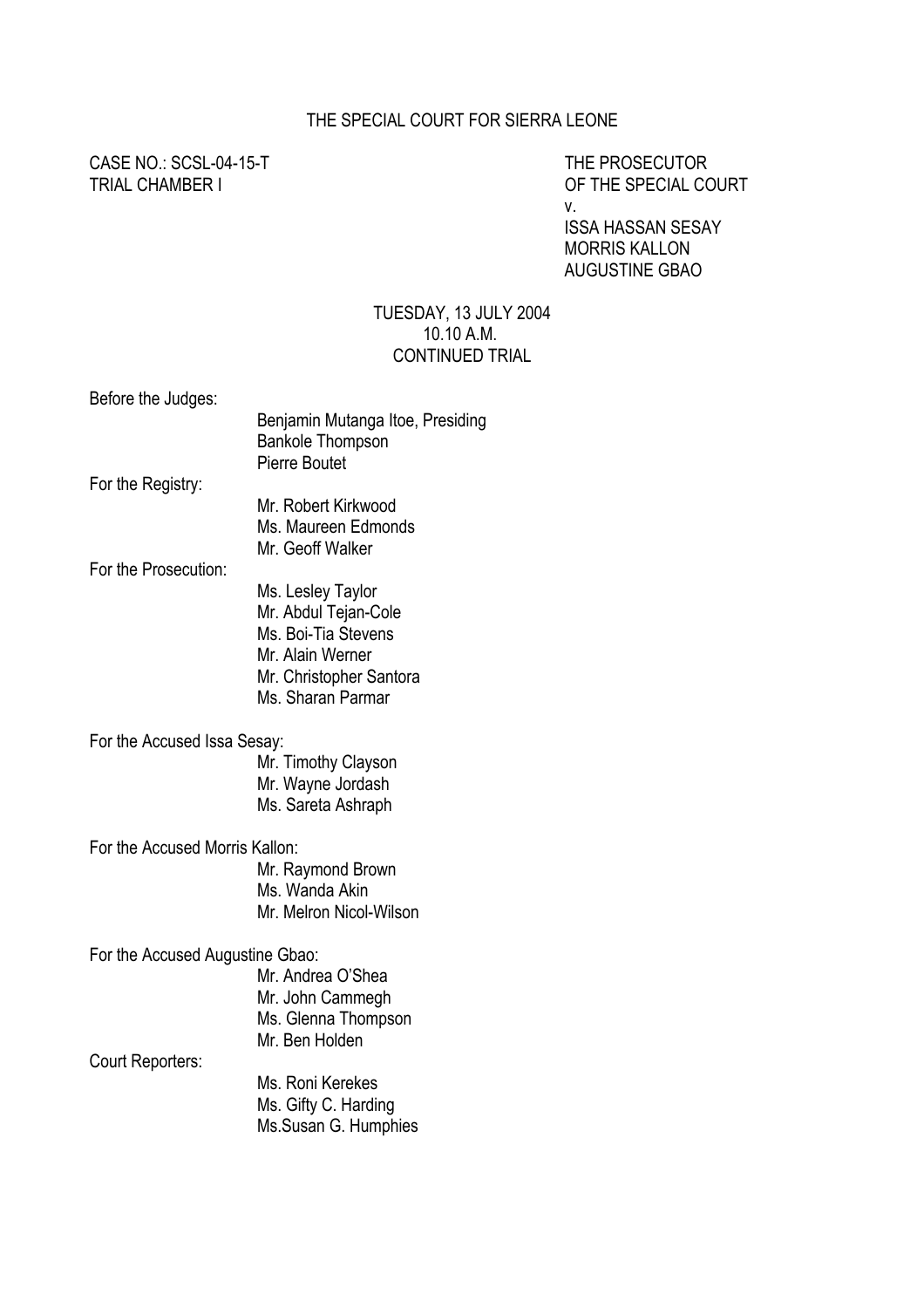# INDEX

### WITNESS/ES

| For the Prosecution: |  |
|----------------------|--|
|                      |  |
|                      |  |
|                      |  |
|                      |  |
|                      |  |
|                      |  |

# **EXHIBITS**

|--|--|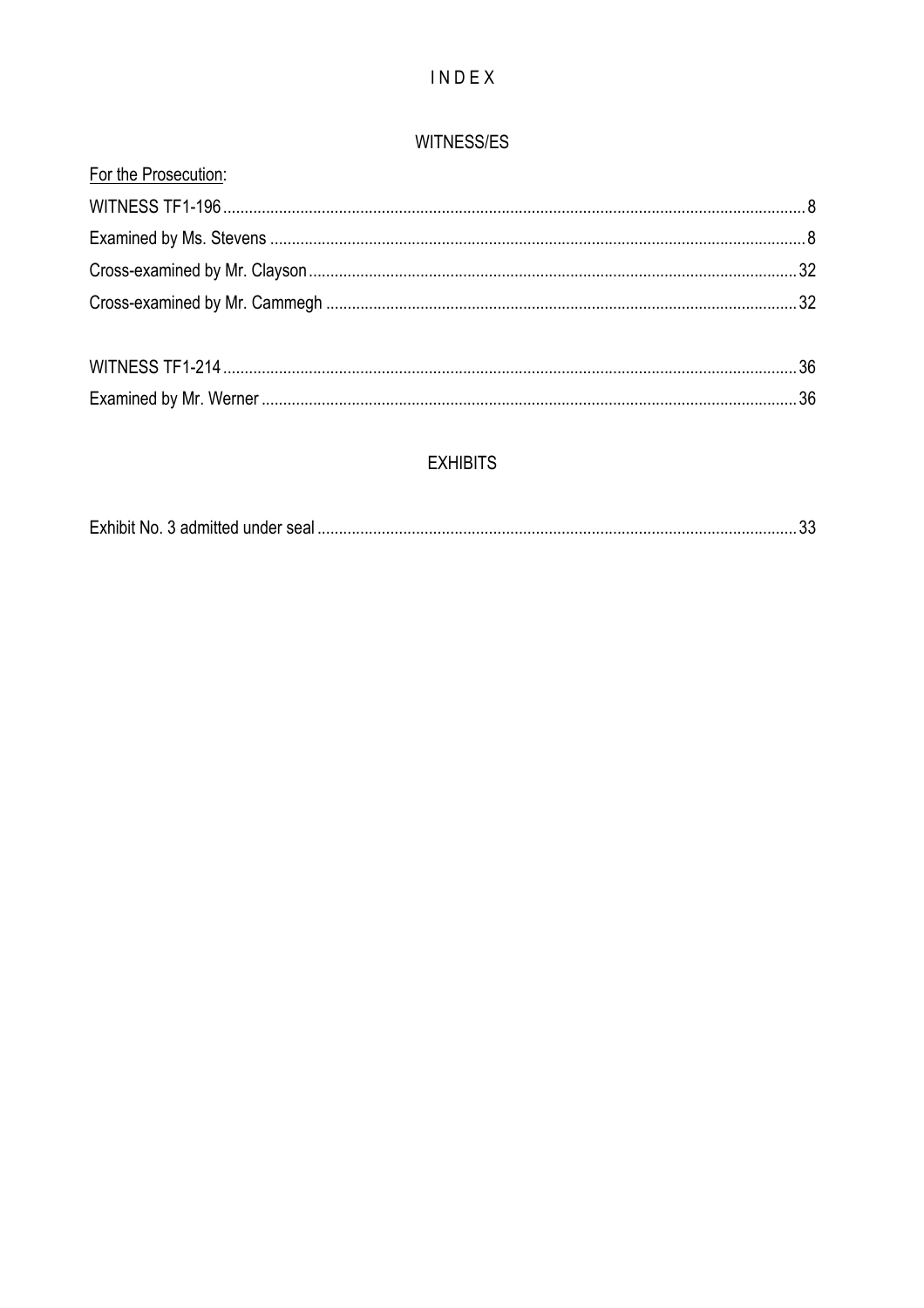| 1  | [Tuesday, 13 July 2004]                                                                                   |  |
|----|-----------------------------------------------------------------------------------------------------------|--|
| 2  | [Accused Sesay, Accused Kallon present]                                                                   |  |
| 3  | [Accused Gbao not present]                                                                                |  |
| 4  | [Open session]                                                                                            |  |
| 5  | [Upon commencing at 10.10. a.m.]                                                                          |  |
| 6  | MS. EDMONDS:                                                                                              |  |
| 7  | All persons having anything to do before this Special Court Trial Chamber draw near and give your         |  |
| 8  | attendance.                                                                                               |  |
| 9  |                                                                                                           |  |
| 10 | Interpreter, please take your oath.                                                                       |  |
| 11 | [Interpreter sworn]                                                                                       |  |
| 12 | <b>MR. PRESIDENT:</b>                                                                                     |  |
| 13 | Yes, the Chamber would like to find out if the issue of interpretation or translation has been resolved   |  |
| 14 | between the Defence and the Prosecution.                                                                  |  |
| 15 | MR. CLAYSON:                                                                                              |  |
| 16 | Your Honour, yes, thank you.                                                                              |  |
| 17 | <b>MS. TAYLOR:</b>                                                                                        |  |
| 18 | Yes, it has, Your Honour.                                                                                 |  |
| 19 | <b>MR. PRESIDENT:</b>                                                                                     |  |
| 20 | It has been resolved?                                                                                     |  |
| 21 | MR. CLAYSON:                                                                                              |  |
| 22 | Yes, thank you.                                                                                           |  |
| 23 | <b>MR. PRESIDENT:</b>                                                                                     |  |
| 24 | All right.                                                                                                |  |
| 25 | MR. CLAYSON:                                                                                              |  |
| 26 | Your Honour, thank you. Over night the Defence teams have been able to consider the observations          |  |
| 27 | made by the Prosecution yesterday in which they made it clear that this next witness is considered to     |  |
| 28 | be a lady who is, sadly, particularly traumatised, and we have also borne in mind the observations of     |  |
| 29 | the Trial Chamber concerning the Chamber's desire for expediency and efficiency. That has led us all      |  |
| 30 | to consider whether it is, in the interests of our clients, unnecessary for this witness actually to give |  |
| 31 | testimony in Court, or whether we are content that the witness's statement can be read to the Court       |  |
| 32 | and adopted as her evidence. We have reached that conclusion that we do not, in fact, require this        |  |
| 33 | witness to give live testimony to the Trial Chamber, and I've been able to briefly discuss that with the  |  |
| 34 | Prosecution. And I understand that in principle they may be in agreement with that course, but            |  |
| 35 | obviously they can explain their approach to that point to Your Honours. I thought immediately I          |  |
| 36 | should let Your Honours know of the joint view of the Defence about this. We're concerned to save         |  |
| 37 | any witness from the possibility of unnecessary trauma and that's something we can achieve in this        |  |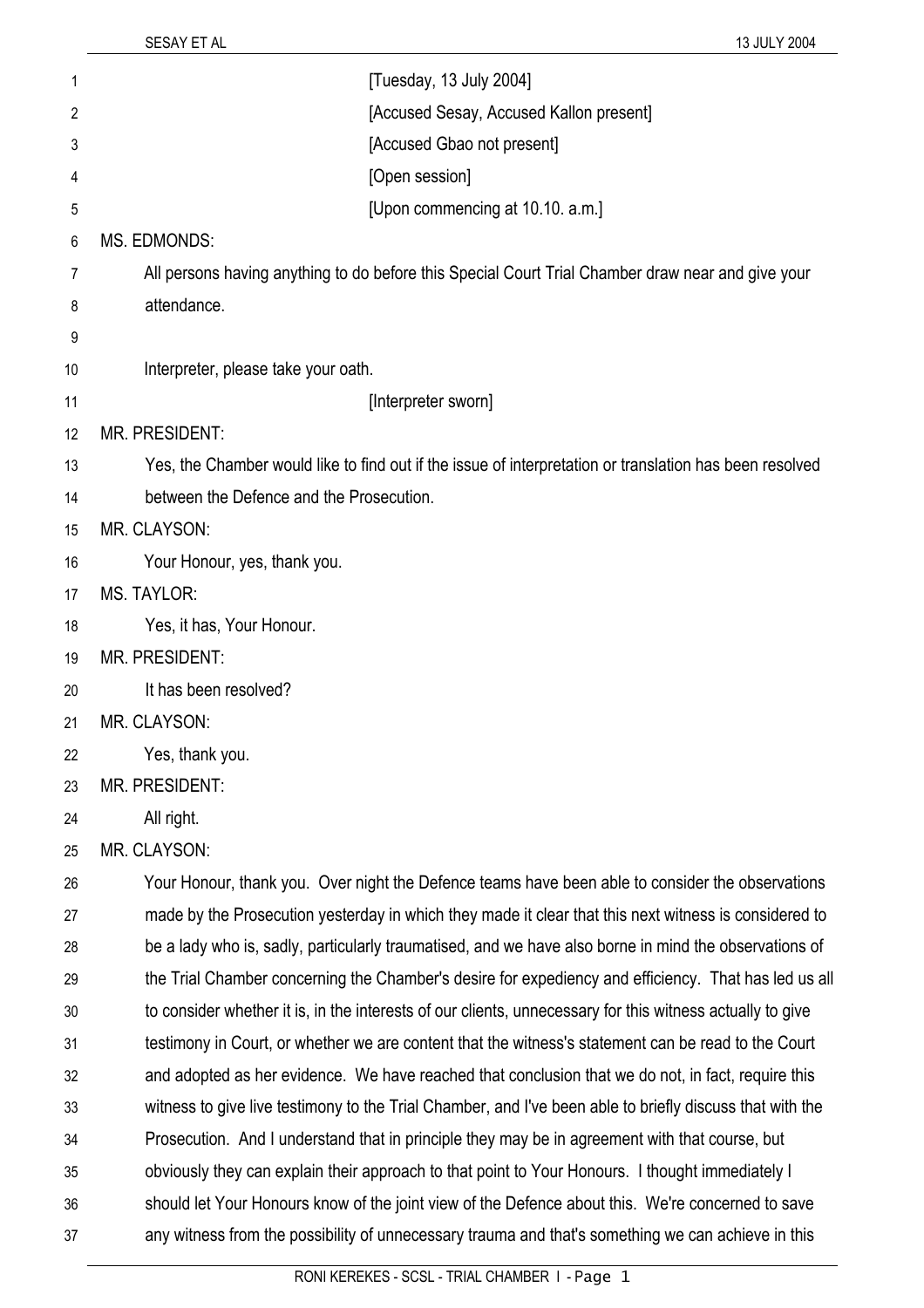|    | SESAY ET AL<br>13 JULY 2004                                                                              |
|----|----------------------------------------------------------------------------------------------------------|
| 1  | case.                                                                                                    |
| 2  | [Trial Chamber confers]                                                                                  |
| 3  | <b>MR. PRESIDENT:</b>                                                                                    |
| 4  | What is the Prosecution's stand on this matter, please?                                                  |
| 5  | [Trial Chamber confers]                                                                                  |
| 6  | <b>MR. PRESIDENT:</b>                                                                                    |
| 7  | Yes, Prosecution, learned counsel, proceed.                                                              |
| 8  | <b>MS. STEVENS:</b>                                                                                      |
| 9  | Morning, Your Honours, morning, members of the Defence team. Your Honours, we have discussed             |
| 10 | this matter with the Defence and we have no problems with the adoption of the statement.                 |
| 11 | MR. PRESIDENT:                                                                                           |
| 12 | You have what?                                                                                           |
| 13 | <b>MS. STEVENS:</b>                                                                                      |
| 14 | We have no problems.                                                                                     |
| 15 | <b>MR. PRESIDENT:</b>                                                                                    |
| 16 | Yes, please speak up, please.                                                                            |
| 17 | <b>MS. STEVENS:</b>                                                                                      |
| 18 | We have no problems admitting the statement of the witness into evidence. However, we would              |
| 19 | require that the witness come to Court and have the statement read to her for her to adopt the           |
| 20 | statement as indeed one that she made. And procedurally, Your Honour, we submit that this would          |
| 21 | be the proper course. This way the contents of the statement would also be on record. Thank you.         |
| 22 | <b>MR. PRESIDENT:</b>                                                                                    |
| 23 | Yes, Mr. Clayson.                                                                                        |
| 24 | MR. CLAYSON:                                                                                             |
| 25 | Your Honour, thank you. Your Honours, yes. The difficulty, as we see it, is that this would, at the very |
| 26 | least, risk traumatising the witness which is precisely what the Defence are trying to avoid. We're      |
| 27 | trying to avoid the witness having to undergo the experience of coming into Court, hearing her           |
| 28 | account of it read over to her again when the position is admitted and accepted and the facts to which   |
| 29 | she speaks are wholly admitted by the Defence. We cannot see any good reason for her to be forced        |
| 30 | to come into Court in these circumstances. And we, as I've tried to make fully plain, have no issues     |
| 31 | with the statement of this witness being read to the Court and adopted by the Court as uncontroverted    |
| 32 | fact. So I don't really understand why the Prosecution think it necessary to go through a procedure      |
| 33 | which seems to have no purpose. And those are the submissions I would make.                              |
| 34 | MR. CAMMEGH:                                                                                             |
| 35 | Your Honours, can I--                                                                                    |
| 36 | MR. PRESIDENT:                                                                                           |

37 Mr. Cammegh.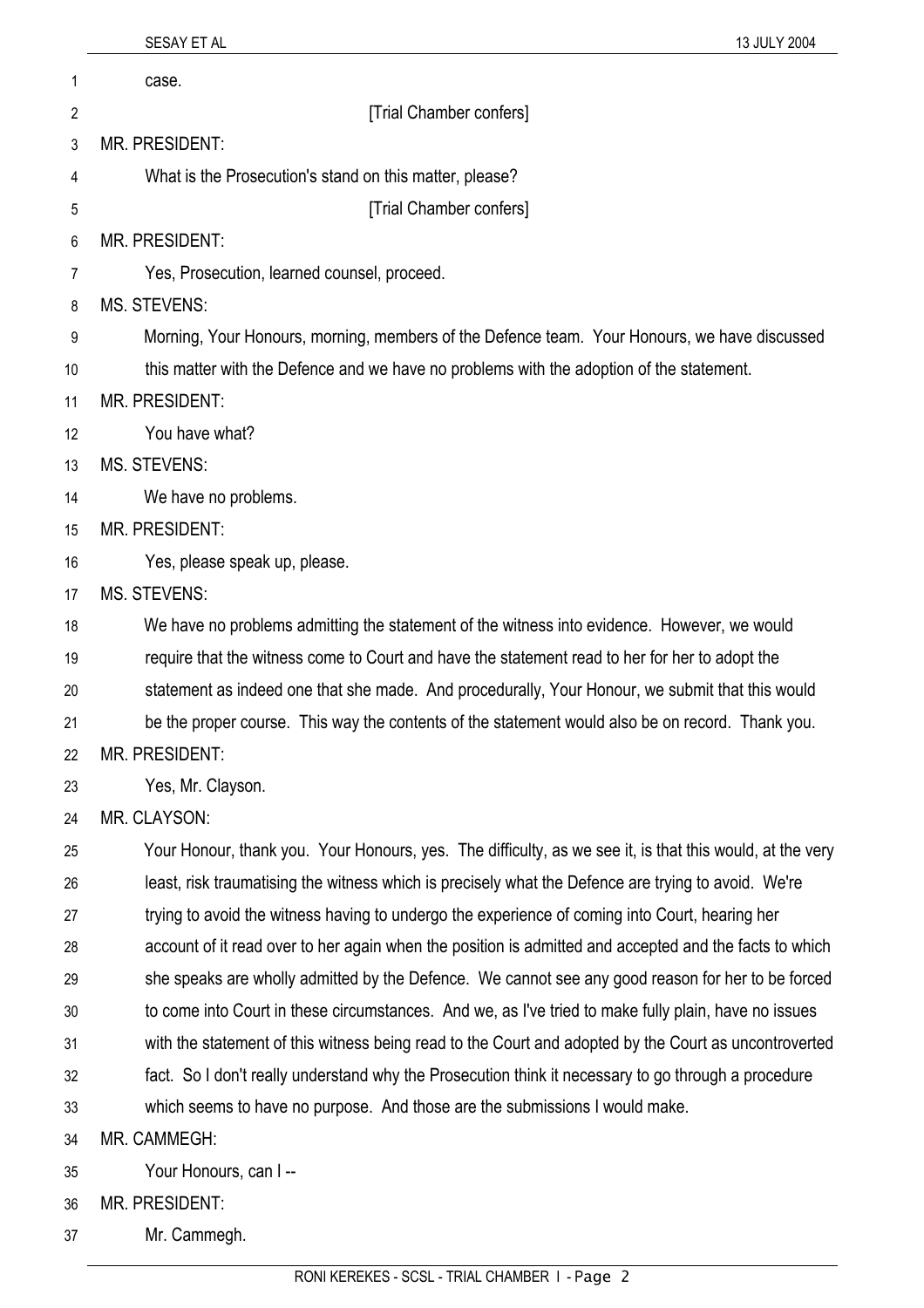| 1              | MR. CAMMEGH:                                                                                                              |  |
|----------------|---------------------------------------------------------------------------------------------------------------------------|--|
| $\overline{2}$ | May I adopt what Mr. Clayson has just said, and at the risk of importing national jurisdictional law into                 |  |
| 3              | this Court, the procedure that I am used to, and I hope that that would fit very neatly with this                         |  |
| 4              | Chamber this morning, is that documents can be admitted into the trial. They have the force of sworn                      |  |
| 5              | testimony provided all parties agree. On this occasion, it is quite clear that all parties do agree, and I                |  |
| 6              | am with Mr. Clayson, I do not want, having read this statement, which is extremely harrowing, to                          |  |
| 7              | afford any risk of this young lady being traumatised in any way.                                                          |  |
| 8              |                                                                                                                           |  |
| 9              | The statement will be read, she doesn't have to be here to vouch for it, we accept it.                                    |  |
| 10             | MR. PRESIDENT:                                                                                                            |  |
| 11             | Yes.<br>MS. AKIN:                                                                                                         |  |
| 12             |                                                                                                                           |  |
| 13<br>14       | May it please the Court, Your Honours, I, on behalf of the Kallon Defence team adopt the arguments                        |  |
| 15             | made by Mr. Clayson and Mr. Cammegh, and we are in full agreement with those positions as they<br>have stated. Thank you. |  |
| 16             | [Trial Chamber confers]                                                                                                   |  |
| 17             | <b>MR. PRESIDENT:</b>                                                                                                     |  |
| 18             | The chamber is going rise for five minutes in order to advise itself on the issues raised. We will rise,                  |  |
| 19             | please.                                                                                                                   |  |
| 20             | [Break taken at 10.21 a.m.]                                                                                               |  |
| 21             | [On resuming at 10.44 a.m.]                                                                                               |  |
| 22             | [Ruling]                                                                                                                  |  |
| 23             | MR. PRESIDENT:                                                                                                            |  |
| 24             | The trial session resumes. The Chamber for examination of the submissions by the parties on this                          |  |
| 25             | issue decides that this witness will be called in Court and that the statement will be identified by her                  |  |
| 26             | and received in evidence and it will be read for her to be able to reconcile herself with the declarations                |  |
| 27             | she made. This is how we intend to proceed. It is our perception as a Chamber that because of the                         |  |
| 28             | preoccupations of re-traumatising this witness that the -- there will be no form of examination of this                   |  |
| 29             | witness after the witness -- after the statement is tendered and admitted and examinations in all                         |  |
| 30             | forms, that is, in chief, cross-examination and re-examination. That is the understanding of the                          |  |
| 31             | Chamber.                                                                                                                  |  |
| 32             |                                                                                                                           |  |
| 33             | Is this the understanding of learned counsel on this issue?                                                               |  |
| 34             | <b>MS. STEVENS:</b>                                                                                                       |  |
| 35             | Yes, Your Honour.<br>MR. PRESIDENT:                                                                                       |  |
| 36<br>37       | The Prosecution, says, yes. All right.                                                                                    |  |
| 38             |                                                                                                                           |  |
|                |                                                                                                                           |  |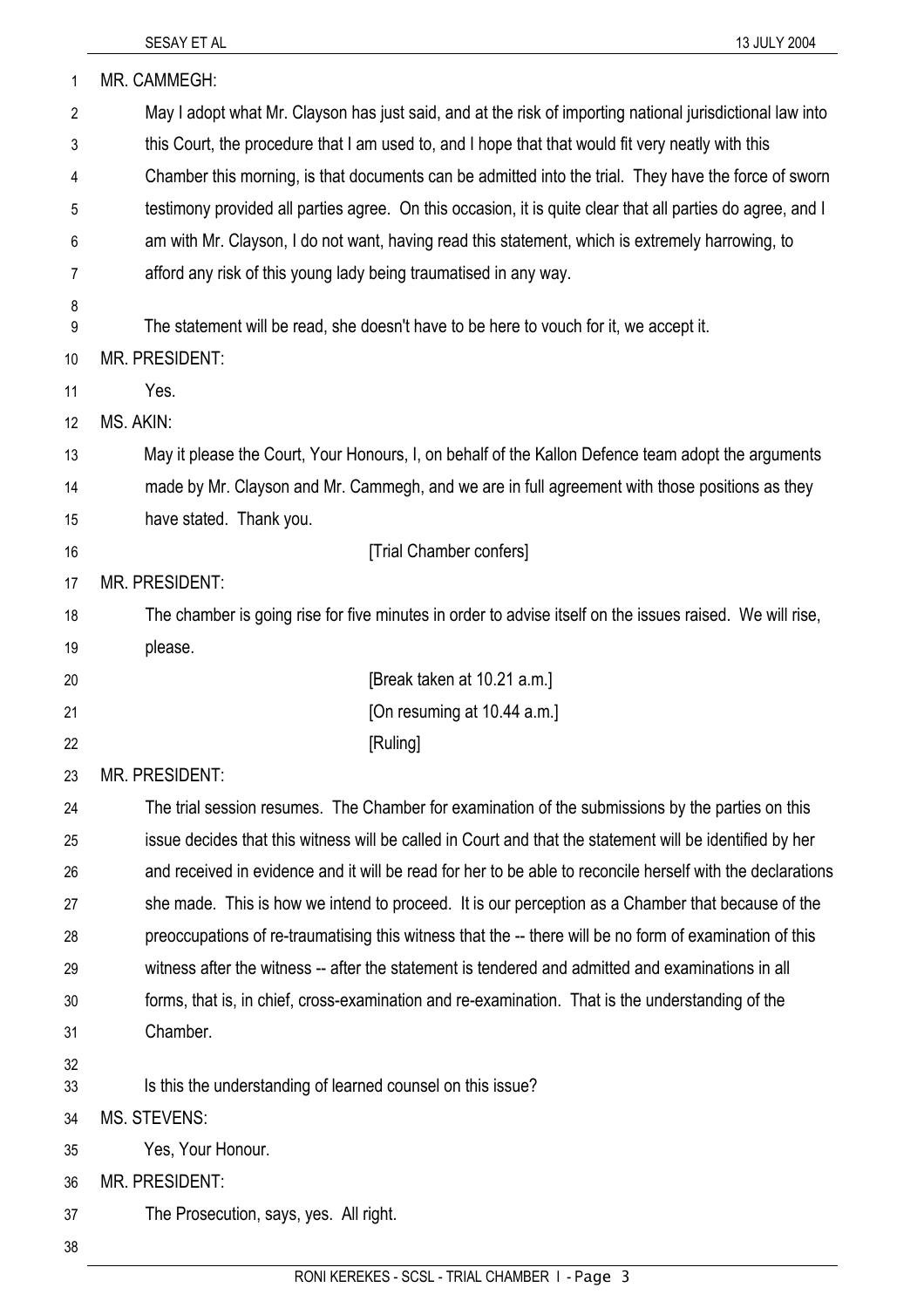37

| 1  | MR. CLAYSON:                                                                                               |  |
|----|------------------------------------------------------------------------------------------------------------|--|
| 2  | The position -- and I can only speak for the defendant I represent -- the position that we adopt is that   |  |
| 3  | we have no substantive questions for this witness. If I say anything to her, it would be simply to         |  |
| 4  | indicate that that is our position.                                                                        |  |
| 5  | <b>MR. PRESIDENT:</b>                                                                                      |  |
| 6  | When you say, no substantive questions --                                                                  |  |
| 7  | MR. CLAYSON:                                                                                               |  |
| 8  | Yes.                                                                                                       |  |
| 9  | <b>MR. PRESIDENT:</b>                                                                                      |  |
| 10 | Are you intending to ask her any questions at all, Mr. Clayson?                                            |  |
| 11 | MR. CLAYSON:                                                                                               |  |
| 12 | My position is that I would like to make it clear to the witness that she is not in Court at the behest of |  |
| 13 | the Defence. That is what I would like to make clear to her.                                               |  |
| 14 | <b>MR. PRESIDENT:</b>                                                                                      |  |
| 15 | Right. Mr. Cammegh.                                                                                        |  |
| 16 | MR. CAMMEGH:                                                                                               |  |
| 17 | Your Honour, assuming she adopts the statement, of course, it would be my intention to leave it there.     |  |
| 18 | My concern is, if this is adopted as a general principle or rule of practice, and this situation arises    |  |
| 19 | again, there may will be situations where the witness fails to adopt the entire contents of the            |  |
| 20 | statement, either A, by denying a portion of it, saying it's been misconstrued by the interpreter or B,    |  |
| 21 | wishing to add something to it. Of course in those circumstances, it may well be that notwithstanding      |  |
| 22 | our attempts to prevent her from coming into Court, lest she be traumatised. We may, because of any        |  |
| 23 | disclosure that witness may make, feel compelled to do what we never intended to do, which is              |  |
| 24 | cross-examine her on certain issues which she or he has raised. Now, I am confident that won't             |  |
| 25 | happen with this witness, but as a general rule of procedure, in my submission, it does import some        |  |
| 26 | degree of a risk to the future.                                                                            |  |
| 27 | <b>JUDGE THOMPSON:</b>                                                                                     |  |
| 28 | Learned counsel, I'm sure that you in fact -- I take it you're not suggesting that the decision reached    |  |
| 29 | by the Chamber is meant to be of general applicability.                                                    |  |
| 30 | MR. CAMMEGH:                                                                                               |  |
| 31 | I wasn't sure. If Your Honour is making it clear that it is not --                                         |  |
| 32 | MR. PRESIDENT:                                                                                             |  |
| 33 | No two cases could be on all fours. It is very difficult. Some could, but it is very, very difficult.      |  |
| 34 | MR. CAMMEGH:                                                                                               |  |
| 35 | I'm obliged to that.                                                                                       |  |
| 36 | <b>JUDGE THOMPSON:</b>                                                                                     |  |

RONI KEREKES - SCSL - TRIAL CHAMBER I - Page 4

For my part, I would suggest that clearly there is no such suggestion on this Chamber to treat this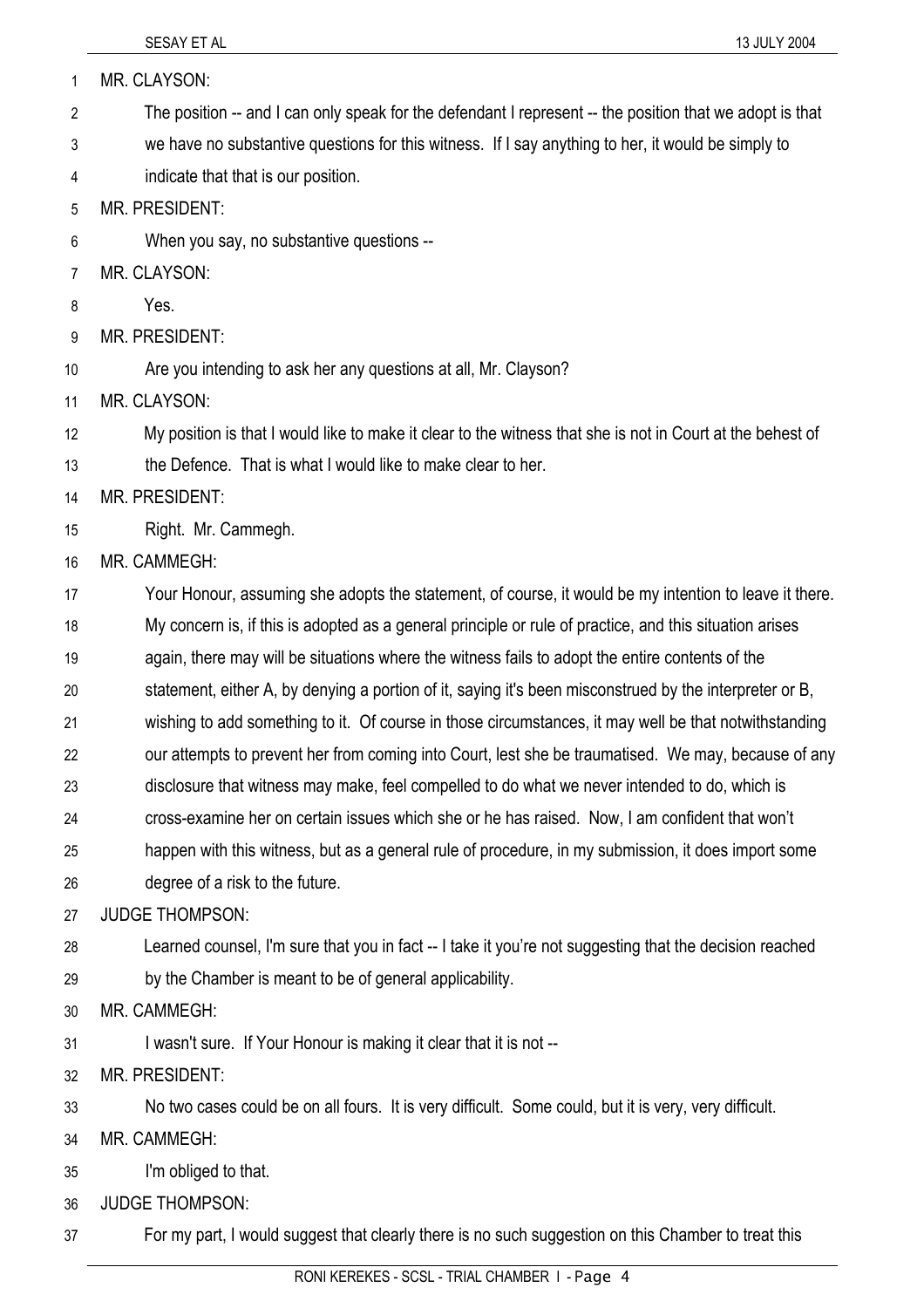|                | SESAY ET AL<br>13 JULY 2004                                                                                 |
|----------------|-------------------------------------------------------------------------------------------------------------|
| $\mathbf{1}$   | particular decision as a matter of general --                                                               |
| $\overline{2}$ | [Overlapping microphones]                                                                                   |
| 3              | MR. CAMMEGH:                                                                                                |
| 4              | I'm very grateful for that indication, thank you.                                                           |
| 5              | MS. AKIN:                                                                                                   |
| 6              | Your Honours, at this time we cannot confirm -- we cannot anticipate just how the witness will confirm      |
| 7              | and adopt her statement. Should she do that in an ordinary course without additional comment or             |
| 8              | elaboration on the statement, then there will be no questions by this team for the second Accused;          |
| 9              | however, we would like to reserve and be able to put questions to the witness should there be any           |
| 10             | deviation whatsoever from what it seems we all anticipate will occur here today.                            |
| 11             | <b>MR. PRESIDENT:</b>                                                                                       |
| 12             | The Chamber understands that it is the statement that will be identified, tendered, you know, that          |
| 13             | would form the agenda for these proceedings and nothing more. We do not perceive that there would           |
| 14             | be any addition. It would be a question of the statement, you know, being read to her, for her to           |
| 15             | confirm it, and that is it. We do not expect, and I don't think, you know, that that is a perception of the |
| 16             | Chamber, you know, that new material will be added into the statement by the witness. Excepting, of         |
| 17             | course, certain situations arise which we cannot now anticipate. I think it is better, you know, that we    |
| 18             | get into the procedure and see how we move, how we proceed.                                                 |
| 19             | MS. AKIN:                                                                                                   |
| 20             | Exactly, Your Honour. That is what I would like to reserve to see how we move and proceed along             |
| 21             | the course of asking the questions, unless something unusual or unforeseen develops during this             |
| 22             | process. Thank you.                                                                                         |
| 23             | <b>MR. PRESIDENT:</b>                                                                                       |
| 24             | I think the screens should be drawn before this witness is brought in.                                      |
| 25             | [The witness entered court]                                                                                 |
| 26             | <b>MR. PRESIDENT:</b>                                                                                       |
| 27             | Just a minute. We see that the witness is accompanied by somebody. There will be no two people              |
| 28             | giving evidence. What is the position?                                                                      |
| 29             | MS. STEVENS:                                                                                                |
| 30             | My apologies, Your Honour. Your Honour, the Prosecution would request that someone sit with the             |
| 31             | witness, given her handicap, to assist her with any need that might arise, for instance, if she has need    |
| 32             | to move the microphone, if she has a need to move the headphones. The Koran, I just see, has been           |
| 33             | handed to her, and as Your Honours can see, the witness's hands are amputated and she may have              |
| 34             | problems doing some of the things that ordinarily someone with two hands would have no problems             |
| 35             | doing.                                                                                                      |
| 36             | <b>MR. PRESIDENT:</b>                                                                                       |
| 37             | Yes, the Defence, please.                                                                                   |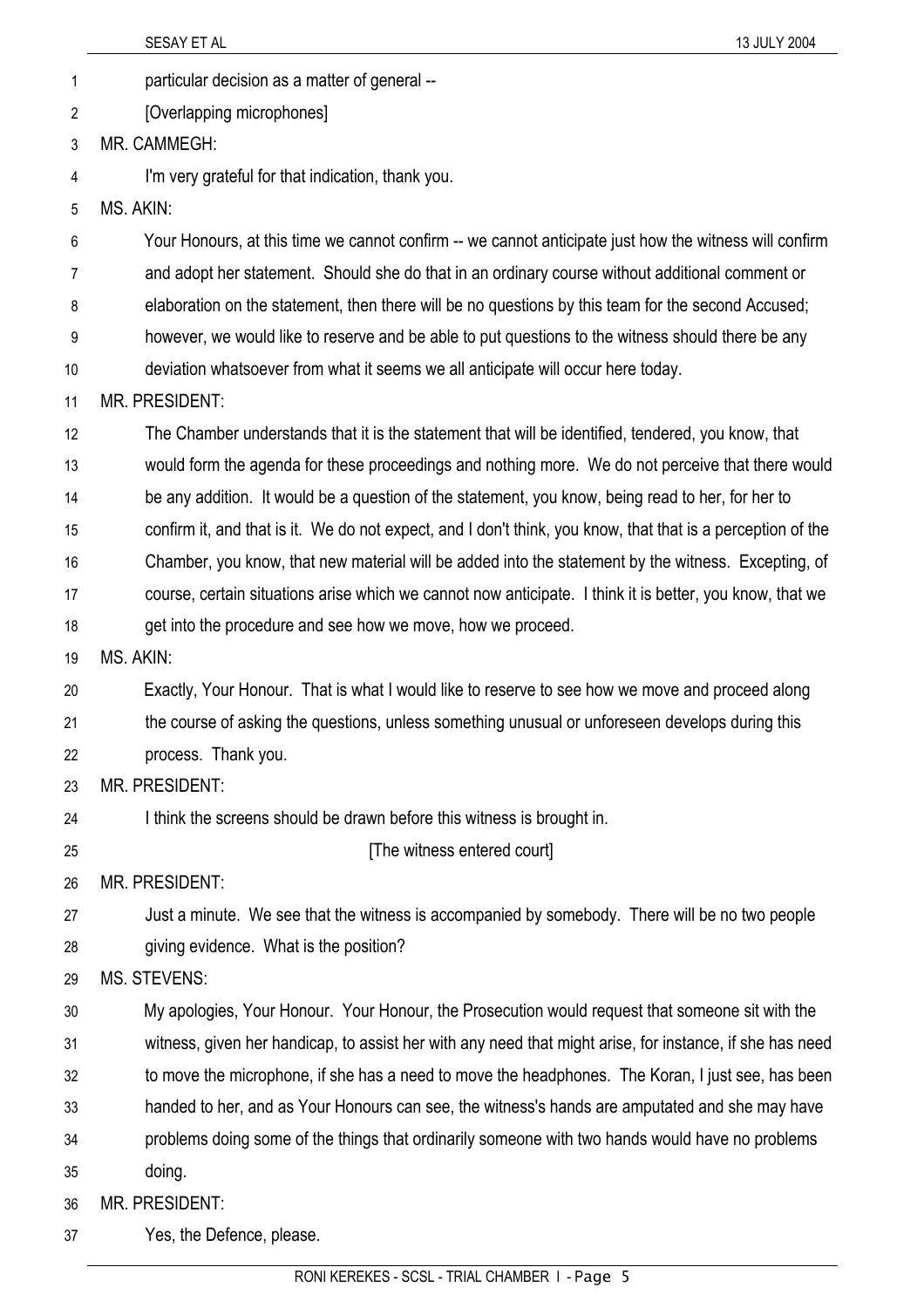| 1        | MR. CLAYSON:                                                                                           |  |
|----------|--------------------------------------------------------------------------------------------------------|--|
| 2        | Your Honour, thank you. This is exactly the sort of problem that we were keen to obviate and I'm       |  |
| 3        | entirely in the hands of the Chamber as to how we proceed. We've no difficulty about the procedure     |  |
| 4        | at this stage whatsoever, take no objection to it; we simply wish that this witness's position and her |  |
| 5        | difficulties be fully respected, and we have no issue about how she takes the oath, or even, indeed,   |  |
| 6        | whether she takes the oath. Her statement, as we said earlier, is accepted.                            |  |
| 7        | MR. PRESIDENT:                                                                                         |  |
| 8        | You're re-opening an issue which the Court has decided upon, Mr. Clayson. I don't think we need any    |  |
| 9        | further argument on this and the Court will proceed, please.                                           |  |
| 10       |                                                                                                        |  |
| 11       | Can you swear in the witness, please.                                                                  |  |
| 12       | MR. CLAYSON:                                                                                           |  |
| 13       | Forgive me, am I not to complete my submission?                                                        |  |
| 14       | <b>MR. PRESIDENT:</b>                                                                                  |  |
| 15       | We understand, you know, what your position has been. Can the witness be sworn in, please.             |  |
| 16       | MS. AKIN:                                                                                              |  |
| 17<br>18 | Your Honours, may it please the Court.<br><b>MR. PRESIDENT:</b>                                        |  |
| 19       | Just hold on, please. Yes.                                                                             |  |
| 20       | MS. AKIN:                                                                                              |  |
| 21       | Your Honours, may we have an identification of the person who is in the witness box with the witness   |  |
| 22       | just to have it indicated who that person --                                                           |  |
| 23       | MR. PRESIDENT:                                                                                         |  |
| 24       | You are very right, indeed. Yes, can the Prosecution give the identification, please.                  |  |
| 25       | <b>MS. STEVENS:</b>                                                                                    |  |
| 26       | Your Honours, this is TF1-196.                                                                         |  |
| 27       | MR. PRESIDENT:                                                                                         |  |
| 28       | <b>TF1?</b>                                                                                            |  |
| 29       | MS. THOMPSON:                                                                                          |  |
| 30       | 196.                                                                                                   |  |
| 31       | <b>JUDGE THOMPSON:</b>                                                                                 |  |
| 32       | Did you say 196?                                                                                       |  |
| 33       | <b>MS. STEVENS:</b>                                                                                    |  |
| 34       | Yes.                                                                                                   |  |
| 35       | <b>JUDGE BOUTET:</b>                                                                                   |  |
| 36       | And who is the person with TF1-196.                                                                    |  |
| 37       |                                                                                                        |  |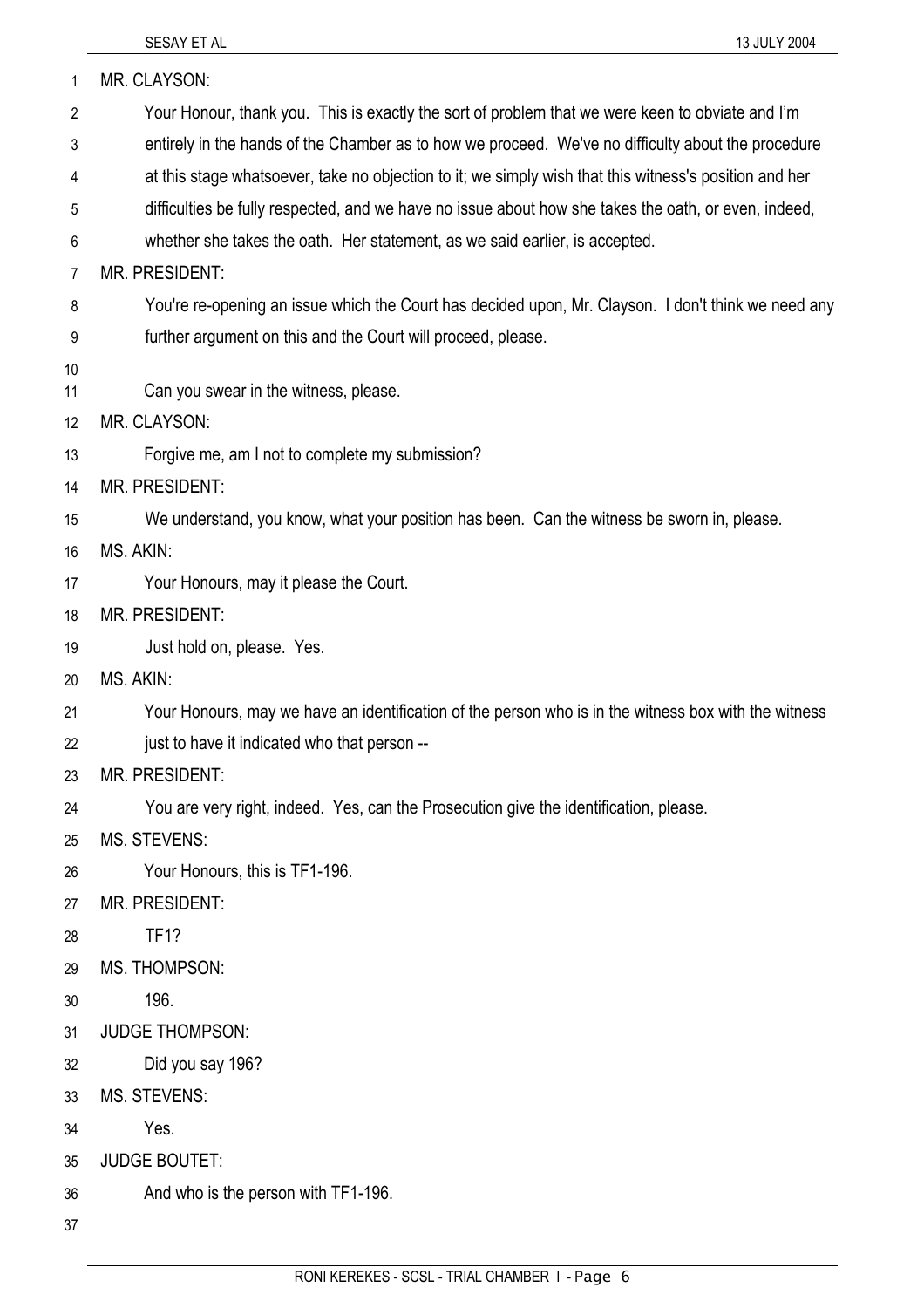| 1  | <b>MS. STEVENS:</b>                                                                                 |
|----|-----------------------------------------------------------------------------------------------------|
| 2  | The person with TF1-196 is a member of the Witness Management Unit, Your Honours. And at this       |
| 3  | point I would ask her to stand and introduce herself to the Court.                                  |
| 4  | <b>MS. BARRIE:</b>                                                                                  |
| 5  | I'm Neneh Binta Barrie. I work for the witness protection as a counsellor.                          |
| 6  | <b>MR. PRESIDENT:</b>                                                                               |
| 7  | Your name is?                                                                                       |
| 8  | <b>MS. BARRIE:</b>                                                                                  |
| 9  | Neneh Binta Barrie.                                                                                 |
| 10 | <b>JUDGE BOUTET:</b>                                                                                |
| 11 | Can you repeat it again now that your mic is open.                                                  |
| 12 | <b>MS. BARRIE:</b>                                                                                  |
| 13 | My name is Neneh Binta Barrie. I'm working for the Witness Protection as a counsellor.              |
| 14 | <b>MR. PRESIDENT:</b>                                                                               |
| 15 | Yes, please, you may proceed with swearing in the witness.                                          |
| 16 | <b>MS. EDMONDS:</b>                                                                                 |
| 17 | Please repeat the oath.                                                                             |
| 18 | <b>MR. PRESIDENT:</b>                                                                               |
| 19 | What is your religion?                                                                              |
| 20 | <b>MS. STEVENS:</b>                                                                                 |
| 21 | Your Honours, we're not getting any translation.                                                    |
| 22 | MR. CLAYSON:                                                                                        |
| 23 | Might I be heard?                                                                                   |
| 24 | <b>MR. PRESIDENT:</b>                                                                               |
| 25 | Yes, Mr. Clayson.                                                                                   |
| 26 | MR. CLAYSON:                                                                                        |
| 27 | I've noticed there was a brief discussion. I have no complaint except I would like to know what is  |
| 28 | between the lady from Court Management and the lady accompanying the witness.                       |
| 29 | MR. CAMMEGH:                                                                                        |
| 30 | Your Honours, I respectfully agree. Thank you.                                                      |
| 31 | <b>MR. PRESIDENT:</b>                                                                               |
| 32 | Mr. Clayson, can you repeat what you've said, please.                                               |
| 33 | MR. CLAYSON:                                                                                        |
| 34 | Yes. I noticed that there was a brief discussion between the lady from Court Management and the     |
| 35 | lady accompanying the witness. I have no complaint about that except I would just like to know what |
| 36 | was said, that's all.                                                                               |
| 37 |                                                                                                     |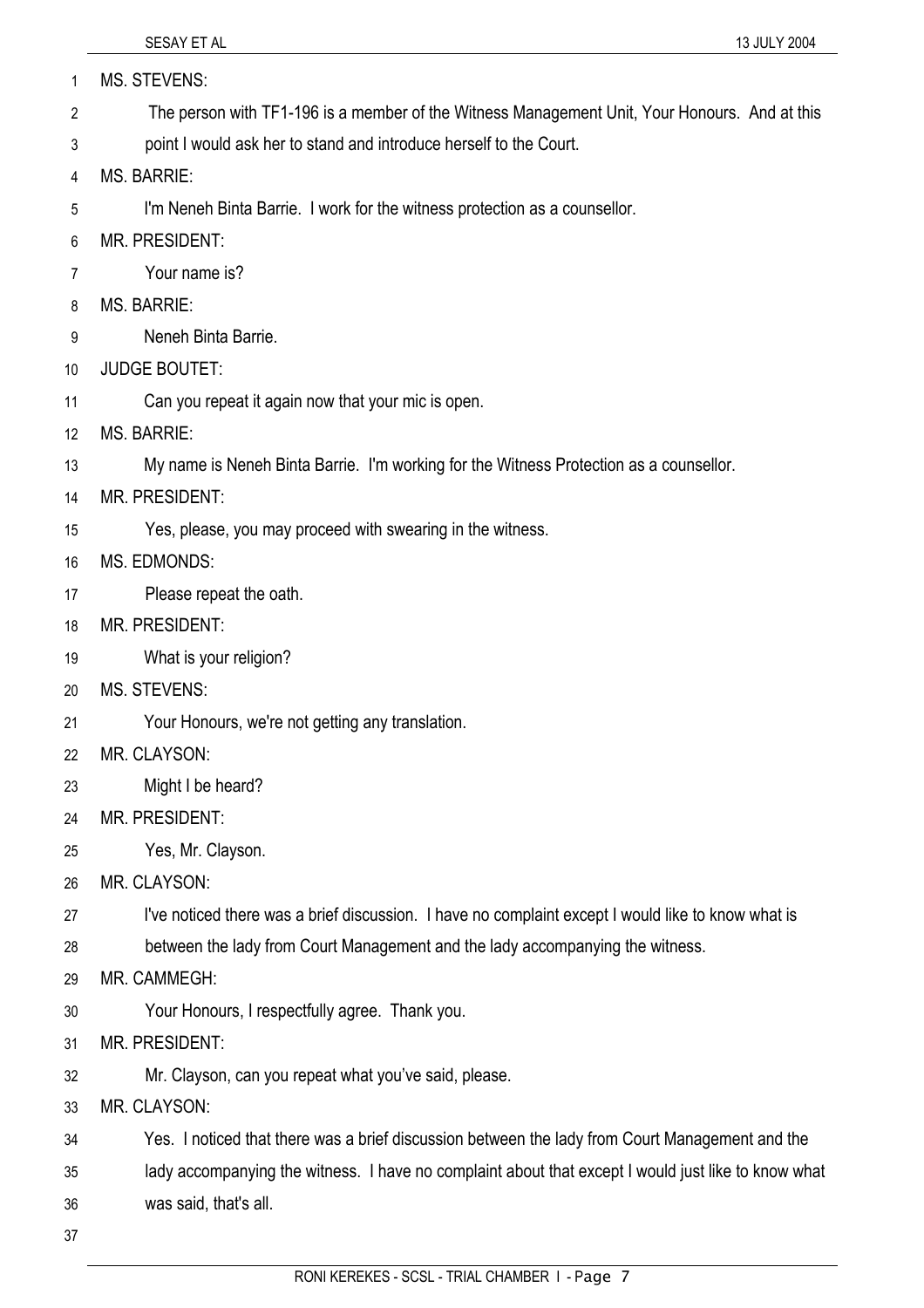| 1  |                                           | MR. PRESIDENT:                                                                                        |
|----|-------------------------------------------|-------------------------------------------------------------------------------------------------------|
| 2  |                                           | What was the discussion? No, no, speak to this hearing.                                               |
| 3  | [Microphone not activated]                |                                                                                                       |
| 4  |                                           | MR. CLAYSON:                                                                                          |
| 5  |                                           | Thank you, that's all I need to know. Thank you.                                                      |
| 6  |                                           | <b>MR. PRESIDENT:</b>                                                                                 |
| 7  |                                           | And what was the discussion, Mr. Clayson? We didn't hear. What was the discussion? Mr. Clayson,       |
| 8  |                                           | can you tell us what the discussion was since you are satisfied now.                                  |
| 9  |                                           | MR. CLAYSON:                                                                                          |
| 10 |                                           | What I just heard from the lady from Court Management is that she didn't have headphones and there    |
| 11 |                                           | was a difficulty as a result of that. I'm happy with that. Thank you.                                 |
| 12 |                                           | WITNESS: WITNESS TF1-196                                                                              |
| 13 | [Witness answered through interpretation] |                                                                                                       |
| 14 |                                           | Examined by Ms. Stevens:                                                                              |
| 15 | <b>MS. STEVENS:</b>                       |                                                                                                       |
| 16 |                                           | Good morning, madam witness.                                                                          |
| 17 | <b>MR. PRESIDENT:</b>                     |                                                                                                       |
| 18 |                                           | Put the microphone closer to her. Drag it further down, yes. Are we getting any translation or having |
| 19 |                                           | none?                                                                                                 |
| 20 | THE INTERPRETER:                          |                                                                                                       |
| 21 |                                           | Yes, the translation is being done.                                                                   |
| 22 |                                           | MR. PRESIDENT:                                                                                        |
| 23 |                                           | We are not getting it here. Go ahead, let's see, let's see how it goes.                               |
| 24 |                                           | MS. STEVENS:                                                                                          |
| 25 | Q.                                        | Madam witness I'm going to ask you some questions.                                                    |
| 26 | А.                                        | Um-hum.                                                                                               |
| 27 | Q.                                        | I want you to listen carefully.                                                                       |
| 28 | А.                                        | I do agree.                                                                                           |
| 29 | Q.                                        | Madam witness, do you recall giving a statement to investigators of the Office of the Prosecutor on   |
| 30 |                                           | September 15th, 2003?                                                                                 |
| 31 | А.                                        | [No translation]                                                                                      |
| 32 | Q.                                        | There was no translation, Your Honour.                                                                |
| 33 | MR. PRESIDENT:                            |                                                                                                       |
| 34 |                                           | There was no translation, really.                                                                     |
| 35 | <b>JUDGE THOMPSON:</b>                    |                                                                                                       |
| 36 |                                           | Yes.                                                                                                  |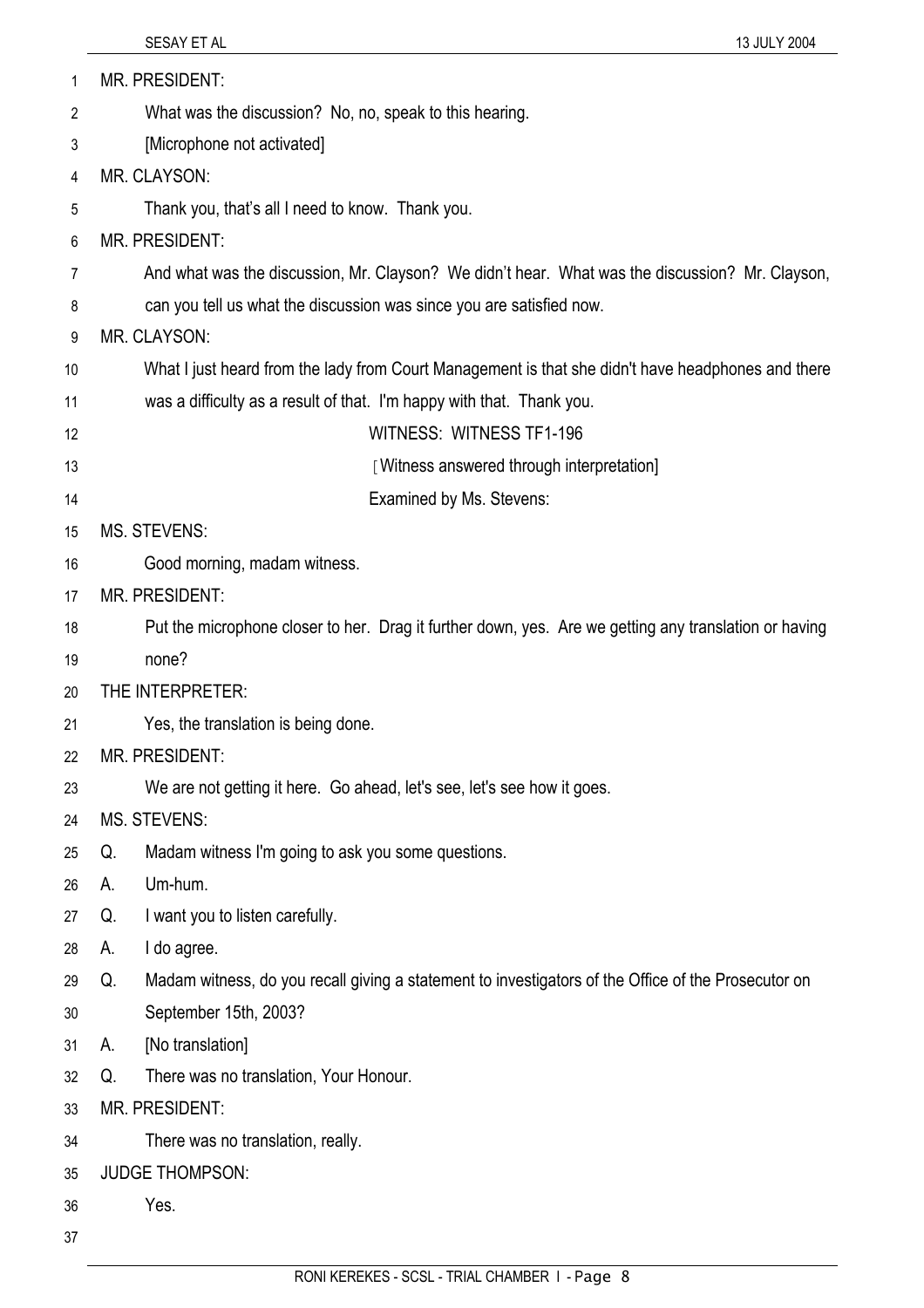| <b>MS. STEVENS:</b> |
|---------------------|
|                     |

- 2 I can take the question, again.
- 3 THE WITNESS:
- 4 Um-hum.
- 5 Q. Is that a yes?
- 6 A. Yes.
- 7 Q. Madam witness, was that statement recorded?
- 8 A. Yes.
- 9 Q. Now when they finished taking the statement, was the statement read back to you?
- 10 A. Yes.
- 11 Q. Was that statement read back to you in *Temne*?
- 12 A. Yes.
- 13 Q. Now, madam witness, I'm going to read the statement that has been attributed to you. I want you to
- 14 listen carefully and at the end --
- 15 A. Okay.
- 16 Q. -- at the end I'm going to ask you some questions.
- 17 A. What happened?
- 18 Q. No, you just listen to me. I will ask the questions to you, okay?
- 19 MR. PRESIDENT:
- 20 Where is the statement?
- 21 THE WITNESS:
- 22 Okay.
- 23 MR. PRESIDENT:
- 24 Is there no form of identification of the statement?
- 25 MS. STEVENS:
- 26 Yes, Your Honour, I would ask this witness further questions.
- 27 MR. PRESIDENT:
- 28 Yes.
- 29 MS. STEVENS:
- 30 Q. Madam witness, when --
- 31 A. I do hear.
- 32 Q. -- when the statement was taken, were you given the statement to read?
- 33 A. Yes.
- 34 Q. Do you read and write, madam witness?
- 35 A. No, I cannot read and write.
- 36 Q. Was the statement shown to you at all?
- 37 A. Yes, I would like to know that.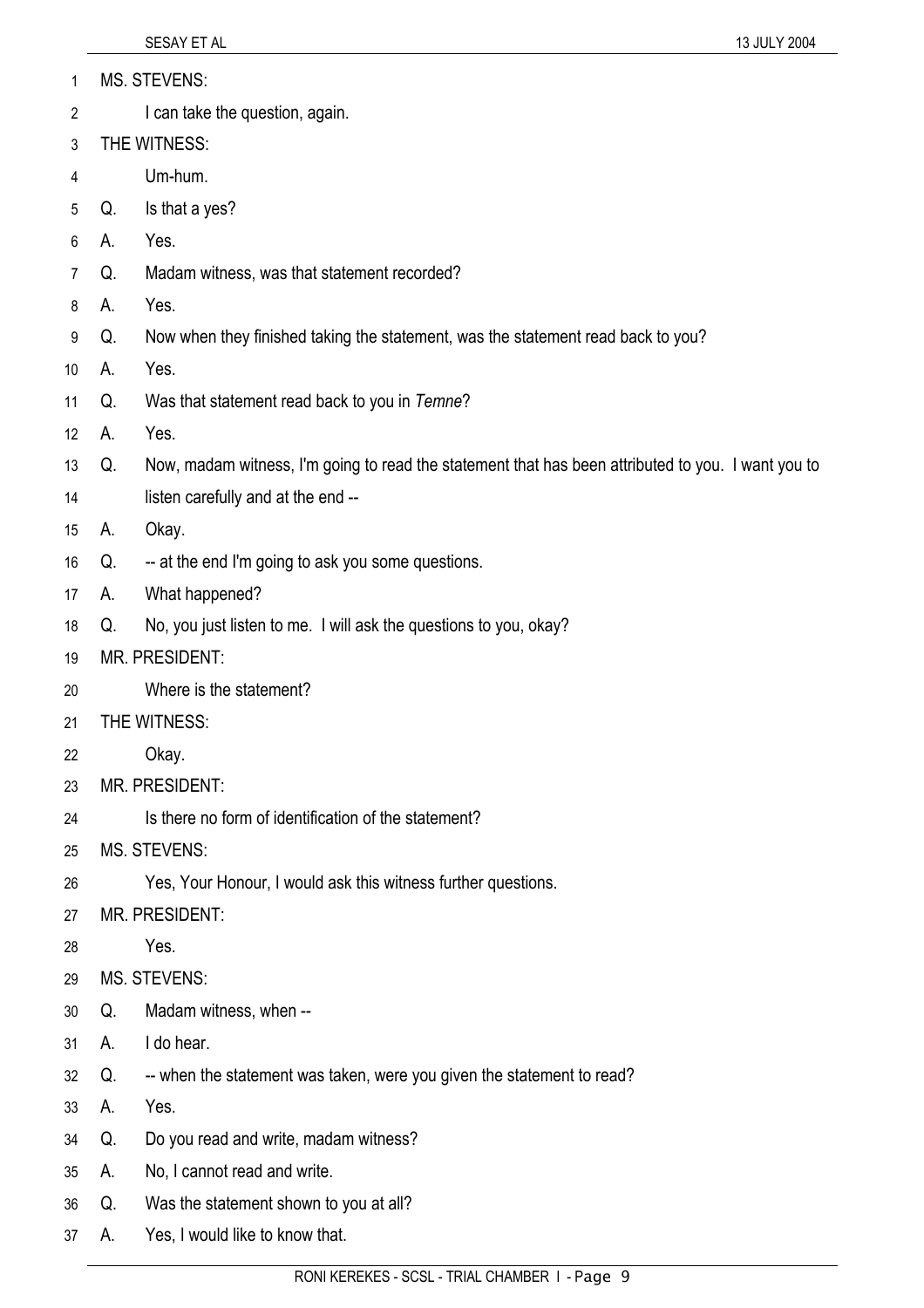- SESAY ET AL 13 JULY 2004 1 Q. Madam witness, let me repeat the question to you. Was the statement shown to you at all? 2 3 4 5 6 7 8 9 10 11 12 13 14 15 16 17 18 19 20 21 22 23 24 25 26 27 28 29 30 31 32 33 34 A. Yes. Q. Madam witness, I am going to read to you the statement -- A. Okay. MR. PRESIDENT: You cannot be reading a statement, learned counsel, at this stage because it is not yet part of the record of the Court. JUDGE THOMPSON: Not at this stage. MS. STEVENS: Your Honours, that is exactly what I'm trying to do is put the statement into the record. The witness -- MR. PRESIDENT: Yes. MS. STEVENS: May I proceed, Your Honour? MR. PRESIDENT: Yes, since you cannot be reading a statement which is not yet a part of the record of the Court. At least we would like to -- I mean, you're reading a statement that the Court has not seen it, the Defence has not seen it, and I think it is proper because this statement was disclosed to the Defence and it is on the basis of the content that the Defence made its application this morning or made its suggestion to the Court. MS. STEVENS: Your Honour, just given the fact that the Defence had expressed that they were content that this was indeed the statement of the witness, I was dispensing with that formality. MR. PRESIDENT: We want to be sure that is the same statement that you have there that they also have and the Court would like to satisfy itself on this issue. JUDGE THOMPSON: I need to be satisfied in terms of the legal foundation for it because your intention is to receive the statement -- to put the statement in evidence as an exhibit. MS. STEVENS: Yes, Your Honour. JUDGE THOMPSON: Then I think we cannot dispense with the requirement of the proper legal foundation being laid.
- 35 MS. STEVENS :
- 36 Fair enough.
- 37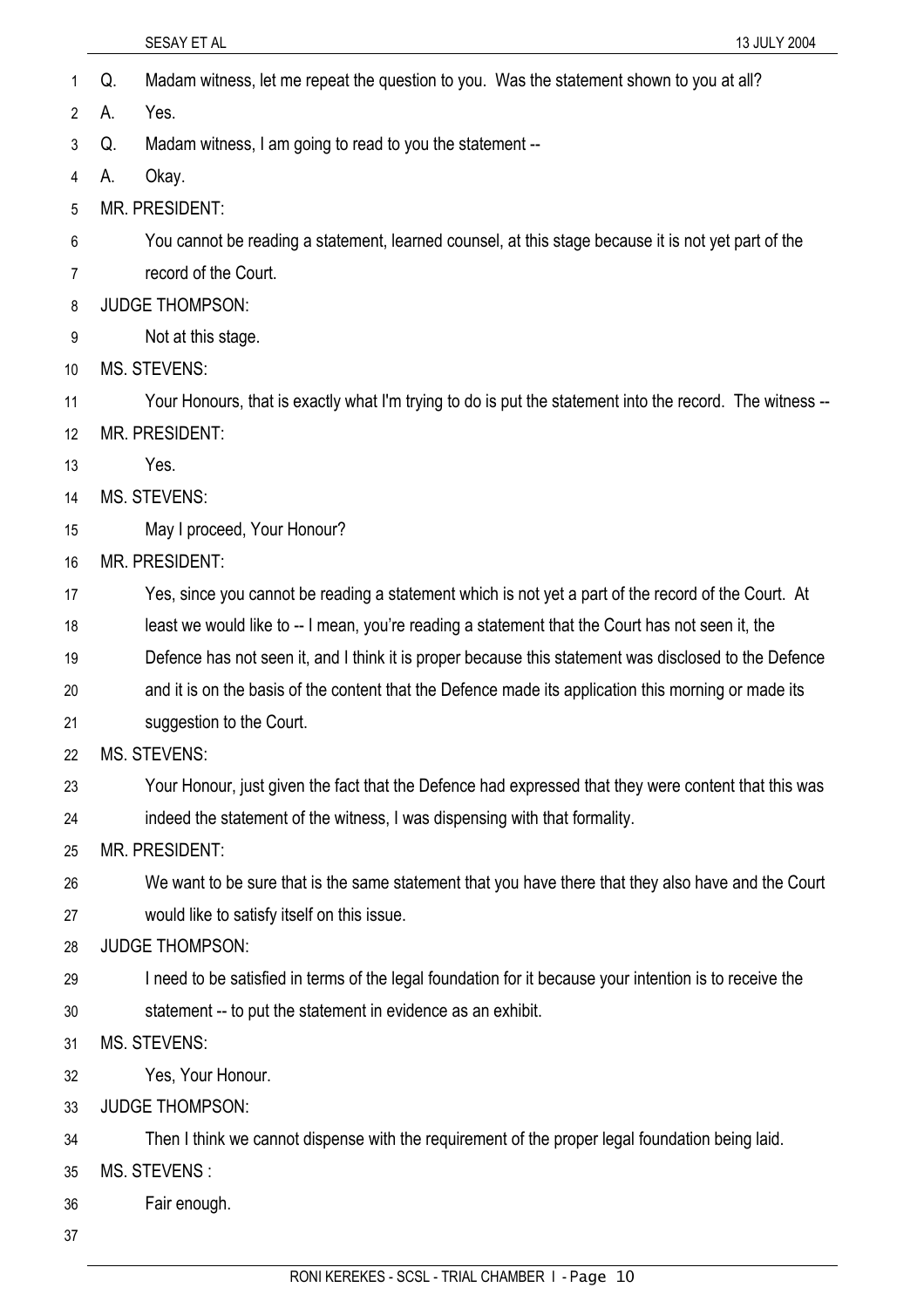| 1  |    | <b>JUDGE BOUTET:</b>                                                                                |
|----|----|-----------------------------------------------------------------------------------------------------|
| 2  |    | If I may, in this respect, I would like to know how many pages, how it was recorded, who did the    |
| 3  |    | recording, what language was being used, I mean, just the fundamentals before we get into any       |
| 4  |    | admission of the evidence.                                                                          |
| 5  |    | <b>JUDGE THOMPSON:</b>                                                                              |
| 6  |    | These are the foundations I see.                                                                    |
| 7  |    | <b>MS. STEVENS:</b>                                                                                 |
| 8  |    | Yes, Your Honour. I will go through the formalities then.                                           |
| 9  | Q. | Now, madam witness, during the interview with the investigators from the Office of the Prosecutor,  |
| 10 |    | which language --                                                                                   |
| 11 | А. | Yes.                                                                                                |
| 12 | Q. | -- in which language --                                                                             |
| 13 | А. | It is under a mango tree.                                                                           |
| 14 | Q. | Madam witness, just listen to me please. Which language was used during the interview?              |
| 15 | А. | I was asked in Temne and I was asked in Krio.                                                       |
| 16 | Q. | And you understand Temne very well, madam witness?                                                  |
| 17 | А. | I'm a Temne by tribe.                                                                               |
| 18 | Q. | Does that mean you understand Temne very well?                                                      |
| 19 | А. | Certainly, yes.                                                                                     |
| 20 | Q. | What about Krio, do you understand Krio very well, madam witness?                                   |
| 21 | А. | No, I don't understand Krio.                                                                        |
| 22 | Q. | Now, after the statement had been taken, was it read back to you, madam witness?                    |
| 23 | А. | Yes.                                                                                                |
| 24 | Q. | And did you verify the accuracy of the contents of the statement?                                   |
| 25 | А. | Yes, I would like to know that very well.                                                           |
| 26 | Q. | My question to you, madam witness, was whether or not you had the -- was whether or not you         |
| 27 |    | actually verified whether or not the contents of the statement were correct?                        |
| 28 | А. | Yes, that's true.                                                                                   |
| 29 | Q. | Did you sign the statement?                                                                         |
| 30 | А. | I was not able to sign, but somebody did it on my behalf.                                           |
| 31 | Q. | Madam witness, what do you mean that someone did it on your behalf?                                 |
| 32 | А. | I wasn't able to sign because I did not have any hands to sign so I asked somebody to do it for me. |
| 33 | Q. | Madam witness, was that the only statement that you made to the Office of the Prosecutor?           |
| 34 | А. | That's not -- in fact, that is not what I said.                                                     |
| 35 | Q. | My question, madam witness, was whether or not this was the only statement that you made to the     |
| 36 |    | Office of the Prosecutor?                                                                           |
| 37 | A. | No, that is not what I said.                                                                        |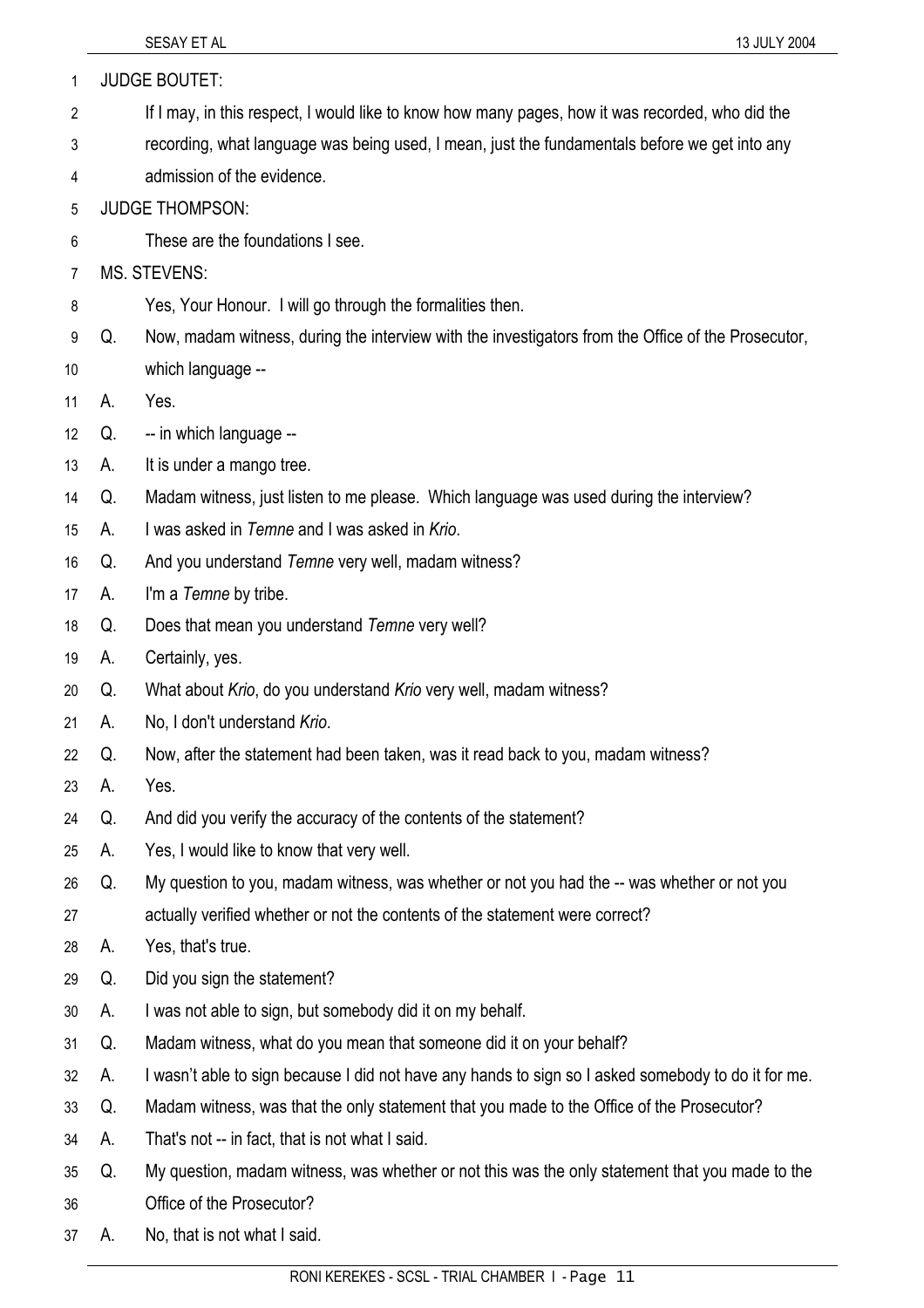- 1 Q. Then could you please tell me what you said.
- 2 A. Okay. Tell me.
- 3 Q. Madam witness, let me ask you a different question. Do you remember --
- 4 A. Yes, I can think.
- 5 Q. You remember the number of statements that you made to the Office of the Prosecutor?
- 6 A. Yes.
- 7 Q. How many statements did you make?
- 8 A. What I said, I said that I was hiding at Xxxxx, in the bushes of Xxxxx. When I was hiding there --
- 9 MS. STEVENS:
- 10 Madam witness --
- 11 MR. PRESIDENT:
- 12 Control the witness, madam prosecutor, please.
- 13 MS. STEVENS:
- 14 Madam witness, I just want you to listen carefully to what I'm asking you.
- 15 A. I'm sitting quietly.
- 16 JUDGE BOUTET:
- 17 Maybe ask her if she had met with the Prosecutors more than once or more than three times or what
- 18 have you.
- 19 MS. STEVENS:
- 20 Q. Madam witness --
- 21 [Microphone not activated]
- 22 MR. PRESIDENT:
- 23 Can you pull these monitors and these screens. Are you seeing -- do you have the witness. I see
- 24 one on the monitor. Please look that the monitor over there. Are there images on that monitor? The
- 25 other monitor. The one which is at the extreme left, are there any --
- 26 [Microphone not activated]

27 MR. PRESIDENT:

- 28 I'm not able to hear. Please go ahead, go ahead.
- 29 MS. STEVENS:
- 30 Your Honours, the witness has testified that she did indeed make a statement to the Office of the
- 31 Prosecutor. She recalled that the statement was read back to her and that she verified the accuracy
- 32 of the statement. She has said that she did not sign the statement, but nonetheless she did adopt --
- 33 confirm that indeed the contents of the statement were true.
- 34 MR. PRESIDENT:
- 35 She was shown -- she was shown the statement even if she couldn't read it.
- 36 MS. STEVENS:
- 37 Your Honour, I can show the witness the statement, but given the -- if -- as Your Lord pleases.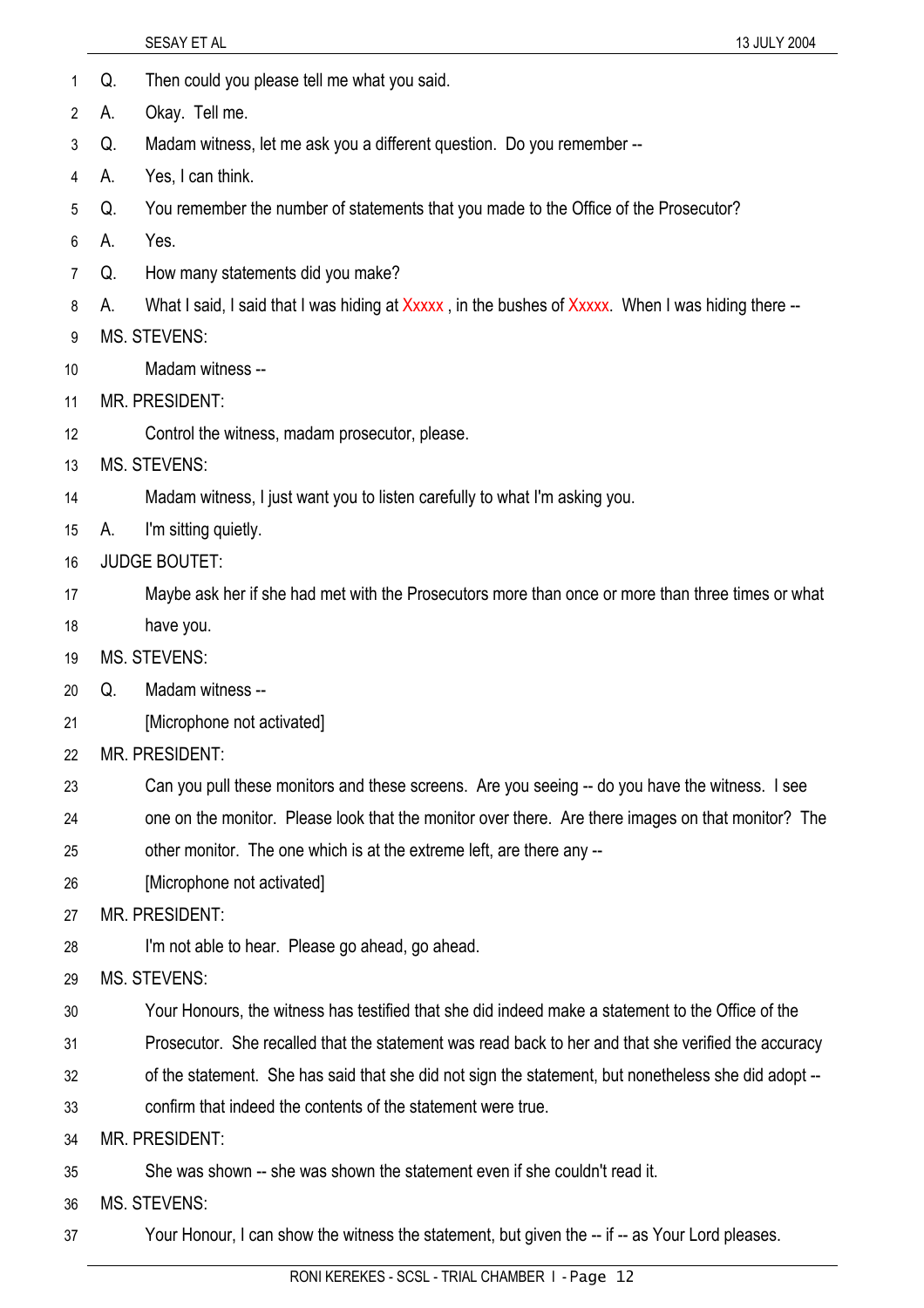- 1 Q. Madam witness, could you take a look at the document that is in front of you.
- 2 A. I see it, but I cannot read it.
- 3 JUDGE BOUTET:
- 4 Maybe you can ask her to look at the last page.
- 5 MR. PRESIDENT:
- 6 The last page. Let the person, you know, assisting her open the statement.
- 7 MS. STEVENS:
- 8 Your Honour, the witness has said that she did not sign the statement.
- 9 JUDGE BOUTET:
- 10 No, but she said somebody else signed it for her.
- 11 JUDGE THOMPSON:
- 12 Yes, quite right.
- 13 MS. STEVENS:
- 14 Q. Madam witness --
- 15 A. Yes.
- 16 Q. -- I want you to take a look at the last page on that statement on that document.
- 17 A. Okay.
- 18 Q. Okay. Now do you -- do you recognise the writing in the middle of the page?
- 19 A. Yes, I see the writing, but I cannot decipher anything because I'm not literate.
- 20 MS. STEVENS:
- 21 If I could have the statement back, please.
- 22 MR. PRESIDENT:
- 23 Yes. Do you have the statement? Please show the statement to the Defence, please. Show the
- 24 statement to the Defence.
- 25 MS. STEVENS:
- 26 May I proceed?
- 27 MR. PRESIDENT:
- 28 You have the statement back with you?
- 29 MS. STEVENS:
- 30 I have a copy.
- 31 MR. PRESIDENT:
- 32 The statement is still being passed around, you know, for the Defence to look at.
- 33 MR. CAMMEGH:
- 34 Your Honour, I'm loathe to extend this poor lady's discomfort any further. Can we just establish,
- 35 please, whether or not that statement was signed by the individual in this young lady's presence?
- 36 MR. PRESIDENT:
- 37 You've heard Mr. Cammegh observation, learned counsel.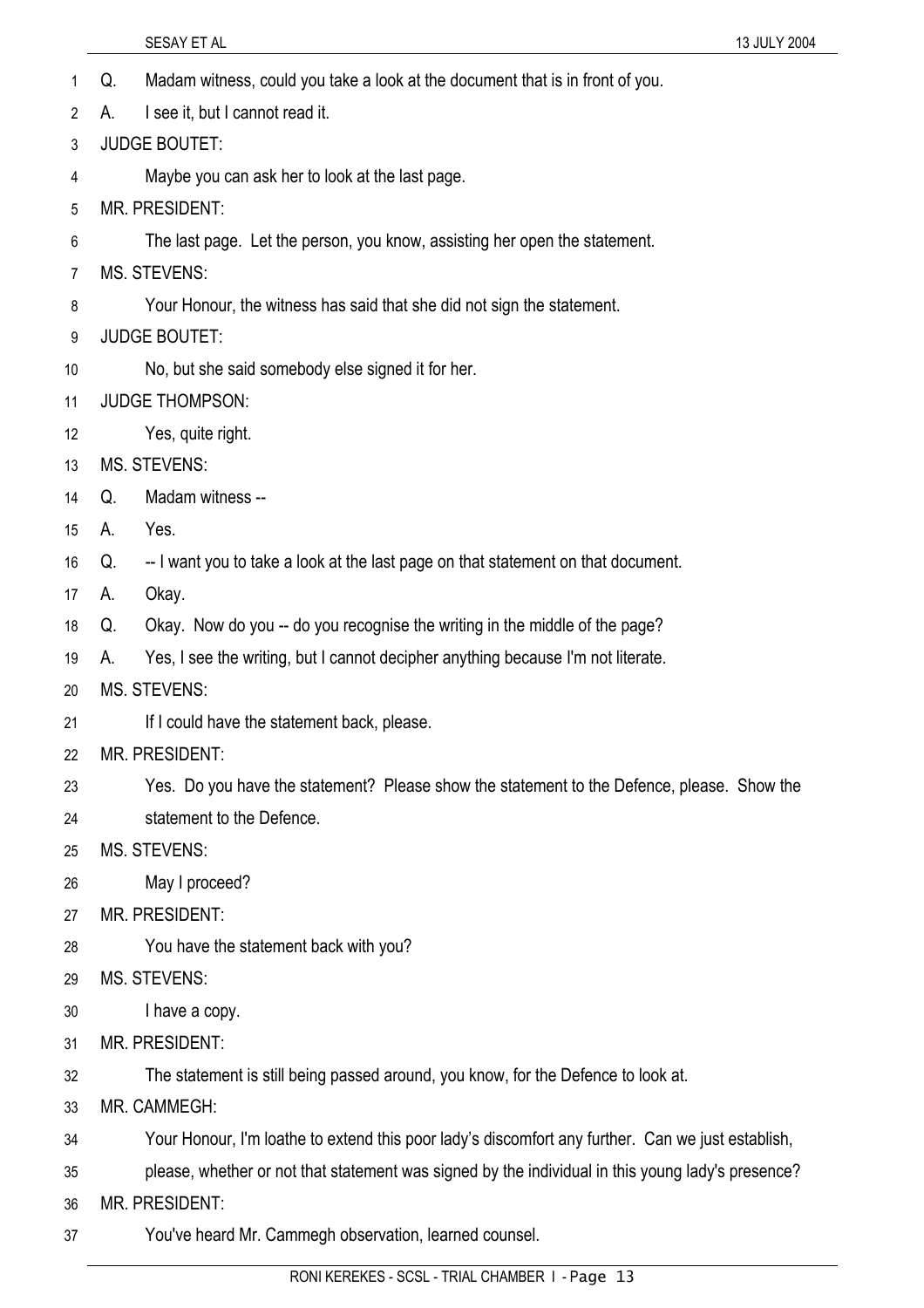| 1  | <b>MS. STEVENS:</b>                                                                                       |
|----|-----------------------------------------------------------------------------------------------------------|
| 2  | Madam witness, was the statement that you indicated was signed, was it signed in your presence?<br>Q.     |
| 3  | Yes.<br>А.                                                                                                |
| 4  | MR. PRESIDENT:                                                                                            |
| 5  | Can we see the statement, please?                                                                         |
| 6  | <b>MS. STEVENS:</b>                                                                                       |
| 7  | I was just about to ask that.                                                                             |
| 8  | [Trial Chamber confers]                                                                                   |
| 9  | <b>JUDGE THOMPSON:</b>                                                                                    |
| 10 | Counsel, what do you intend to do now?                                                                    |
| 11 | <b>MS. STEVENS:</b>                                                                                       |
| 12 | I intend to tender it as an exhibit, Your Honour. And that would be Exhibit number 3, if my memory        |
| 13 | serves me right.                                                                                          |
| 14 | MR. PRESIDENT:                                                                                            |
| 15 | Don't label it yet until it is admitted.                                                                  |
| 16 | <b>JUDGE THOMPSON:</b>                                                                                    |
| 17 | Any objections?                                                                                           |
| 18 | MS. AKIN:                                                                                                 |
| 19 | Your Honour, if it pleases the Court, I would respectfully ask that my learned friend just establish that |
| 20 | the two signatures on the statement -- and this is the first time that we've had the opportunity to see a |
| 21 | copy of the statement that has been signed in the two respective signature sites -- we would just like it |
| 22 | established that -- who the preparer was and who the approver was. It doesn't seem clear to the           |
| 23 | Defence who these persons were. And if it indeed was the statement, the initial statement that was        |
| 24 | signed in the witness's presence or if there was a handwritten statement that would have been             |
| 25 | signed.                                                                                                   |
| 26 | MR. PRESIDENT:                                                                                            |
| 27 | The point is taken. The point is taken. Yes, the point is taken. Yes.                                     |
| 28 | <b>MS. STEVENS:</b>                                                                                       |
| 29 | Your Honour, this witness has just testified --                                                           |
| 30 | MR. PRESIDENT:                                                                                            |
| 31 | The Court is of the view -- of the view that has been expressed. Can you, you know, tread on those        |
| 32 | grounds because we're doing this, you know, in a situation which is very delicate. I think we need to     |
| 33 | know, you know, who may have recorded the statements, who may have witnessed the statements,              |
| 34 | because the witness said she couldn't sign it because she was not -- she didn't have any hands, you       |
| 35 | know, to sign. So who recorded it, who witnessed it, it is important. Can counsel take it from there,     |
| 36 | please.                                                                                                   |
| 37 |                                                                                                           |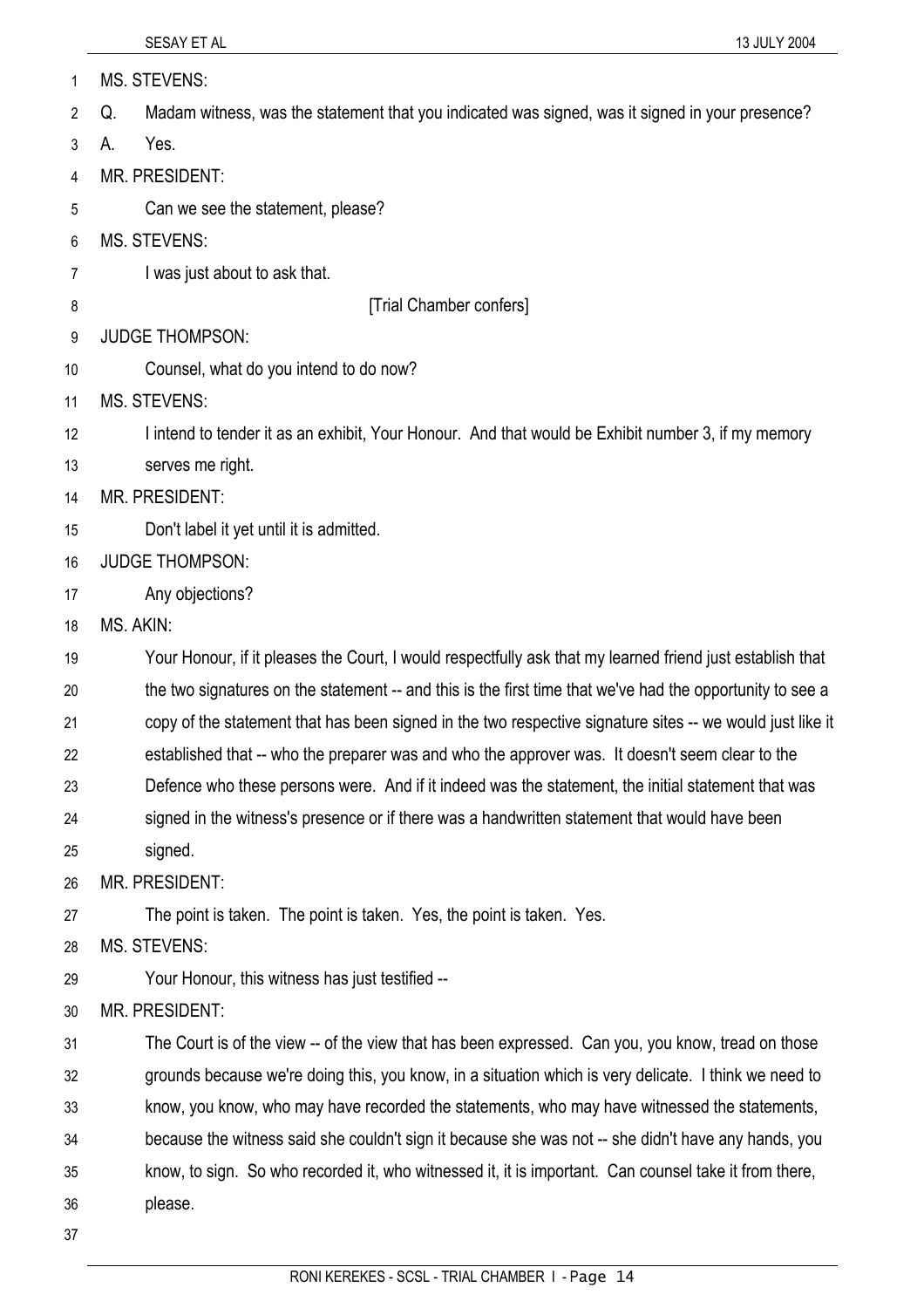| 1  |    | <b>MS. STEVENS:</b>                                                                                        |
|----|----|------------------------------------------------------------------------------------------------------------|
| 2  |    | Your Honours, may I just have a few seconds to confer with my colleagues?                                  |
| 3  |    | MR. PRESIDENT:                                                                                             |
| 4  |    | Yes, please go ahead.                                                                                      |
| 5  |    | [Prosecution counsel confer]                                                                               |
| 6  |    | MR. PRESIDENT:                                                                                             |
| 7  |    | Yes, learned counsel, you can proceed.                                                                     |
| 8  |    | <b>MS. STEVENS:</b>                                                                                        |
| 9  |    | I am in a difficulty here because this witness has testified that she cannot read and write. She could     |
| 10 |    | not identified the marks or writings on this document. The Defence had indicated that they have no         |
| 11 |    | problems tendering the statement into evidence. But Your Honours, I'm mindful of the Court's time          |
| 12 |    | and if at this point in time there are issues with the admissibility of the statement into the evidence, I |
| 13 |    | would just rather lead the witness as we had planned on doing all along.                                   |
| 14 |    | <b>JUDGE THOMPSON:</b>                                                                                     |
| 15 |    | But learned counsel, isn't it important for the Court to know who recorded the statement and also who      |
| 16 |    | witnessed it as part of establishing the proper legal foundation for receiving that statement in           |
| 17 |    | evidence? I'm sure no arguments have been canvassed here for dispensing with the proper legal              |
| 18 |    | requirements for receiving statements into evidence. It would seem to me this would be the normal          |
| 19 |    | practice in our tribunals.                                                                                 |
| 20 |    | <b>MS. STEVENS:</b>                                                                                        |
| 21 |    | I fully appreciate the Court's observation, however, as I said, my hands are a bit tied here because       |
| 22 |    | this is witness whom the statement was presented to her, but she could not identify the markings or        |
| 23 |    | writings on the statement. I could ask the witness further if she recalls the names of the investigators   |
| 24 |    | or the persons who were present when the interview was done.                                               |
| 25 |    | <b>JUDGE THOMPSON:</b>                                                                                     |
| 26 |    | Yes. Why shouldn't that be legitimate questions to put to the witness?                                     |
| 27 |    | <b>MS. STEVENS:</b>                                                                                        |
| 28 | Q. | Madam witness, do you recall the names of the investigators who took your statement or the                 |
| 29 |    | investigator?                                                                                              |
| 30 | А. | Yes.                                                                                                       |
| 31 | Q. | Could you tell me the name of the investigator who took your statement?                                    |
| 32 | А. | What?                                                                                                      |
| 33 | Q. | The investigators who took your statement did they identify themselves to you?                             |
| 34 | А. | They showed me their names but I've forgotten them.                                                        |
| 35 | Q. | Do you remember the name of anyone else who was present when your interview was being                      |
| 36 |    | conducted?                                                                                                 |
| 37 | А. | I cannot remember.                                                                                         |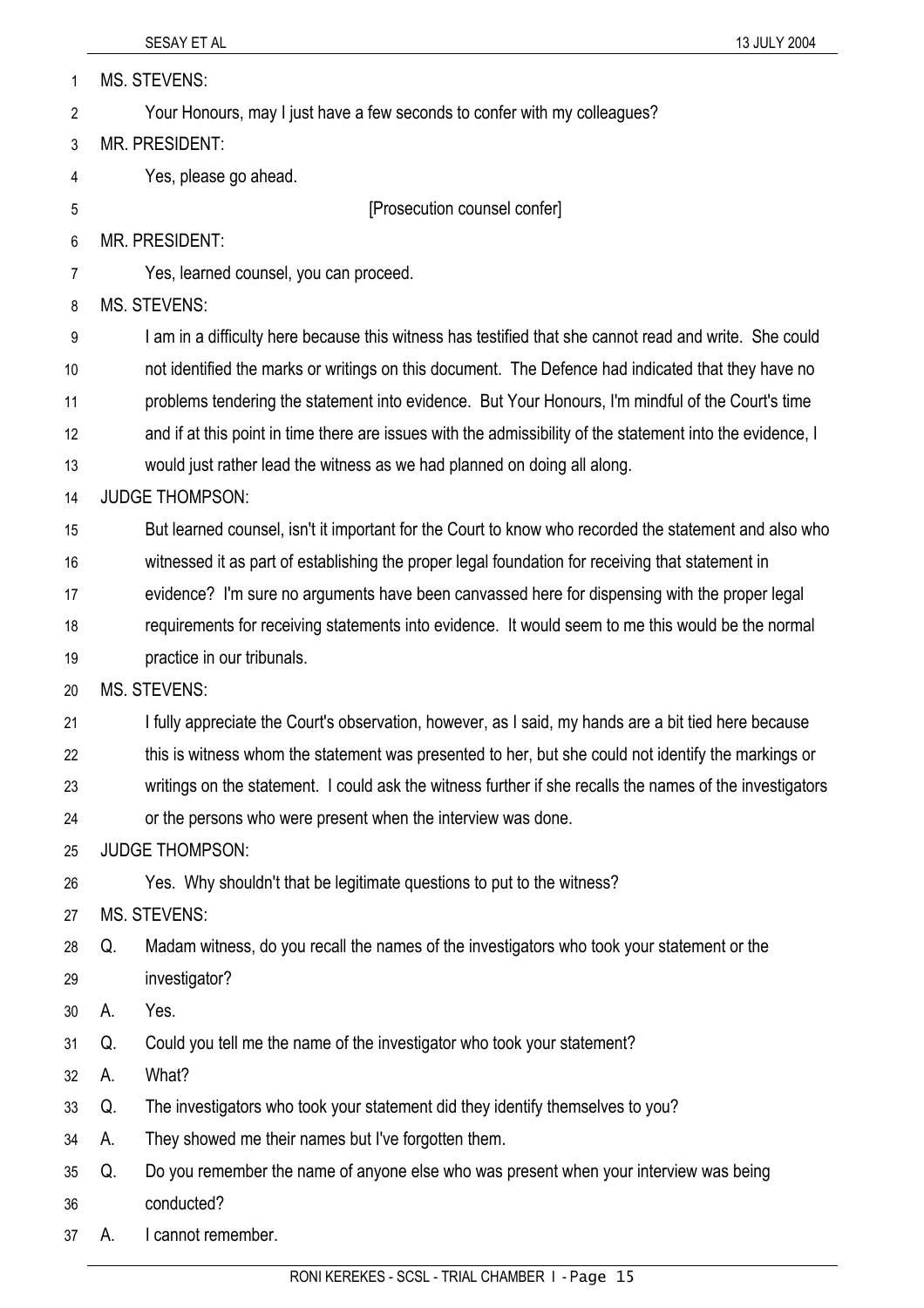|                 |    | SESAY ET AL                                                                                          | 13 JULY 2004 |
|-----------------|----|------------------------------------------------------------------------------------------------------|--------------|
| 1               |    | <b>JUDGE BOUTET:</b>                                                                                 |              |
| $\overline{2}$  |    | Maybe you can lead her bit with names and suggest names.                                             |              |
| 3               |    | MR. PRESIDENT:                                                                                       |              |
| $\overline{4}$  |    | And maybe, you know, she said she couldn't sign so somebody signed on her behalf. Who is this        |              |
| 5               |    | person.                                                                                              |              |
| 6               |    | <b>MS. STEVENS:</b>                                                                                  |              |
| $\overline{7}$  |    | I'm getting to that, Your Honour.                                                                    |              |
| 8               | Q. | Madam witness --                                                                                     |              |
| 9               | А. | Yes.                                                                                                 |              |
| 10              | Q. | -- you told this Court that somebody signed your statement. Can you tell us the name of this person? |              |
| 11              | А. | Yes.                                                                                                 |              |
| 12 <sup>°</sup> | Q. | Can you tell us the name of this person who signed your statement?                                   |              |
| 13              | А. | Signed the statement that I gave to the Prosecution?                                                 |              |
| 14              | Q. | Yes, madam witness.                                                                                  |              |
| 15              | А. | The one that signed the statement is the person you want to know?                                    |              |
| 16              | Q. | Yes.                                                                                                 |              |
| 17              | А. | I've forgotten his name.                                                                             |              |
| 18              | Q. | Madam witness?                                                                                       |              |
| 19              | А. | Yes.                                                                                                 |              |
| 20              | Q. | Do you recall the name Louise Taylor?                                                                |              |
| 21              | А. | What?                                                                                                |              |
| 22              | Q. | Do you recall the name of Louise Taylor?                                                             |              |

- 23 A. Louise Taylor, yes.
- 24 Q. Was this the person who took your statement?
- 25 A. Yes.
- 26 Q. Do you recall the name of Cecilia Williams?
- 27 A. Yes.
- 28 Q. Was she present when your statement was being taken?
- 29 A. Yes.
- 30 Q. Did she serve as an interpreter when your statement was being taken?
- 31 A. Yes.
- 32 Q. Do you recall the name of Isatu Jalloh?
- 33 A. Yes.
- 34 Q. Was she present when your statement was being taken?
- 35 A. Yes. She interpreted what I was saying to the Prosecution.
- 36 MS. STEVENS:
- 37 Your Honours, at this point we would like to tender the statement as a Prosecution exhibit.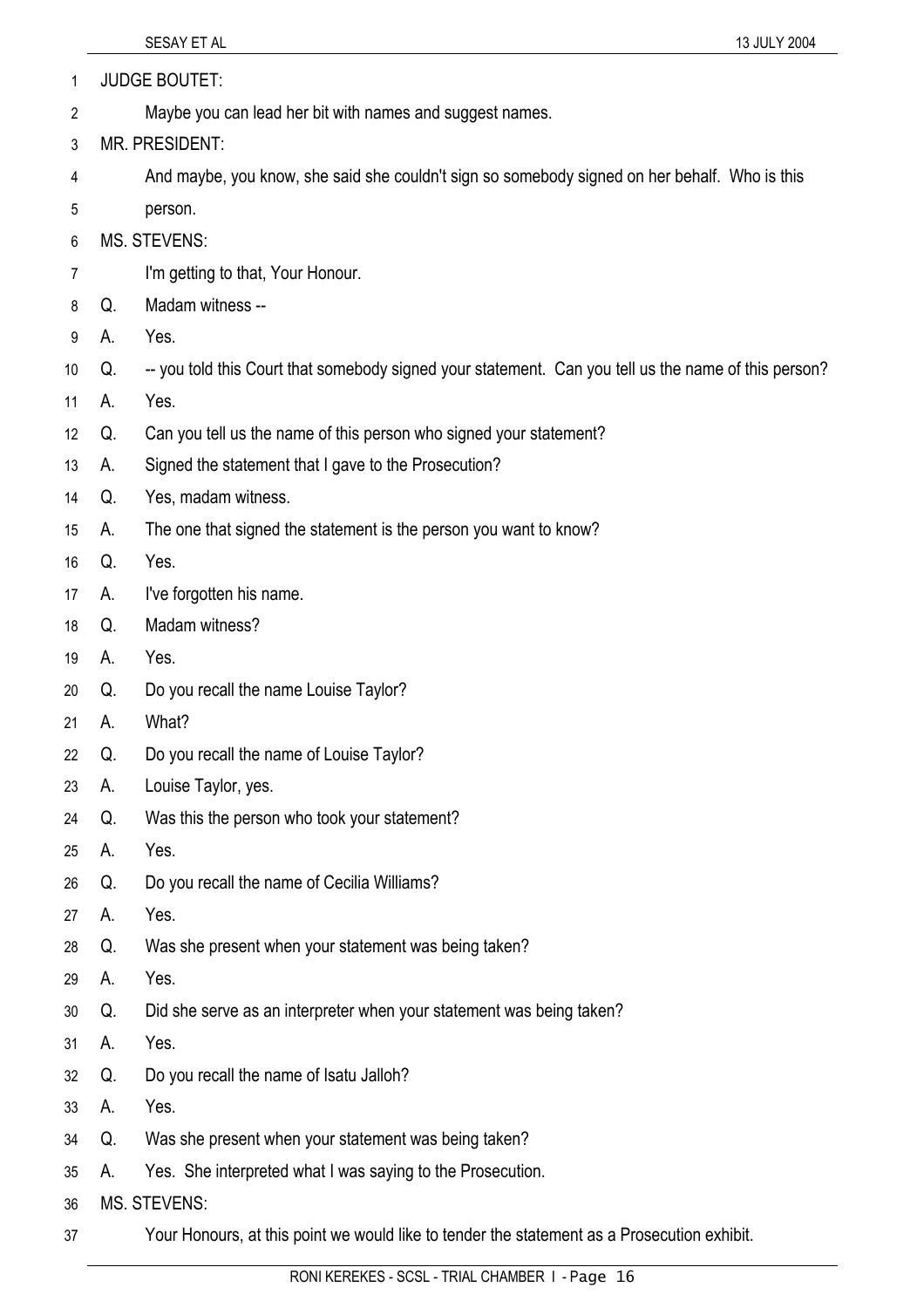| 1  | MR. PRESIDENT:                                                                                         |
|----|--------------------------------------------------------------------------------------------------------|
| 2  | Well the statement has been shown around the Defence team. The concerns of -- I hope that to           |
| 3  | some extent your concerns have been addressed.                                                         |
| 4  | MS. AKIN:                                                                                              |
| 5  | They have been, Your Honour.                                                                           |
| 6  | <b>MR. PRESIDENT:</b>                                                                                  |
| 7  | Okay. Is there any objection to the admission of that statement?                                       |
| 8  | MR. CLAYSON:                                                                                           |
| 9  | None whatsoever, thank you.                                                                            |
| 10 | <b>MR. PRESIDENT:</b>                                                                                  |
| 11 | The first Accused no objection. The second Accused.                                                    |
| 12 | MR. CAMMEGH:                                                                                           |
| 13 | Under the circumstances we don't object, no.                                                           |
| 14 | <b>MR. PRESIDENT:</b>                                                                                  |
| 15 | Third Accused.                                                                                         |
| 16 | MS. AKIN:                                                                                              |
| 17 | No. The second Accused counsel and no objection. Thank you, Your Honour.                               |
| 18 | <b>MR. PRESIDENT:</b>                                                                                  |
| 19 | That statement is accordingly admitted into evidence and marked as Exhibit 3.                          |
| 20 | MR. PRESIDENT:                                                                                         |
| 21 | Learned counsel, you can now proceed.                                                                  |
| 22 | MS. STEVENS:                                                                                           |
| 23 | Your Honours, I am in your hands at this point. I do have a copy of the statement which I can read     |
| 24 | from, but if you prefer that I read from the document that has been tendered as the exhibit, I can do  |
| 25 | that as well.                                                                                          |
| 26 | MR. PRESIDENT:                                                                                         |
| 27 | We would prefer that you read from the document that has been tendered as an exhibit.                  |
| 28 |                                                                                                        |
| 29 | Now the situation is this: We -- it is a Court document and I would presume that you have copies of    |
| 30 | this statement -- I mean the Defence. I wonder if you have any objection to the Prosecution reading it |
| 31 | so that, you know, there can be a translation of it to the witness as we proceed. I do not know how    |
| 32 | you perceive this or you want some other person who is independent to read it. I don't know.           |
| 33 | First Accused, we would like to start from the first.                                                  |
| 34 | MR. CLAYSON:                                                                                           |
| 35 | No observations, Your Honours, on this. I'm entirely content with whatever procedure commends          |
| 36 | itself to the Court.                                                                                   |
| 37 |                                                                                                        |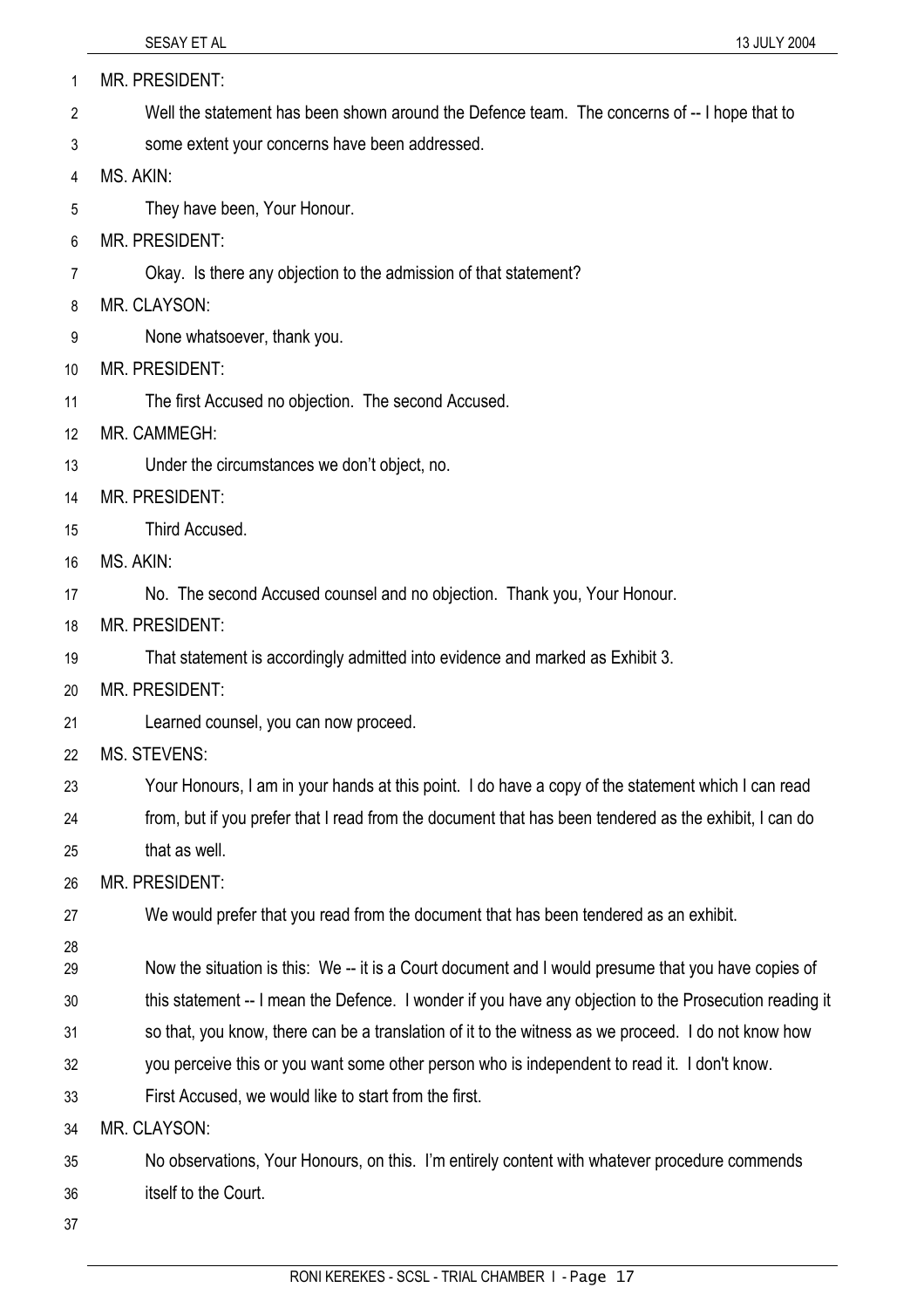|                |           | 13 JULY 2004<br>SESAY ET AL                                                                              |
|----------------|-----------|----------------------------------------------------------------------------------------------------------|
| 1              |           | <b>MR. PRESIDENT:</b>                                                                                    |
| $\overline{2}$ |           | Second Accused, please.                                                                                  |
| 3              | MS. AKIN: |                                                                                                          |
| 4              |           | Your Honour, if it pleases the Court, we would prefer that an independent and court personnel read       |
| 5              |           | the statement and advise Ms. Witness what is occurring and what she would be expected to do, if          |
| 6              |           | anything. Thank you.                                                                                     |
| 7              |           | MR. PRESIDENT:                                                                                           |
| 8              |           | Third Accused.                                                                                           |
| 9              |           | MR. CAMMEGH:                                                                                             |
| 10             |           | Your Honour, we have no real opinion one way or the other as to who should read it. In the interests     |
| 11             |           | of justice, if the reader -- and I say this with all due respect -- could avoid any temptation to become |
| 12             |           | emotive because it is a painful statement, but we have no objections as to whoever reads it.             |
| 13             |           | <b>MR. PRESIDENT:</b>                                                                                    |
| 14             |           | You have no objections?                                                                                  |
| 15             |           | MR. CAMMEGH:                                                                                             |
| 16             |           | We don't mind who reads it provided it is not read in an overly emotive manner.                          |
| 17             |           | <b>MR. PRESIDENT:</b>                                                                                    |
| 18             |           | I see.                                                                                                   |
| 19             |           | Yes, counsel for the Prosecution, please, putting aside any emotions, you read that statement very,      |
| 20<br>21       |           | very slowly and ensure that the translation gets to the maker of the statement.                          |
| 22             |           | <b>MS. STEVENS:</b>                                                                                      |
| 23             |           | I'm grateful, Your Honour.                                                                               |
| 24             | Q.        | Madam witness, I'm going to read the statement that has been attributed to you.                          |
| 25             | А.        | Yes, yes.                                                                                                |
| 26             | Q.        | The statement -- I want you to simply listen and at the end I will put forward some questions to you.    |
| 27             |           | The statement was taken on the 15/9/03 in Freetown by Louise Taylor with Cecilia Williams and Isatu      |
| 28             |           | Jalloh as interpreters.                                                                                  |
| 29             |           | Witness speaks --                                                                                        |
| 30             | А.        | Yes.                                                                                                     |
| 31             |           | MR. PRESIDENT:                                                                                           |
| 32             |           | Slowly, slowly.                                                                                          |
| 33             |           | <b>MS. STEVENS:</b>                                                                                      |
| 34             | Q.        | Witness speaks and understands Krio but felt more comfortable speaking a mix of Temne and Krio.          |
| 35             | А.        | Yes, it is good.                                                                                         |
| 36             |           | MR. PRESIDENT:                                                                                           |
| 37             |           | I didn't get the translation before that. Please be translating. You should translate everything that    |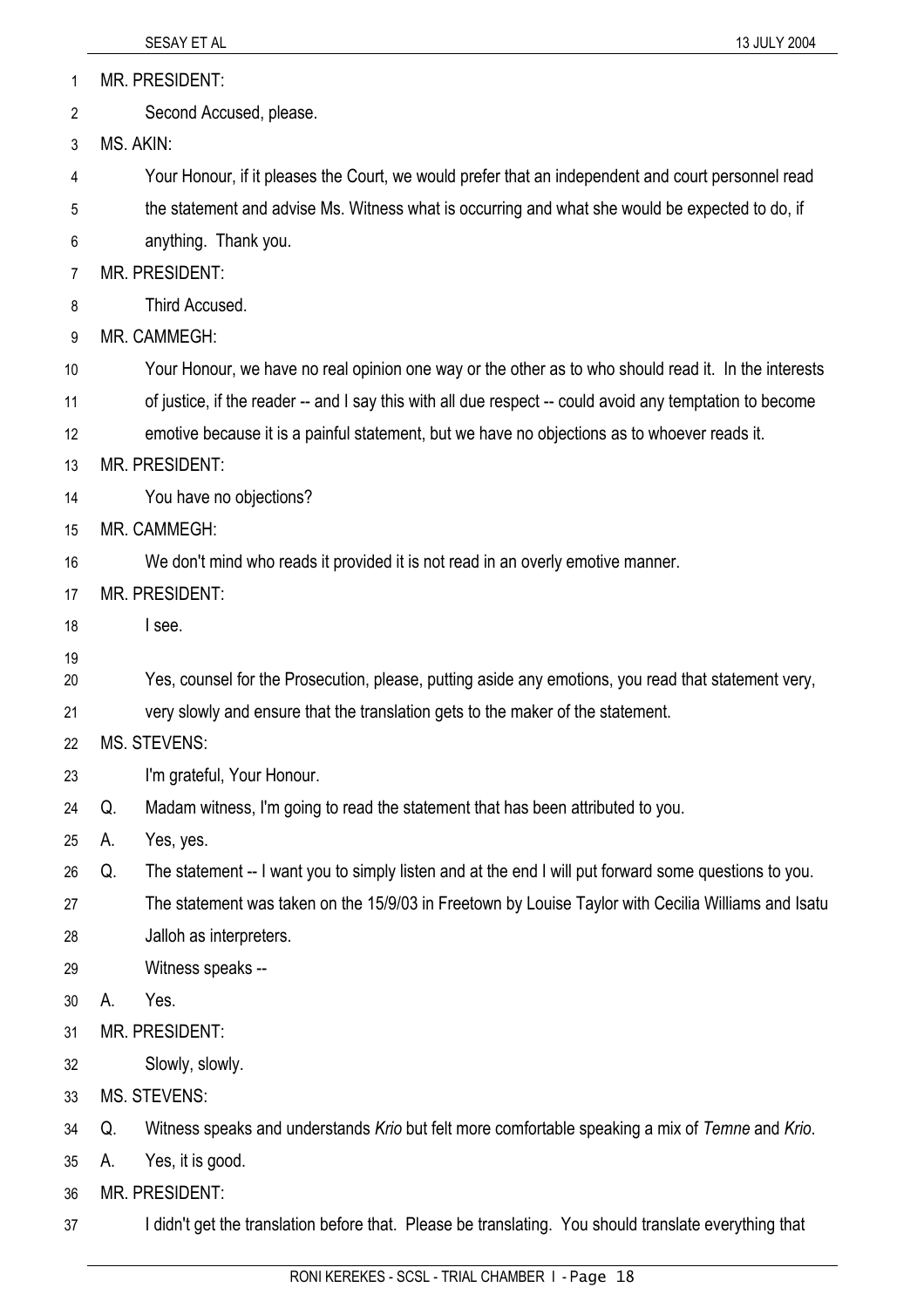| 1               |    | counsel is saying, please.                                                                            |
|-----------------|----|-------------------------------------------------------------------------------------------------------|
| 2               |    | <b>MS. STEVENS:</b>                                                                                   |
| 3               |    | Languages used were therefore Temne, Krio and English. Witness never went to school.                  |
| 4               | А. | No.                                                                                                   |
| 5               | Q. | Witness was living with in Xxxxx where she was married --                                             |
| 6               | А. | Yes, yes.                                                                                             |
| $\overline{7}$  | Q. | -- where she was married when the rebels reached the area around Xxxxx.                               |
| 8               | А. | Yes.                                                                                                  |
| 9               | Q. | Madam witness?                                                                                        |
| 10 <sup>1</sup> | А. | Yes.                                                                                                  |
| 11              | Q. | Let me just remind you at this stage I just merely want to you listen to the statement.               |
| 12 <sup>°</sup> | А. | Yes.                                                                                                  |
| 13              | Q. | At the end I will ask you some questions. At that time you can give your response to those questions; |
| 14              |    | do you understand?                                                                                    |
| 15              | А. | Yes, I do understand.                                                                                 |
| 16              | Q. | Xxxxx is 2 miles from Xxxxx. Madam witness?                                                           |
| 17              | А. | Yeah.                                                                                                 |
| 18              | Q. | Please wait until the end when the statement has been read before making any response; is that        |
| 19              |    | understood?                                                                                           |
| 20              |    | [Overlapping microphones]                                                                             |
| 21              |    | <b>MR. PRESIDENT:</b>                                                                                 |
| 22              |    | Why not.                                                                                              |
| 23              | А. | Okay.                                                                                                 |
| 24              |    | <b>MR. PRESIDENT:</b>                                                                                 |
| 25              |    | Why not if her response -- I mean why not? If she wants to progress with you, why not, by giving her  |
| 26              |    | responses?                                                                                            |
| 27              |    | <b>MS. STEVENS:</b>                                                                                   |
| 28              |    | As Your Honour pleases.                                                                               |
| 29              | Q. | She was hiding --                                                                                     |
| 30              | А. | Okay. Yes.                                                                                            |
| 31              | Q. | -- in Xxxxx bush when the rebels came.                                                                |
| 32              | А. | Yes.                                                                                                  |
| 33              | Q. | The rebels had attacked other villages in the same area before attacking Xxxxx.                       |
| 34              | А. | Yes.                                                                                                  |
| 35              | Q. | The rebels had attacked Melemami, which is about 5 miles --                                           |
| 36              | А. | Yes.                                                                                                  |
| 37              | Q. | Five miles from Xxxxx towards Xxxxx.                                                                  |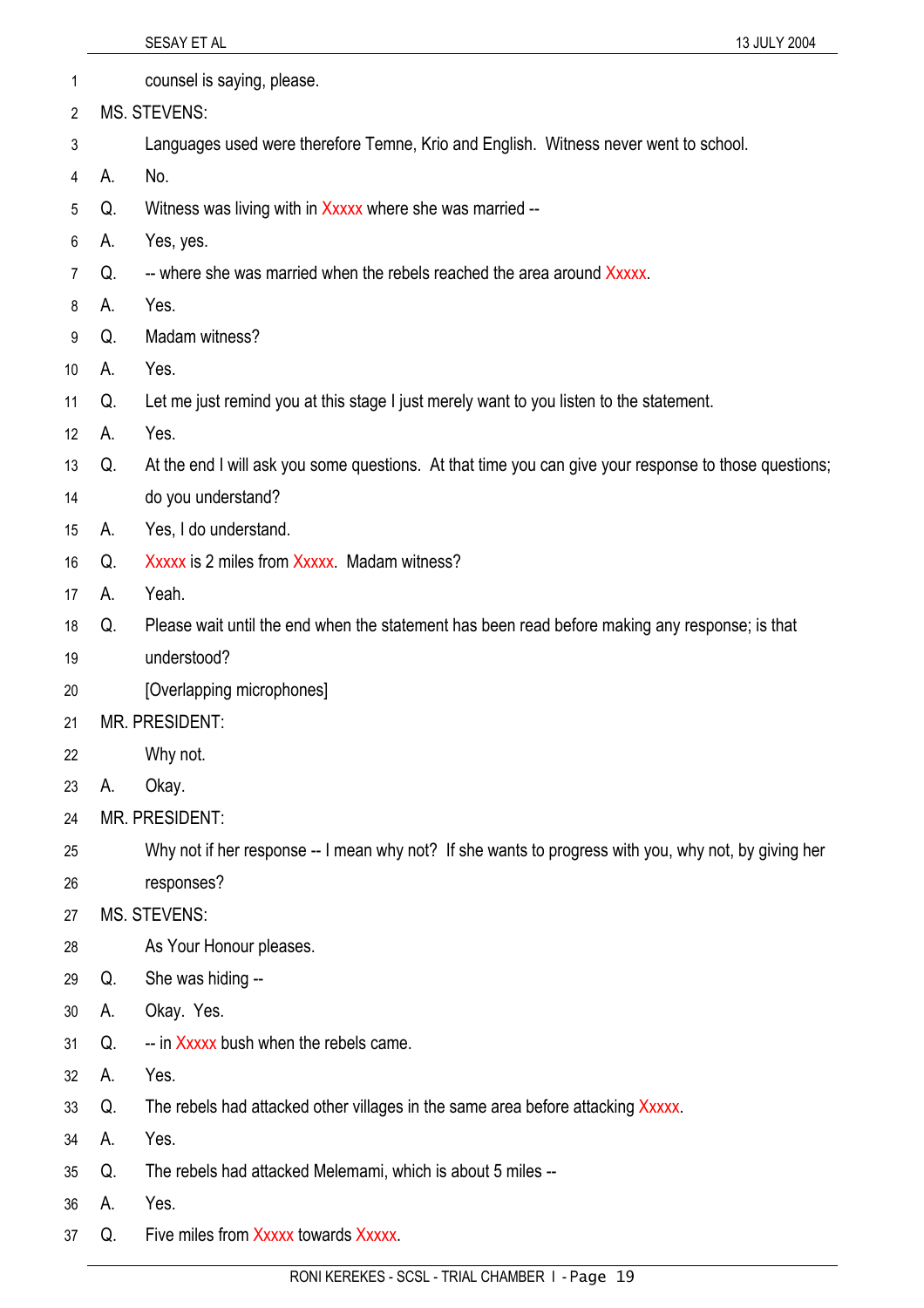| 1               | А. | True.                                                                                                 |
|-----------------|----|-------------------------------------------------------------------------------------------------------|
| 2               | Q. | Witness, heard this from the young male civilians who went through the bush to see which locations -- |
| 3               | А. | Yes.                                                                                                  |
| 4               | Q. | -- to see which locations the rebels had attacked.                                                    |
| 5               | А. | Yes.                                                                                                  |
| 6               | Q. | Xxxxx which is two files from Mateboi was also attacked.                                              |
| 7               | А. | Yes.                                                                                                  |
| 8               | Q. | As were Mateboi, Rosos, and Batkanu?                                                                  |
| 9               | А. | Yes.                                                                                                  |
| 10 <sup>°</sup> | Q. | Witness does not remember the exact date of these attacks.                                            |
| 11              | А. | Yes. That was the first place they attacked.                                                          |
| 12 <sup>°</sup> | Q. | Or when both her hands were amputated.                                                                |
| 13              | А. | Yes.                                                                                                  |
| 14              | Q. | But it happened before the January 6 invasion of Freetown.                                            |
| 15              | А. | Yes.                                                                                                  |
| 16              | Q. | Witness said that the rebels passed through Xxxxx on their way to Freetown.                           |
| 17              | А. | Yes.                                                                                                  |
| 18              | Q. | She knows this because the rebels told her that they were heading to Freetown when she was            |
| 19              |    | captured.                                                                                             |
| 20              | А. | No, I was not captured there. They captured me before coming to Freetown.                             |
| 21              | Q. | Madam witness, just listen carefully.                                                                 |
| 22              | А. | Yes, okay.                                                                                            |
| 23              | Q. | I'm going to repeat the sentence. She knows this because the rebels told her that they were heading   |
| 24              |    | to Freetown when she was captured.                                                                    |
| 25              | А. | Yes.                                                                                                  |
| 26              | Q. | Witness clarified that the incident happened at the beginning of the rainy season.                    |
| 27              | А. | Yes.                                                                                                  |
| 28              | Q. | When the rebels started attacking villages in the area --                                             |
| 29              | А. | Yes.                                                                                                  |
| 30              | Q. | -- witness hid in the bush near Xxxxx.                                                                |
| 31              | А. | Yes, indeed.                                                                                          |
| 32              | Q. | Witness was hiding in Xxxxx bush near Xxxxx with her husband.                                         |
| 33              | А. | Yes.                                                                                                  |
| 34              | Q. | As well as many other civilians.                                                                      |
| 35              | А. | Yes.                                                                                                  |
| 36              | Q. | Witness does not remember the names of these civilians as they were strangers to her.                 |
| 37              | A. | Yes.                                                                                                  |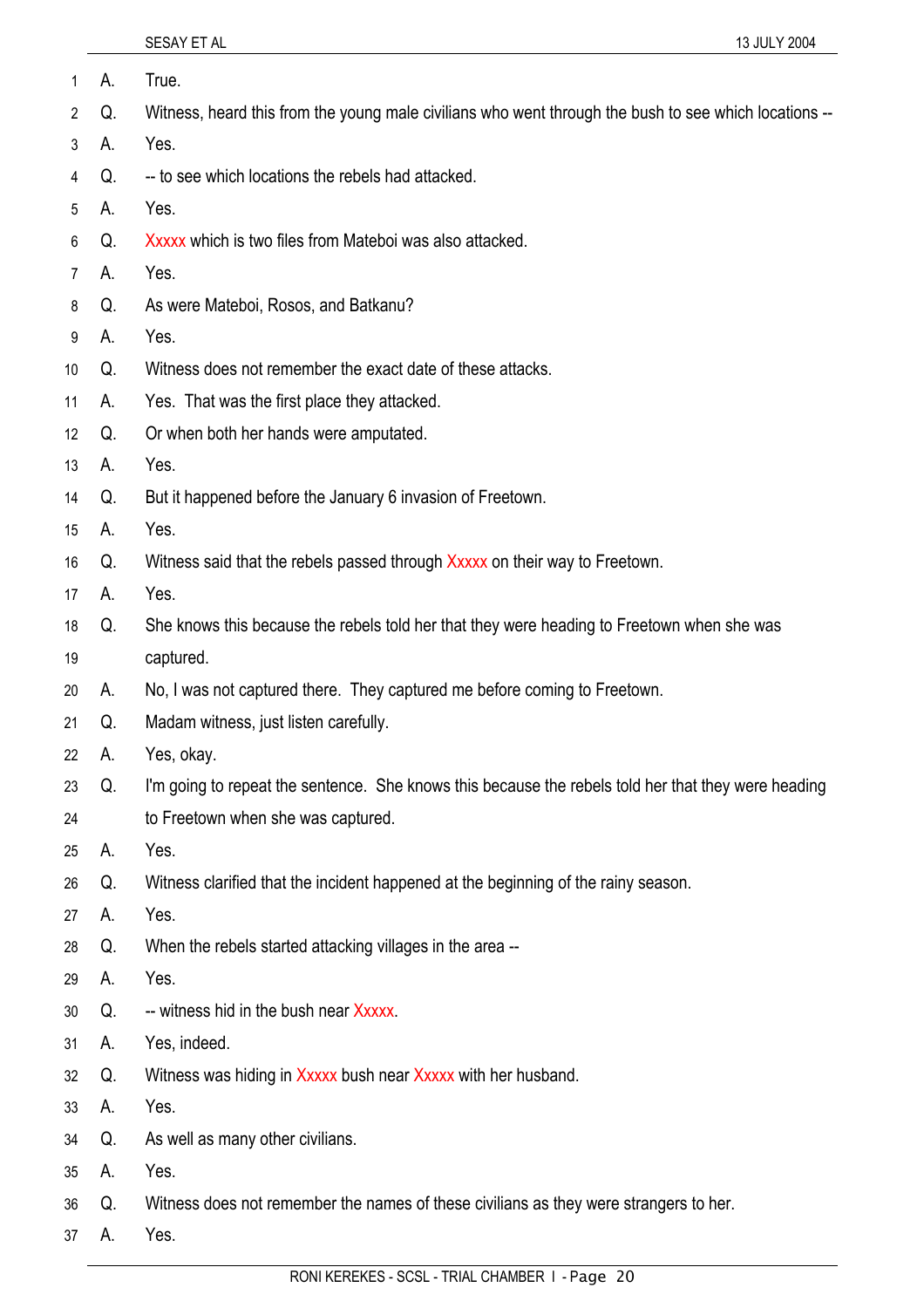|                 |    | SESAY ET AL                                                               | 13 JULY 2004 |
|-----------------|----|---------------------------------------------------------------------------|--------------|
| 1               | Q. | Witness explained that the rebels entered Xxxxx village during the night. |              |
| 2               | А. | Yes.                                                                      |              |
| 3               | Q. | Witness heard them making a lot of noise.                                 |              |
| 4               | А. | Yes.                                                                      |              |
| 5               | Q. | The rebels were shouting, "you bastards."                                 |              |
| 6               | А. | Yes, yes.                                                                 |              |
| $\overline{7}$  | Q. | "We will find in the morning and when we find you in the morning - "      |              |
| 8               | А. | Yes.                                                                      |              |
| 9               | Q. | "-- you will know who we are when we have dealt with you."                |              |
| 10              | А. | Yes.                                                                      |              |
| 11              | Q. | Witness was at this point hiding in the bush near Xxxxx.                  |              |
| 12 <sup>°</sup> | А. | Yes.                                                                      |              |
| 13              | Q. | The rebels attacked Xxxxx the next morning.                               |              |
| 14              | А. | Yes.                                                                      |              |
| 15              | Q. | Witness said that more than 40 rebels attacked.                           |              |
| 16              | А. | Yes.                                                                      |              |
| 17              | Q. | Some of the rebels wore uniforms.                                         |              |
| 18              | А. | Yes.                                                                      |              |
| 19              | Q. | Whilst others wore civilian or mixed combat and civilian.                 |              |
| 20              | А. | Yes.                                                                      |              |
| 21              | Q. | Some of the others were armed.                                            |              |
| 22              | А. | Yes.                                                                      |              |
| 23              | Q. | And had their guns slung around their shoulders?                          |              |
| 24              | А. | Yes.                                                                      |              |
| 25              | Q. | Witness said that the rebels had RPGs.                                    |              |
| 26              | А. | Yes, indeed.                                                              |              |
| 27              | Q. | And AK-47s?                                                               |              |
| 28              | А. | Yes, indeed.                                                              |              |
| 29              | Q. | Which were big and black guns.                                            |              |
| 30              | А. | Yes.                                                                      |              |
| 31              | Q. | Some rebels had knives.                                                   |              |
| 32              | А. | Yes.                                                                      |              |
| 33              | Q. | Whilst others had cutlasses.                                              |              |
| 34              | А. | Yes.                                                                      |              |
| 35              | Q. | Witness saw child soldiers.                                               |              |
| 36              | А. | Affirm.                                                                   |              |
| 37              | Q. | Which were aged from five years up.                                       |              |
|                 |    |                                                                           |              |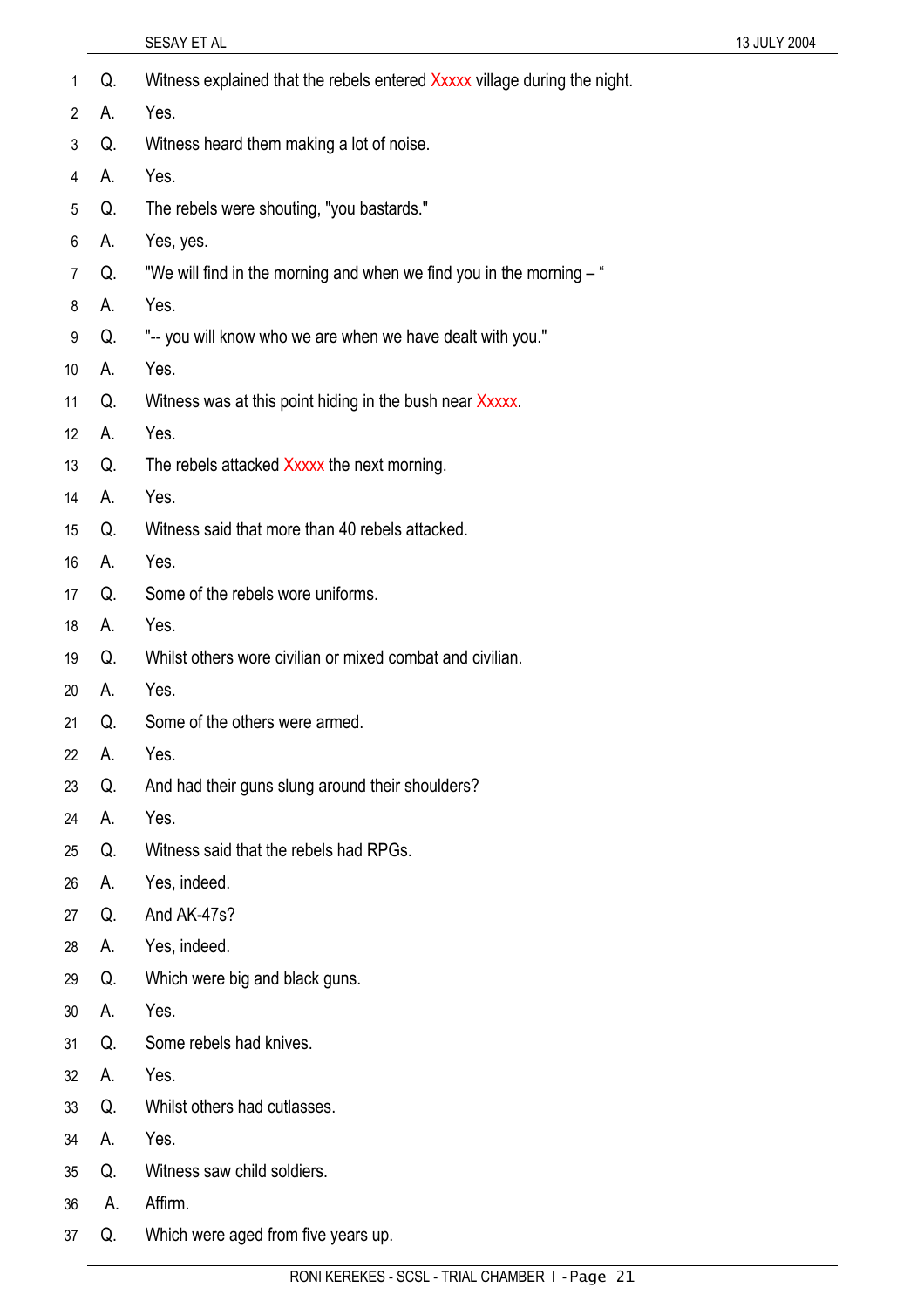| $\mathbf{1}$   | А. | Affirm.                                                                               |
|----------------|----|---------------------------------------------------------------------------------------|
| $\overline{2}$ | Q. | And they were armed.                                                                  |
| 3              | А. | Yes.                                                                                  |
| 4              | Q. | Witness does not remember how many child soldiers there were.                         |
| 5              | А. | There were many, yes.                                                                 |
| 6              | Q. | Witness explained that the rebels captured the civilians who were hiding in the bush. |
| $\overline{7}$ | А. | Yes.                                                                                  |
| 8              | Q. | And brought them into Xxxxx village.                                                  |
| 9              | А. | Yes.                                                                                  |
| 10             | Q. | Witness and her husband were captured and taken to Xxxxx.                             |
| 11             | А. | Yes.                                                                                  |
| 12             | Q. | Witness does not remember the exact number of civilians captured.                     |
| 13             | А. | No.                                                                                   |
| 14             | Q. | But said that there were more rebels than civilians.                                  |
| 15             | А. | Yes.                                                                                  |
| 16             | Q. | Witness said that when she and her husband were captured.                             |
| 17             | А. | Yes.                                                                                  |
| 18             | Q. | The rebels told her that they will kill her husband.                                  |
| 19             |    | (Pages 1 to 22 by Roni Kerekes)                                                       |
| 20             |    |                                                                                       |
| 21             |    |                                                                                       |
| 22             |    |                                                                                       |
| 23             |    |                                                                                       |
| 24             |    |                                                                                       |
| 25             |    |                                                                                       |
| 26             |    |                                                                                       |
| 27             |    |                                                                                       |
| 28             |    |                                                                                       |
| 29             |    |                                                                                       |
| 30             |    |                                                                                       |
| 31             |    |                                                                                       |
| 32             |    |                                                                                       |
| 33             |    |                                                                                       |
| 34             |    |                                                                                       |
| 35<br>36       |    |                                                                                       |
|                |    |                                                                                       |
| 37             |    |                                                                                       |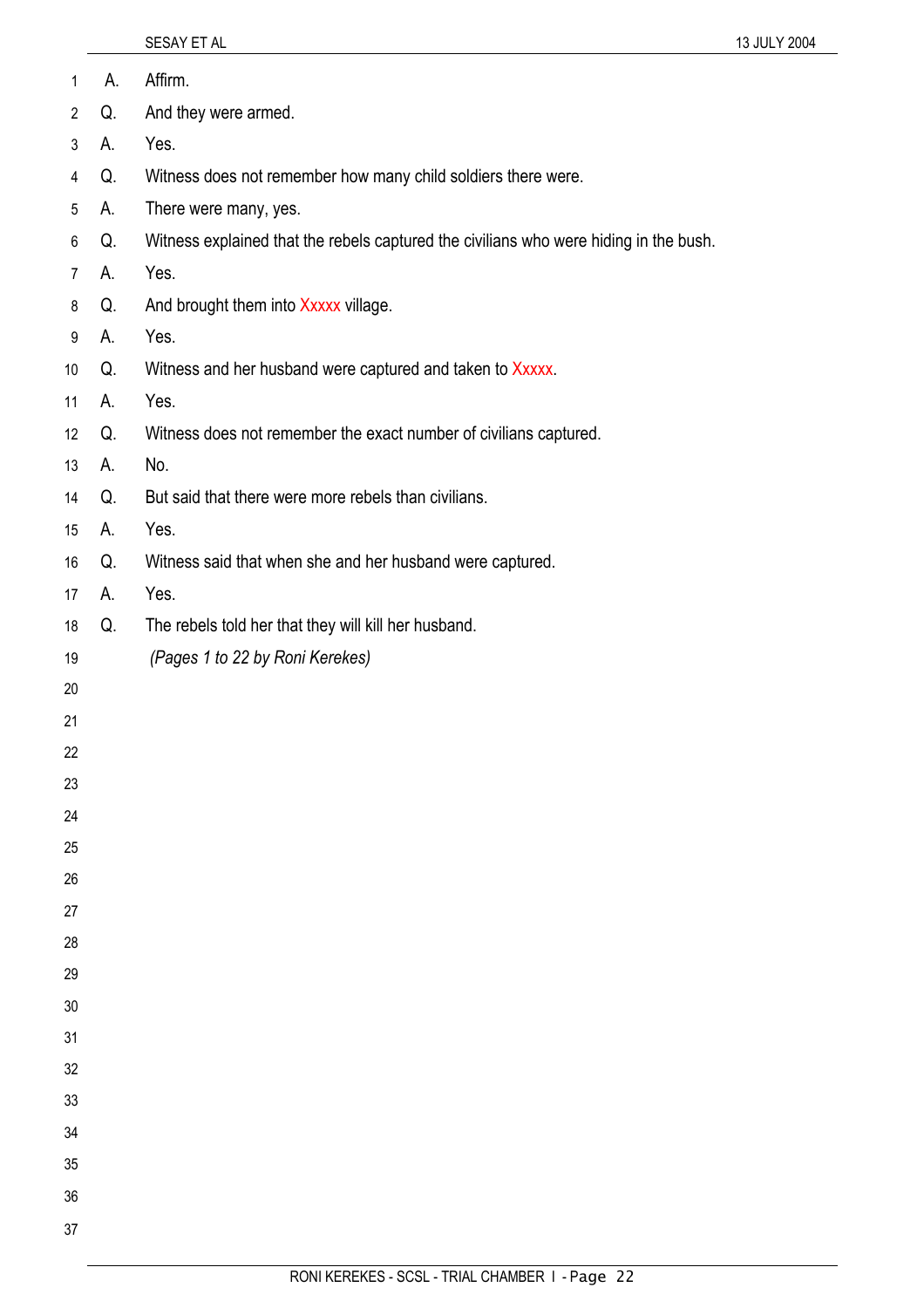|                 |    | 13 JULY 2004<br>SESAY ET AL                                                                        |
|-----------------|----|----------------------------------------------------------------------------------------------------|
| 1               |    | [11.52]                                                                                            |
| $\overline{2}$  |    | <b>MS. STEVENS:</b>                                                                                |
| 3               | Q. | And they give her a pain that will last for ever.                                                  |
| 4               | А. | Affirmed.                                                                                          |
| 5               | Q. | Witness and her husband were captured by five rebels.                                              |
| 6               | Α. | Yes.                                                                                               |
| 7               | Q. | The leader of these rebels was called Mosquito.                                                    |
| 8               | Α. | Yes.                                                                                               |
| 9               | Q. | And he wore a uniform.                                                                             |
| 10 <sup>1</sup> | А. | Yes.                                                                                               |
| 11              | Q. | The other four rebels wore civilian.                                                               |
| 12              | А. | Yes.                                                                                               |
| 13              | Q. | Mosquito talked Krio and Mende.                                                                    |
| 14              | А. | Yes.                                                                                               |
| 15              | Q. | He was slim and tall.                                                                              |
| 16              | А. | Yes.                                                                                               |
| 17              | Q. | He was older than witness's daughter who is about 25 years old.                                    |
| 18              | А. | Yes.                                                                                               |
| 19              | Q. | Mosquito told witness that he was AFRC.                                                            |
| 20              | А. | Yes.                                                                                               |
| 21              | Q. | Witness and her husband were given three large pans of millet ("Fundeh") to pound as well as rice. |
| 22              | А. | Yes.                                                                                               |
| 23              | Q. | Some of the other captured civilians were forced to fetch water.                                   |
| 24              | А. | Yes.                                                                                               |
| 25              | Q. | Some of them managed to escape.                                                                    |
| 26              | А. | Yeah.                                                                                              |
| 27              | Q. | The civilians who returned with water --                                                           |
| 28              | А. | Yes                                                                                                |
| 29              | Q. | -- told the rebels that some of the civilians had escaped.                                         |
| 30              | А. | Yeah.                                                                                              |
| 31              | Q. | Rebels said that because some civilians had escaped the remaining civilians will be amputated.     |
| 32              | А. | Yes.                                                                                               |
| 33              | Q. | Mosquito passed the order for the amputations.                                                     |
| 34              | А. | Yes.                                                                                               |
| 35              | Q. | Mosquito also passed the order to kill witness's husband.                                          |
| 36              | А. | Yes.                                                                                               |

37 Q. Witness said that her husband was chopped up with a cutlass.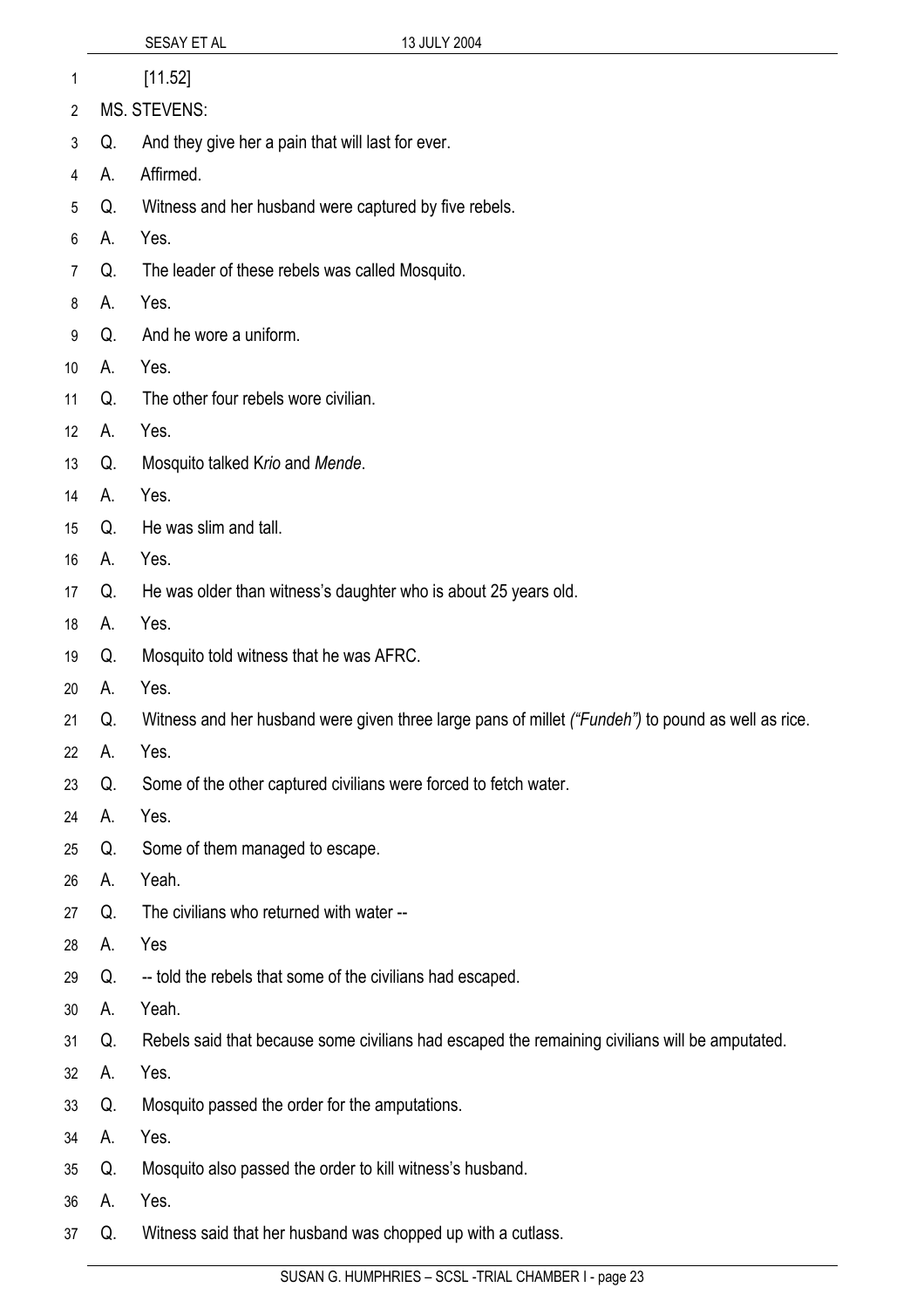| 1               | А. | Yes.                                                                                 |
|-----------------|----|--------------------------------------------------------------------------------------|
| $\overline{2}$  | Q. | Witness witnessed the killing of her husband.                                        |
| 3               | А. | Affirm.                                                                              |
| 4               | Q. | The rebels shouted at her husband that he is a bastard and he was going to die.      |
| 5               | А. | Yes.                                                                                 |
| 6               | Q. | After the rebels killed her husband the rebels surrounded witness.                   |
| $\overline{7}$  | А. | Yes.                                                                                 |
| 8               | Q. | The rebels surrounded witness and took her right hand and chopped it with a cutlass. |
| 9               | А. | Yes.                                                                                 |
| 10              | Q. | A rebel cut her right hand four times.                                               |
| 11              | А. | Yes, indeed.                                                                         |
| 12 <sup>°</sup> | Q. | And then cut her left-hand four times.                                               |
| 13              | А. | Yes.                                                                                 |
| 14              | Q. | Both hands were chopped off.                                                         |
| 15              | А. | Yes.                                                                                 |
| 16              | Q. | The rebel who chopped her hand was not one of the rebels who captured her.           |
| 17              | А. | No.                                                                                  |
| 18              | Q. | But he met him in Xxxxx.                                                             |
| 19              | А. | Yes                                                                                  |
| 20              | Q. | Witness said that she can recognise the rebel who amputated her hands.               |
| 21              | А. | Yes.                                                                                 |
| 22              | Q. | She said that his name is Foyoh Fayia.                                               |
| 23              | А. | Yes.                                                                                 |
| 24              | Q. | And he is a Mende.                                                                   |
| 25              | А. | Yes.                                                                                 |
| 26              | Q. | Witness described Foyoh as a tall man.                                               |
| 27              | А. | Yes.                                                                                 |
| 28              | Q. | With a dark complexion.                                                              |
| 29              | А. | Yes.                                                                                 |
| 30              | Q. | And older than witness.                                                              |
| 31              | А. | Yes.                                                                                 |
| 32              | Q. | Although he did not have white hair.                                                 |
| 33              | А. | Yes.                                                                                 |
| 34              | Q. | He had a full beard.                                                                 |
| 35              | А. | Yes.                                                                                 |
| 36              | Q. | But no markings on his face.                                                         |
| 37              | А. | No.                                                                                  |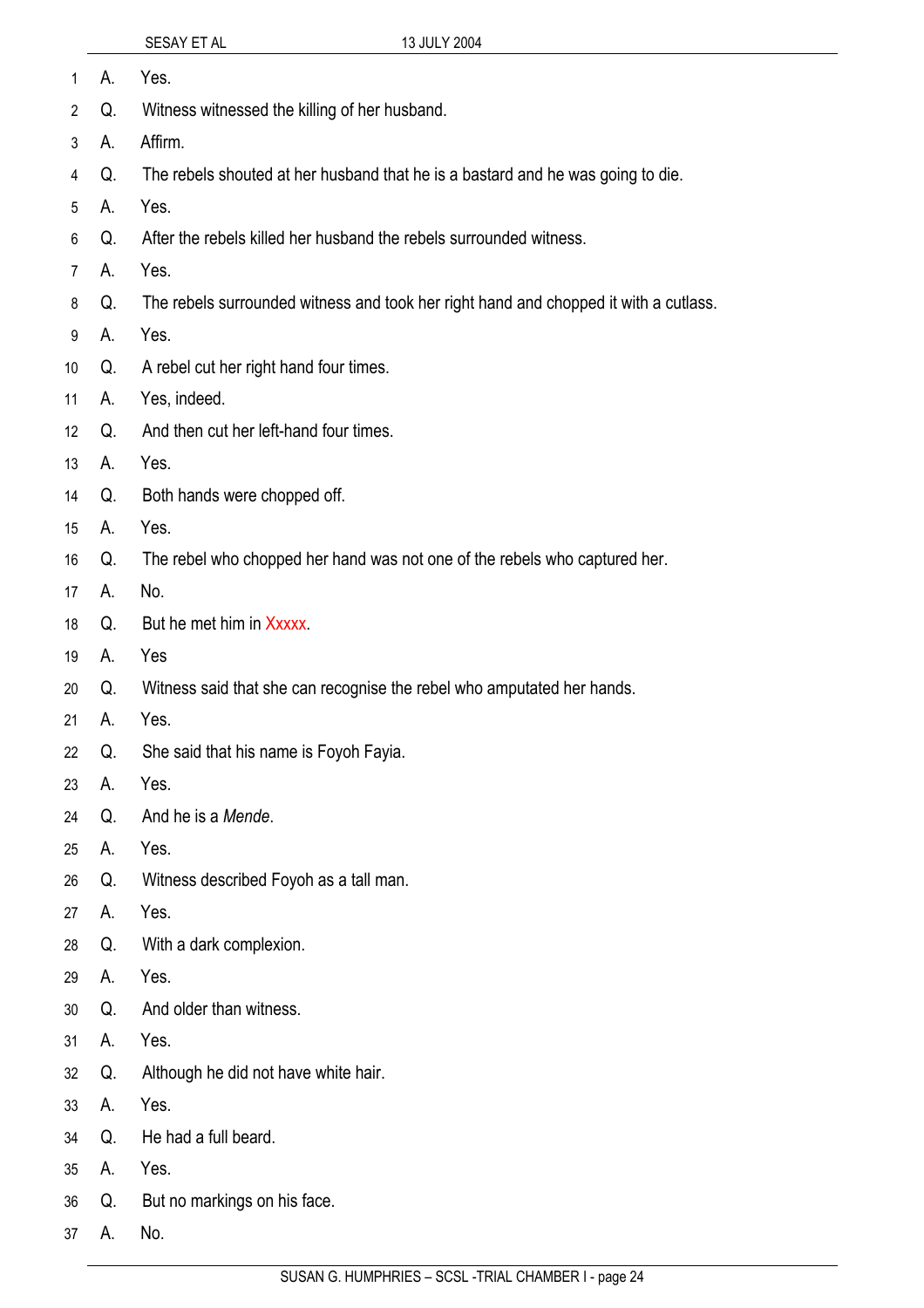| 1               | Q. | Witness said that he wore Gara clothes.                                                       |
|-----------------|----|-----------------------------------------------------------------------------------------------|
| $\mathbf{2}$    | А. | Yes.                                                                                          |
| 3               | Q. | And a wool hat.                                                                               |
| 4               | А. | Yes.                                                                                          |
| 5               | Q. | Witness saw him in Grafton --                                                                 |
| 6               | А. | Yes.                                                                                          |
| 7               | Q. | -- about three years ago.                                                                     |
| 8               | А. | Yes.                                                                                          |
| 9               | Q. | He was wearing a combat uniform.                                                              |
| 10 <sup>°</sup> | А. | Yes.                                                                                          |
| 11              | Q. | And came from Grafton police barracks.                                                        |
| 12              | А. | Yes, indeed.                                                                                  |
| 13              | Q. | Witness was told his name by a civilian who lives in Grafton.                                 |
| 14              | А. | Yes.                                                                                          |
| 15              | Q. | After she was amputated witness said --                                                       |
| 16              | А. | Yes.                                                                                          |
| 17              | Q. | Witness said that another male rebel untied her scarf --                                      |
| 18              | А. | Yes.                                                                                          |
| 19              | Q. | -- that was on her head --                                                                    |
| 20              | А. | Yes.                                                                                          |
| 21              | Q. | -- and tied it around her waist so that her lappa would not fall off.                         |
| 22              | А. | Yes.                                                                                          |
| 23              | Q. | The rebels told her that she should go to Kabbah who would give her hands.                    |
| 24              | А. | Yes.                                                                                          |
| 25              | Q. | One of the rebels accompanied her out of Xxxxx.                                               |
| 26              | А. | Yes.                                                                                          |
| 27              | Q. | Witness walked up the hill and managed to escape from the rebel.                              |
| 28              | А. | Yes.                                                                                          |
| 29              | Q. | Witness said that she was the only one amputated in Xxxxx.                                    |
| 30              | А. | Yes.                                                                                          |
| 31              | Q. | Witness said that after she was amputated the rebels killed other civilians by shooting them. |
| 32              | А. | Yes.                                                                                          |
| 33              | Q. | And cutting them with a cutlass.                                                              |
| 34              | А. | Yes.                                                                                          |
| 35              | Q. | She witnessed the killings as she was leaving Xxxxx.                                          |
| 36              | А. | Yes.                                                                                          |
| 37              | Q. | But because she was in pain she cannot remember how many civilians were killed.               |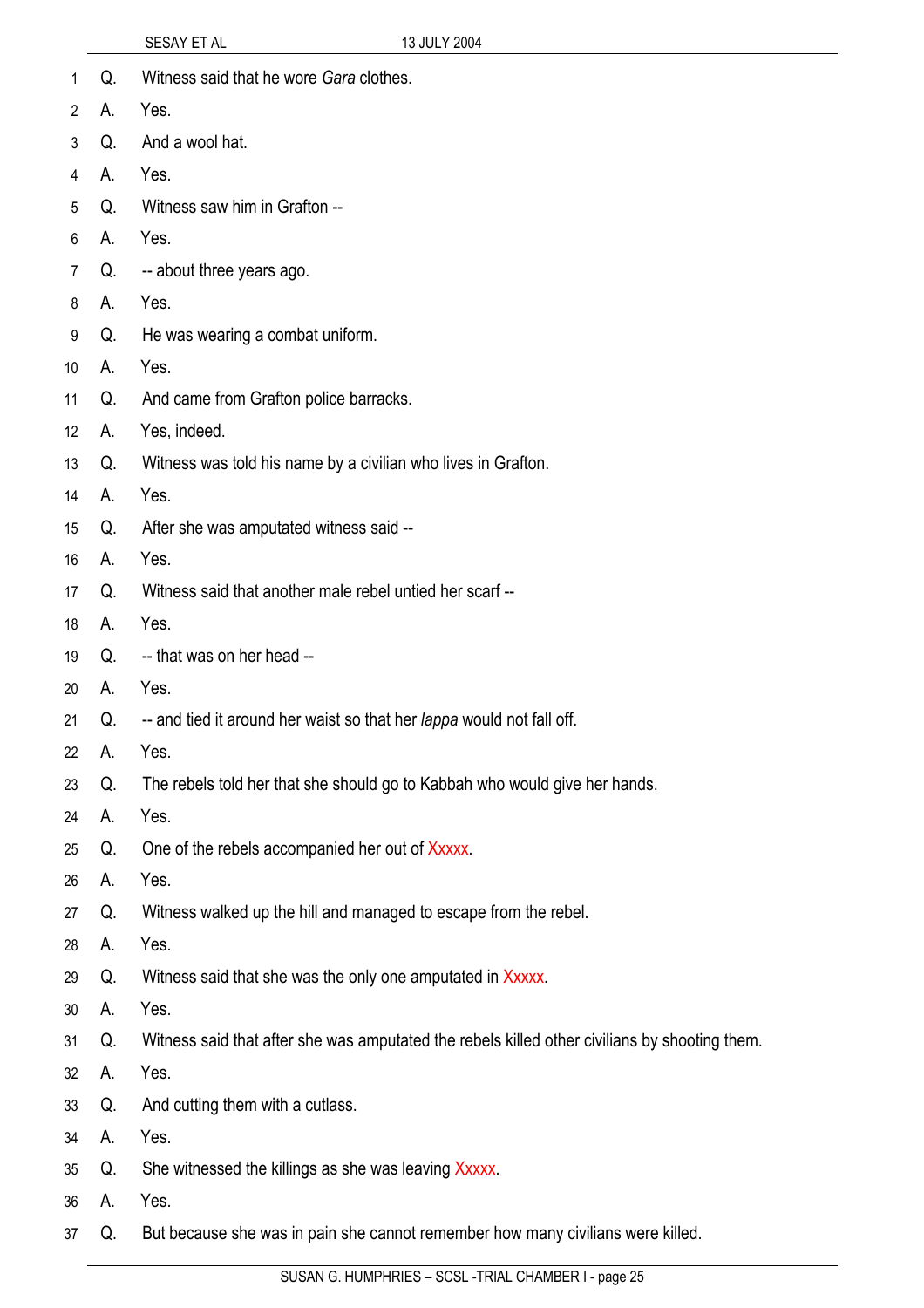| 1               | А.    | No.                                                                                                   |
|-----------------|-------|-------------------------------------------------------------------------------------------------------|
| $\overline{2}$  | Q.    | She thinks that her relatives were killed as she has not seen her husband's relatives since that day. |
| 3               | А.    | No.                                                                                                   |
| 4               | Q.    | Witness knew that Mosquito was a big commander --                                                     |
| 5               | А.    | Yes.                                                                                                  |
| 6               | Q.    | -- but does not know the names of other commanders. The translation did not come through.             |
| 7               | А.    | No, I did not.                                                                                        |
| 8               | Q.    | Witness did not see Mosquito kill or rape any civilians.                                              |
| 9               | А.    | No.                                                                                                   |
| 10              | Q.    | Witness said that she heard the rebels saying they were going to rape women.                          |
| 11              | А.    | Yes.                                                                                                  |
| 12 <sup>°</sup> | Q.    | And virginate the young girls.                                                                        |
| 13              | А.    | Yes.                                                                                                  |
| 14              | Q.    | Witness said that girls and women who were abducted were also forced to carry loads.                  |
| 15              | А.    | Yes.                                                                                                  |
| 16              | Q.    | Witness says that she cannot remember any names or numbers --                                         |
| 17              | А.    | No.                                                                                                   |
| 18              | Q.    | -- as the events happened a long time ago.                                                            |
| 19              | А.    | Yes.                                                                                                  |
| 20              | Q.    | Witness also said that she overheard the rebels talking about one woman who had been raped by ten     |
| 21              |       | rebels.                                                                                               |
|                 | 22 A. | Yes.                                                                                                  |
| 23              | Q.    | And that after being gang raped the woman just laid on the ground motionless.                         |
| 24              | А.    | Mmm.                                                                                                  |
| 25              | Q.    | Could the interpreter put the response again?                                                         |
| 26              | А.    | No.                                                                                                   |
| 27              | Q.    | Witness said that this happened in another village whose name she did not know.                       |
| 28              | А.    | No.                                                                                                   |
| 29              | Q.    | At this point let me ask the witness: Madam witness, when you are saying no, do you mean no this is   |
| 30              |       | not what you told investigators, or are you merely confirming what is being read to you?              |
| 31              | А.    | I'm affirming.                                                                                        |
| 32              | Q.    | Witness said that some of the rape victims from Xxxxx were treated in Makeni government               |
| 33              |       | hospital --                                                                                           |
| 34              | А.    | Yes.                                                                                                  |
| 35              | Q.    | -- by Mr. Dumbuya.                                                                                    |
| 36              | А.    | Yes.                                                                                                  |
| 37              | Q.    | The latter treated witness as well.                                                                   |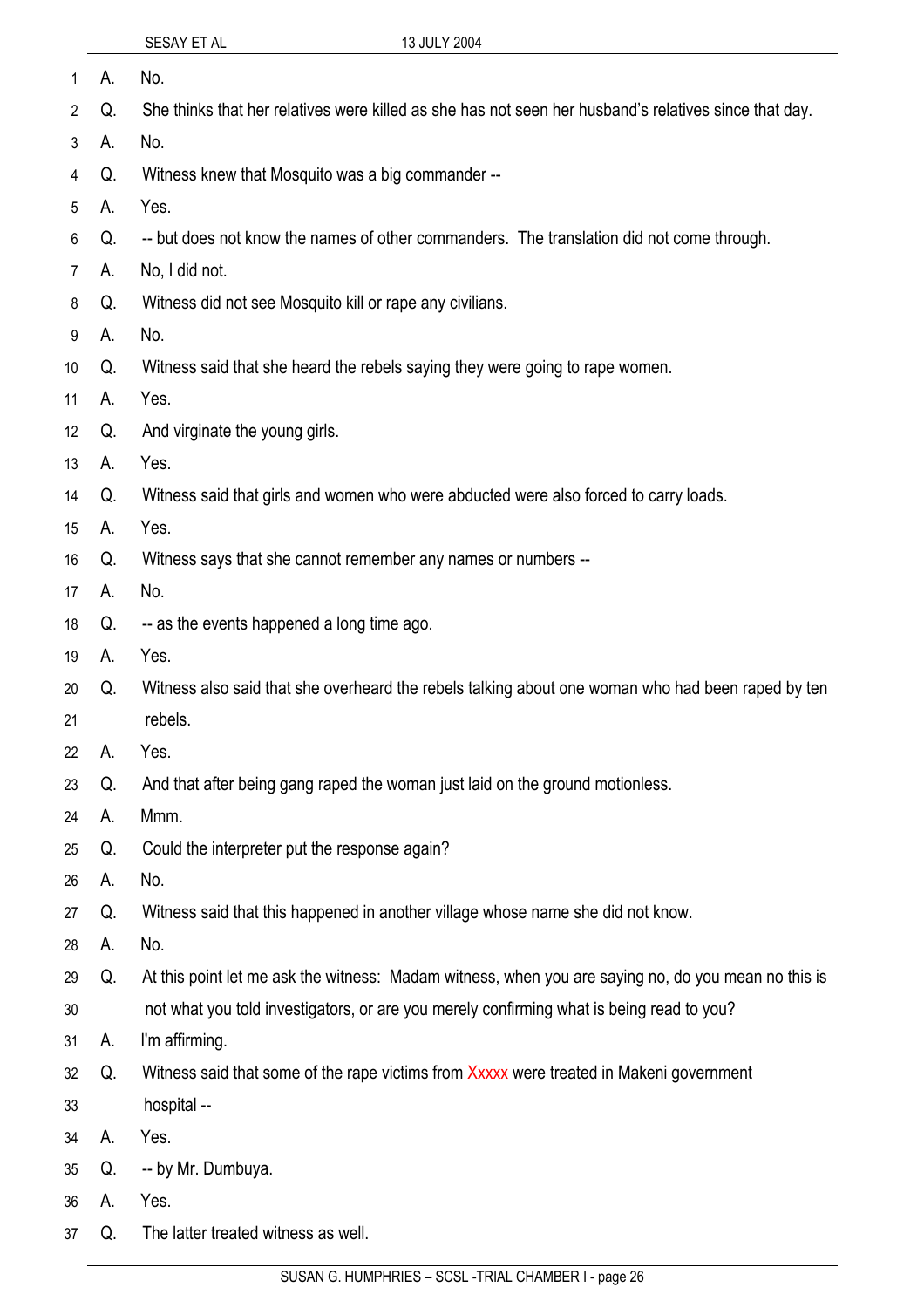| 1  | А.                                            | Yes.                                                                                                |  |  |
|----|-----------------------------------------------|-----------------------------------------------------------------------------------------------------|--|--|
| 2  | Q.                                            | I'm sorry, was the interpreter saying something?                                                    |  |  |
| 3  | THE INTERPRETER:                              |                                                                                                     |  |  |
| 4  | I think you need to repeat the last question. |                                                                                                     |  |  |
| 5  |                                               | <b>MS. STEVENS:</b>                                                                                 |  |  |
| 6  | Q.                                            | Let me repeat the one previous to that. Witness said that some of the rape victims from Xxxxx were  |  |  |
| 7  |                                               | treated in Makeni government hospital by Mr. Dumbuya.                                               |  |  |
| 8  | А.                                            | Yes.                                                                                                |  |  |
| 9  | Q.                                            | The latter treated witness as well.                                                                 |  |  |
| 10 | А.                                            | Yes.                                                                                                |  |  |
| 11 | Q.                                            | Witness does not know where the other rape victims are now.                                         |  |  |
| 12 |                                               |                                                                                                     |  |  |
| 13 |                                               | Mr. Interpreter, the translation did not come through.                                              |  |  |
| 14 | А.                                            | No, I did not.                                                                                      |  |  |
| 15 | Q.                                            | Witness then -- I will strike that. Let me ask the witness if she could clarify her response. Madam |  |  |
| 16 |                                               | witness, you said, "No, I did not." Are you saying no you did not know where the other rape victims |  |  |
| 17 |                                               | are, or are you saying no you did not tell this to the investigators?                               |  |  |
| 18 | А.                                            | What?                                                                                               |  |  |
| 19 | Q.                                            | Let me take this statement again. Witness does not know where the other rape victims are now.       |  |  |
| 20 | А.                                            | No, I did not know <i>[inaudible]</i> they are.                                                     |  |  |
| 21 | Q.                                            | Witness then clarified that she was raped vaginally by a rebel when she was captured in the bush -- |  |  |
| 22 | Α.                                            | Yes, indeed.                                                                                        |  |  |
| 23 | Q.                                            | -- before she was amputated.                                                                        |  |  |
| 24 | А.                                            | Yes.                                                                                                |  |  |
| 25 | Q.                                            | Witness said that one of the five rebels who captured her said that they will rape her until she is |  |  |
| 26 |                                               | helpless.                                                                                           |  |  |
| 27 | А.                                            | Yes.                                                                                                |  |  |
| 28 | Q.                                            | The rebel who said this was the one who raped her.                                                  |  |  |
| 29 | А.                                            | Yes, indeed.                                                                                        |  |  |
| 30 | Q.                                            | Witness does not know his name --                                                                   |  |  |
| 31 | А.                                            | No, I did not know his name.                                                                        |  |  |
| 32 | Q.                                            | -- but described him as a short, muscular man --                                                    |  |  |
| 33 | А.                                            | Yes.                                                                                                |  |  |
| 34 | Q.                                            | -- who was younger than her daughter who is about 25 years old.                                     |  |  |
| 35 | А.                                            | Yes.                                                                                                |  |  |
| 36 | Q.                                            | Witness said that he hit her and pushed her legs apart.                                             |  |  |
| 37 | А.                                            | Yes. Indeed.                                                                                        |  |  |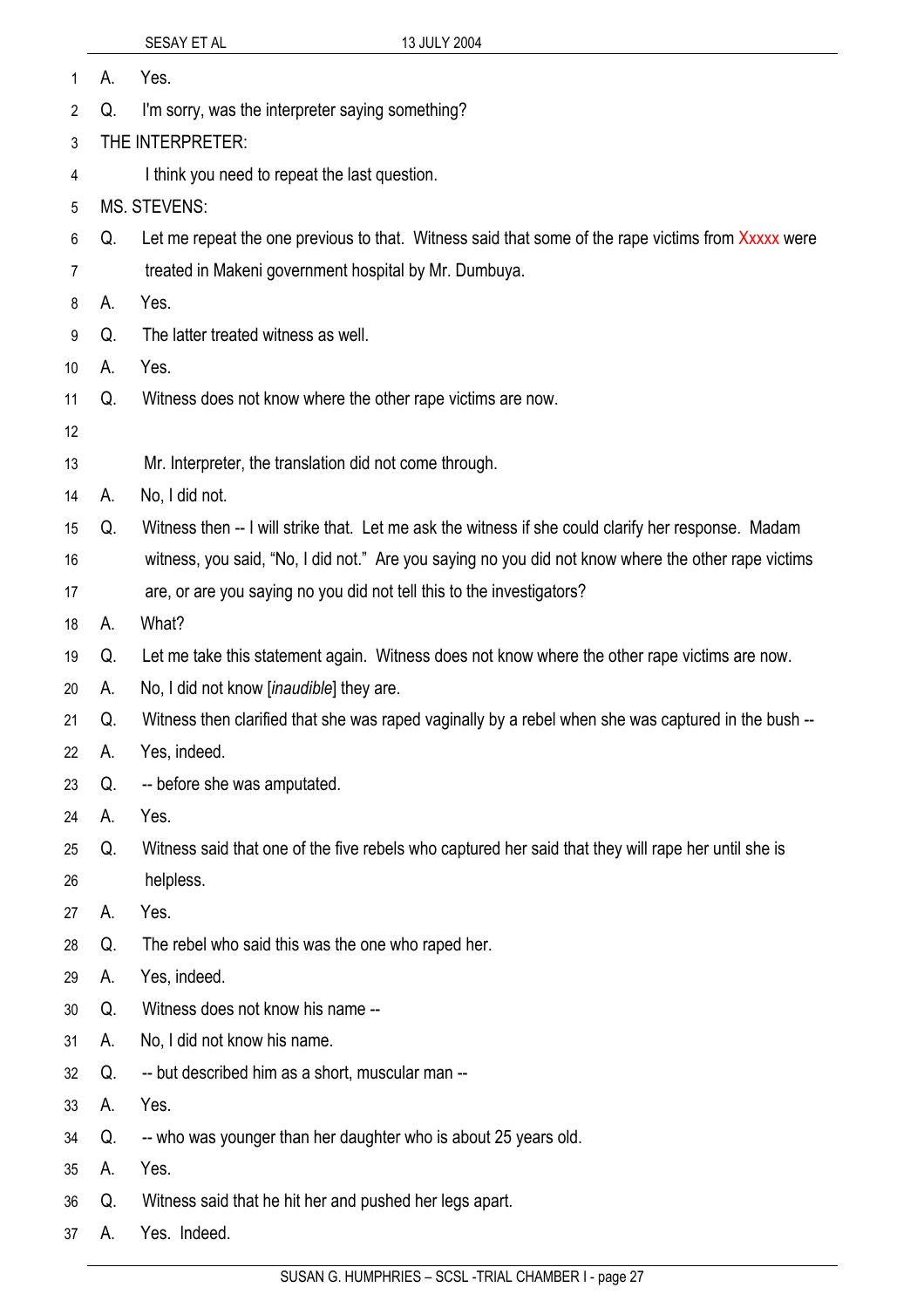| 1               | Q. | The rebel threatened to kill her if she refused to have sex with him.                                     |  |  |
|-----------------|----|-----------------------------------------------------------------------------------------------------------|--|--|
| $\mathbf{2}$    | А. | Yes. Yes.                                                                                                 |  |  |
| 3               | Q. | He placed his gun on the ground next to her.                                                              |  |  |
| 4               | А. | Yes.                                                                                                      |  |  |
| 5               | Q. | Witness said that the rape happened in the bush --                                                        |  |  |
| 6               | А. | Yes.                                                                                                      |  |  |
| 7               | Q. | -- and was witnessed by another rebel.                                                                    |  |  |
| 8               | А. | Indeed, yes.                                                                                              |  |  |
| 9               | Q. | Witness said she felt some pain in her vagina after she was raped.                                        |  |  |
| 10 <sup>°</sup> | А. | Yes.                                                                                                      |  |  |
| 11              | Q. | Witness said that she felt bad and was angry because she did not want to be raped.                        |  |  |
| 12              | Α. | No.                                                                                                       |  |  |
| 13              | Q. | Madam witness, I am going to seek clarification from you.                                                 |  |  |
| 14              | А. | Yes.                                                                                                      |  |  |
| 15              | Q. | Are you saying, no, this is not what you told the investigators, or when you are saying no you are        |  |  |
| 16              |    | merely confirming the content of the sentence that I just read out?                                       |  |  |
| 17              | А. | I'm confirming that what you said was right.                                                              |  |  |
| 18              | Q. | The rebel who witnessed the rape told the rebel who raped her not to rape her.                            |  |  |
| 19              | А. | Yes. Yes.                                                                                                 |  |  |
| 20              | Q. | Witness felt ashamed that she was raped in public.                                                        |  |  |
| 21              | А. | Yes.                                                                                                      |  |  |
| 22              | Q. | After witness had escaped from the rebel who at first accompanied her, witness walked until she came      |  |  |
| 23              |    | to an area where she found fruit on the trees.                                                            |  |  |
| 24              | А. | Yes.                                                                                                      |  |  |
| 25              | Q. | She ate --                                                                                                |  |  |
| 26              | А. | Yes.                                                                                                      |  |  |
| 27              | Q. | She ate the fruit with her mouth as her hands had been amputated.                                         |  |  |
| 28              | А. | No.                                                                                                       |  |  |
| 29              | Q. | Madam witness, are you saying no, this is not how it happened, or are you confirming this is how it       |  |  |
| 30              |    | happened?                                                                                                 |  |  |
| 31              | А. | Yes, I'm confirming that your statement is correct.                                                       |  |  |
| 32              | Q. | She met her relatives in the bush near Xxxxx.                                                             |  |  |
| 33              |    | MR. CAMMEGH:                                                                                              |  |  |
| 34              |    | Your Honour, forgive me. The translation – forgive me, the translation is causing us all some concern.    |  |  |
| 35              |    | The witness just gave a one word answer, it was translated however as, "Yes, I am confirming." It         |  |  |
| 36              |    | doesn't follow. The witness was given a choice of two -- was led in actual fact, led a choice of two      |  |  |
| 37              |    | answers either yes or no. Either to be specific or to put it in -- if I can just try and remember what my |  |  |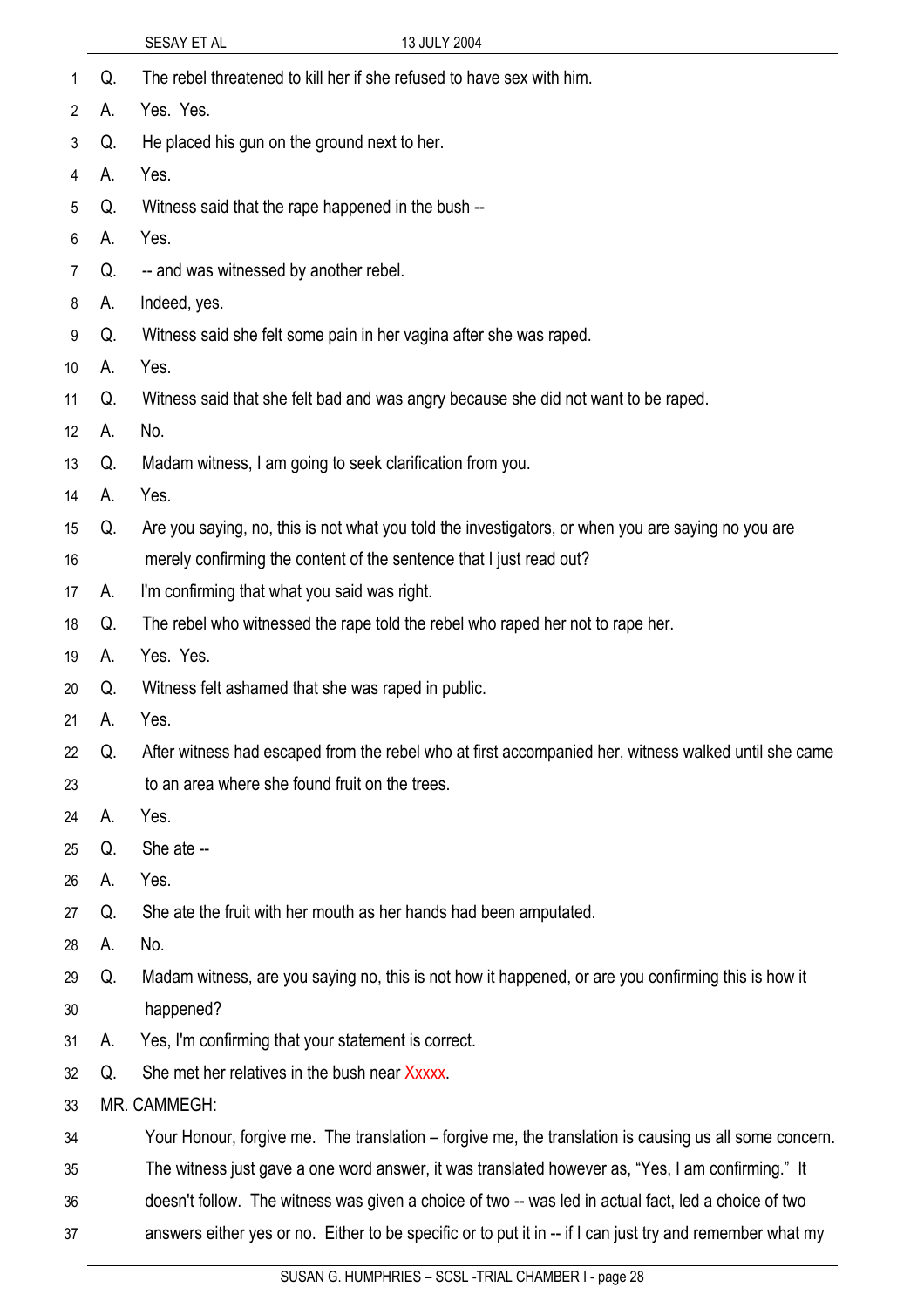| 1  | learned friend put, it was either are you confirming -- by saying no are you confirming that this |                                                                                                           |  |
|----|---------------------------------------------------------------------------------------------------|-----------------------------------------------------------------------------------------------------------|--|
| 2  |                                                                                                   | happened, or are you denying that it happened? There was a one-word answer and it was furnished           |  |
| 3  |                                                                                                   | by the translator with the words, "I am confirming," it was a one word answer from the witness. We        |  |
| 4  | really have to have clarity as to what is being translated.                                       |                                                                                                           |  |
| 5  |                                                                                                   | <b>JUDGE BOUTET:</b>                                                                                      |  |
| 6  |                                                                                                   | I agree with you, it's not the first time the witness has answered a single word and the translation      |  |
| 7  |                                                                                                   | comes out to being five or six words. So I don't know Temne, but I doubt very much whether one            |  |
| 8  |                                                                                                   | word translated in English in five words. So translation – translator, please, you have to interpret what |  |
| 9  |                                                                                                   | the witness is saying and if she says yes, you say yes, if it's no, you say no, not your own              |  |
| 10 |                                                                                                   | interpretation of what she might be saying.                                                               |  |
| 11 |                                                                                                   | MR. CAMMEGH:                                                                                              |  |
| 12 |                                                                                                   | Thank you very much.                                                                                      |  |
| 13 |                                                                                                   | <b>JUDGE BOUTET:</b>                                                                                      |  |
| 14 |                                                                                                   | And, Madam Prosecutor, maybe it will be easier if you ask one question as to are you repeating or --      |  |
| 15 |                                                                                                   | and then wait for the answer, or you are denying this. Because if you put two or three options that's     |  |
| 16 |                                                                                                   | where you get the confusion.                                                                              |  |
| 17 |                                                                                                   | <b>MS. STEVENS:</b>                                                                                       |  |
| 18 | Q.                                                                                                | I am going to take the last sentence again. She ate the fruit with her mouth as her hands had been        |  |
| 19 |                                                                                                   | amputated.                                                                                                |  |
| 20 | А.                                                                                                | Yes. Yes.                                                                                                 |  |
| 21 | Q.                                                                                                | He met her relatives in the bush near Xxxxx.                                                              |  |
| 22 | А.                                                                                                | Yes.                                                                                                      |  |
| 23 | Q.                                                                                                | And they took her to Xxxxx --                                                                             |  |
| 24 | А.                                                                                                | Yes.                                                                                                      |  |
| 25 | Q.                                                                                                | -- where they spent the night.                                                                            |  |
| 26 | А.                                                                                                | Yes.                                                                                                      |  |
| 27 | Q.                                                                                                | They walked to Xxxxx -                                                                                    |  |
| 28 | А.                                                                                                | Yes.                                                                                                      |  |
| 29 | Q.                                                                                                | -- where they got from (inaudible) the car to Makeni. The translation didn't --                           |  |
| 30 |                                                                                                   | THE INTERPRETER:                                                                                          |  |
| 31 |                                                                                                   | It's -- yes was the response.                                                                             |  |
| 32 |                                                                                                   | <b>MS. STEVENS:</b>                                                                                       |  |
| 33 | Q.                                                                                                | The witness said that she was treated by Mr. Dumbuya.                                                     |  |
| 34 | А.                                                                                                | Yes.                                                                                                      |  |
| 35 | Q.                                                                                                | And was given local anaesthetic --                                                                        |  |
| 36 | А.                                                                                                | Yes. Yes.                                                                                                 |  |

SUSAN G. HUMPHRIES – SCSL -TRIAL CHAMBER I - page 29

Q. -- so that her hands could be washed and dressed.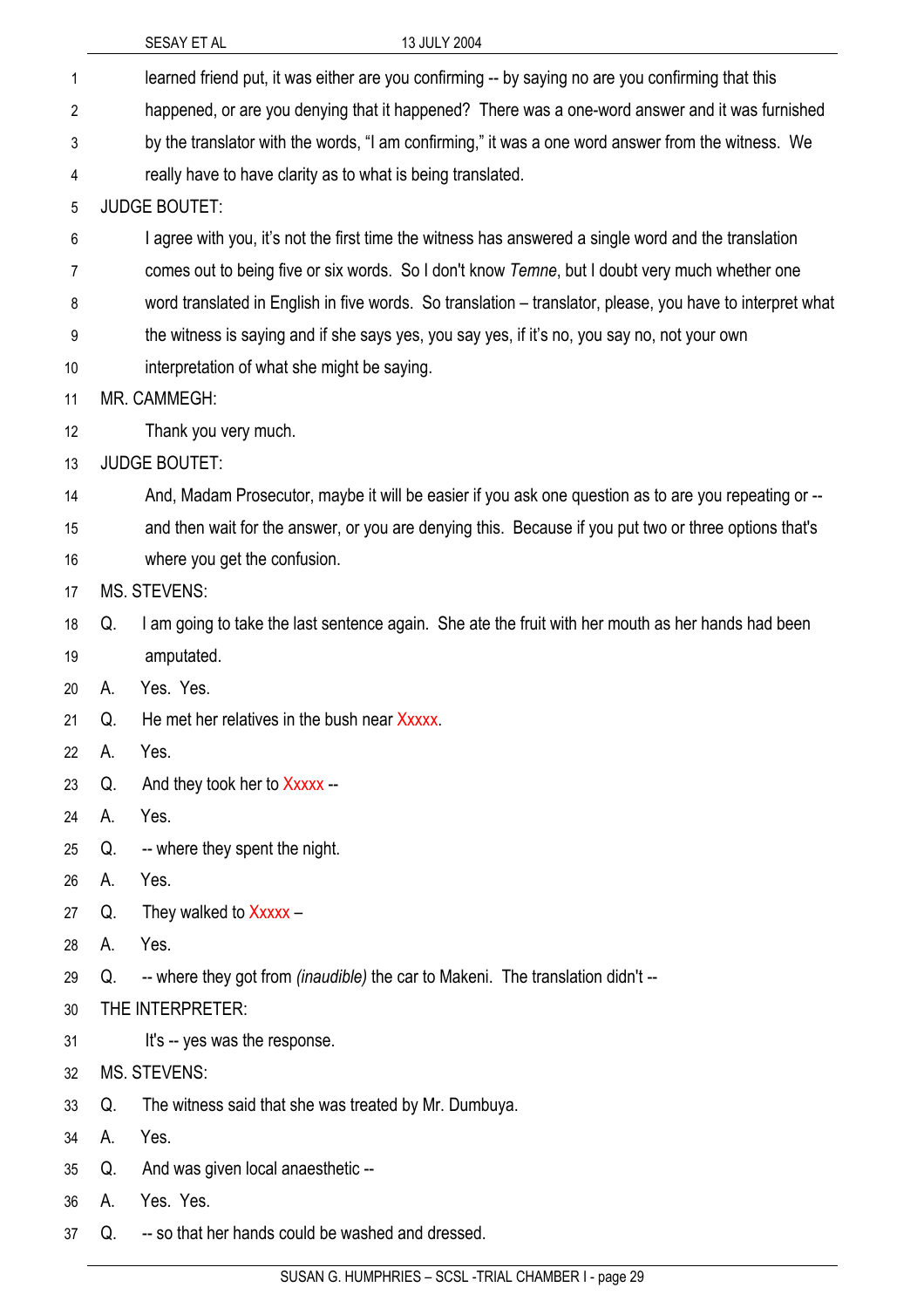| 1               | А. | Yes.                                                                                                |  |  |  |
|-----------------|----|-----------------------------------------------------------------------------------------------------|--|--|--|
| $\overline{2}$  | Q. | A man called Allieu took down her testimony in the hospital.                                        |  |  |  |
| 3               | А. | Yes.                                                                                                |  |  |  |
| 4               | Q. | Witness was operated on by ICRC.                                                                    |  |  |  |
| 5               | А. | Yes.                                                                                                |  |  |  |
| 6               | Q. | And has what is commonly known in Sierra Leone as "cucumbers."                                      |  |  |  |
| 7               | А. | Yes.                                                                                                |  |  |  |
| 8               | Q. | I.e. her wrists had been fashioned into "two fingers."                                              |  |  |  |
| 9               | А. | Yes.                                                                                                |  |  |  |
| 10 <sup>°</sup> | Q. | If your Honours -- I will repeat that last sentence again. I.e. wrists had been fashioned into "two |  |  |  |
| 11              |    | fingers" in quotation marks.                                                                        |  |  |  |
| 12              | А. | Yes.                                                                                                |  |  |  |
| 13              | Q. | I am not a Temne speaker, but I heard the witness say "ah". I just --                               |  |  |  |
| 14              |    | THE INTERPRETER:                                                                                    |  |  |  |
| 15              |    | That means yes. That is to affirm your statement.                                                   |  |  |  |
| 16              |    | <b>JUDGE THOMPSON:</b>                                                                              |  |  |  |
| 17              |    | Leave the translation to the translators, you are expert in [inaudible].                            |  |  |  |
| 18              |    | <b>MS. STEVENS:</b>                                                                                 |  |  |  |
| 19              |    | Yes, Your Honour.                                                                                   |  |  |  |
| 20              | Q. | She is not able to wash herself.                                                                    |  |  |  |
| 21              | А. | Yes.                                                                                                |  |  |  |
| 22              | Q. | And is looked after by her daughter.                                                                |  |  |  |
| 23              | А. | Yes.                                                                                                |  |  |  |
| 24              | Q. | Witness remembers two other amputees who were also treated in Makeni government hospital.           |  |  |  |
| 25              | А. | Yes.                                                                                                |  |  |  |
| 26              | Q. | The woman was called Xxxxx Xxxxx.                                                                   |  |  |  |
| 27              | А. | Yes.                                                                                                |  |  |  |
| 28              | Q. | And was amputated in Xxxxx before the rebels amputated witness.                                     |  |  |  |
| 29              | А. | Yes.                                                                                                |  |  |  |
| 30              | Q. | Witness met her in Makeni government hospital.                                                      |  |  |  |
| 31              | А. | Yes.                                                                                                |  |  |  |
| 32              | Q. | Xxxxx Xxxxx is also a double amputee.                                                               |  |  |  |
| 33              | А. | Yes.                                                                                                |  |  |  |
| 34              | Q. | Xxxxx Xxxxx was amputated in Melemami after witness.                                                |  |  |  |
| 35              | А. | Yes.                                                                                                |  |  |  |
| 36              | Q. | He is also a double amputee.                                                                        |  |  |  |
|                 |    |                                                                                                     |  |  |  |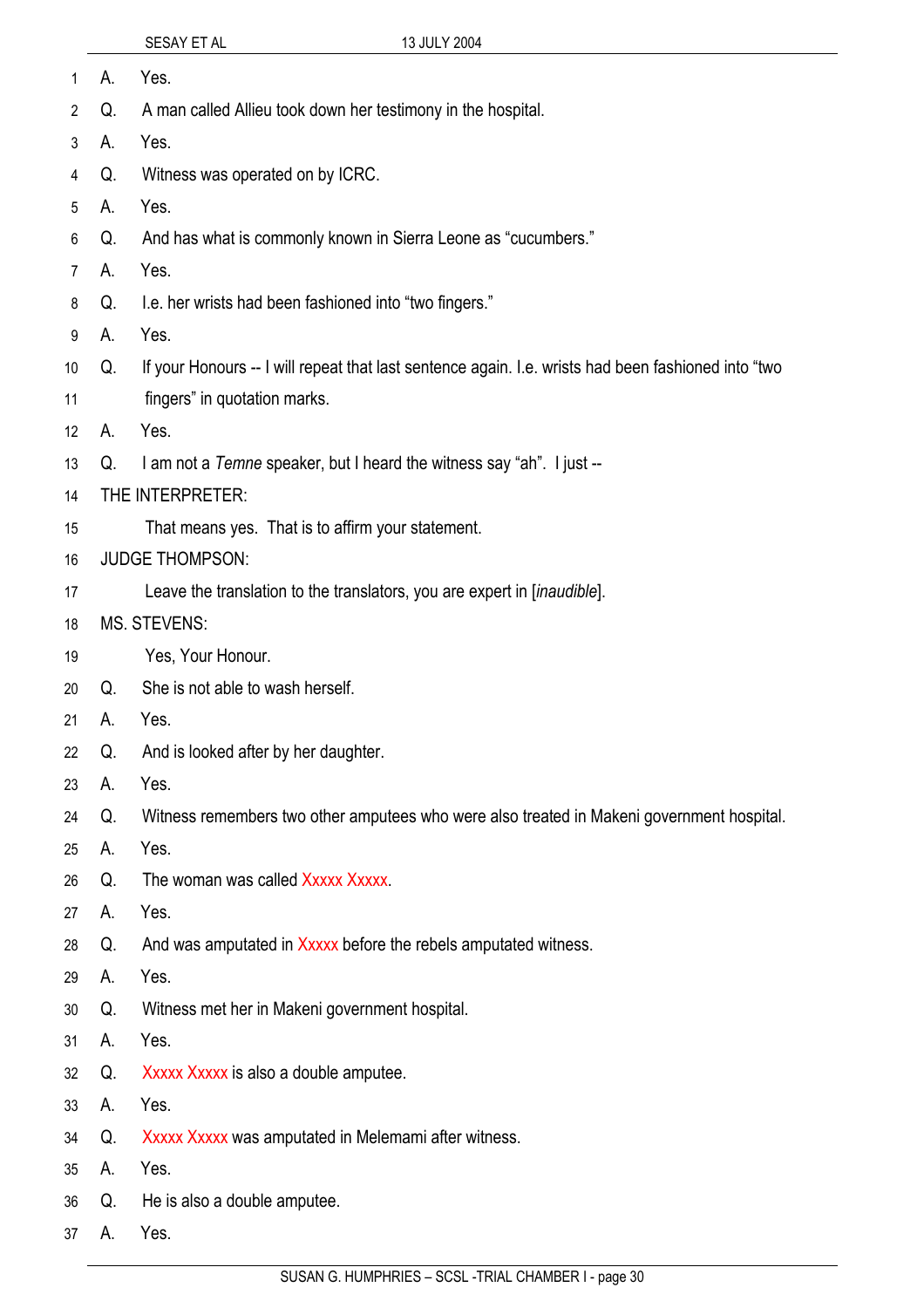| 1              | Q. | Prepared by -- there is a signature approved by, there is a signature.                                 |
|----------------|----|--------------------------------------------------------------------------------------------------------|
| $\overline{2}$ | А. | Yes.                                                                                                   |
| 3              | Q. | Madam witness.                                                                                         |
| 4              | А. | Yes.                                                                                                   |
| 5              | Q. | Do you confirm that this is an accurate and correct reflection of your statement to the investigators? |
| 6              | А. | Yes.                                                                                                   |
| 7              |    | <b>MS. STEVENS:</b>                                                                                    |
| 8              |    | I have no further questions of this witness.                                                           |
| 9              |    | MR. PRESIDENT:                                                                                         |
| 10             |    | I have a question. There has been a reference to an amputation. Is the Court -- could the Court see    |
| 11             |    | the materiality, you know, of this evidence?                                                           |
| 12             |    | <b>MS. STEVENS:</b>                                                                                    |
| 13             | Q. | Madam witness.                                                                                         |
| 14             | А. | Yes.                                                                                                   |
| 15             |    | <b>JUDGE THOMPSON:</b>                                                                                 |
| 16             |    | Could we -- just a minute.                                                                             |
| 17             |    | [Trial Chamber confer]                                                                                 |
| 18             |    | MR. PRESIDENT:                                                                                         |
| 19             |    | Yes, please.                                                                                           |
| 20             |    | <b>JUDGE THOMPSON:</b>                                                                                 |
| 21             |    | Let me just indicate that I am not asking that question.                                               |
| 22             |    | MR. PRESIDENT:                                                                                         |
| 23             |    | Please proceed.                                                                                        |
| 24             |    | <b>MS. STEVENS:</b>                                                                                    |
| 25             | Q. | Madam witness, can you please stand up?                                                                |
| 26             | А. | Okay.                                                                                                  |
| 27             |    | [Witness complies]                                                                                     |
| 28             | Q. | Could you please raise your hands, Madam witness?                                                      |
| 29             | А. | Okay.                                                                                                  |
| 30             |    | [Witness complies]                                                                                     |
| 31             |    | MR. PRESIDENT:                                                                                         |
| 32             |    | Thank you.                                                                                             |
| 33             |    | THE WITNESS:                                                                                           |
| 34             |    | Yeah.                                                                                                  |
| 35             |    | MR. PRESIDENT:                                                                                         |
| 36             |    | The extent of the amputations, and as we have been able to verify the two finger description which is  |
| 37             |    | on the statement. And I hope it goes in the records.                                                   |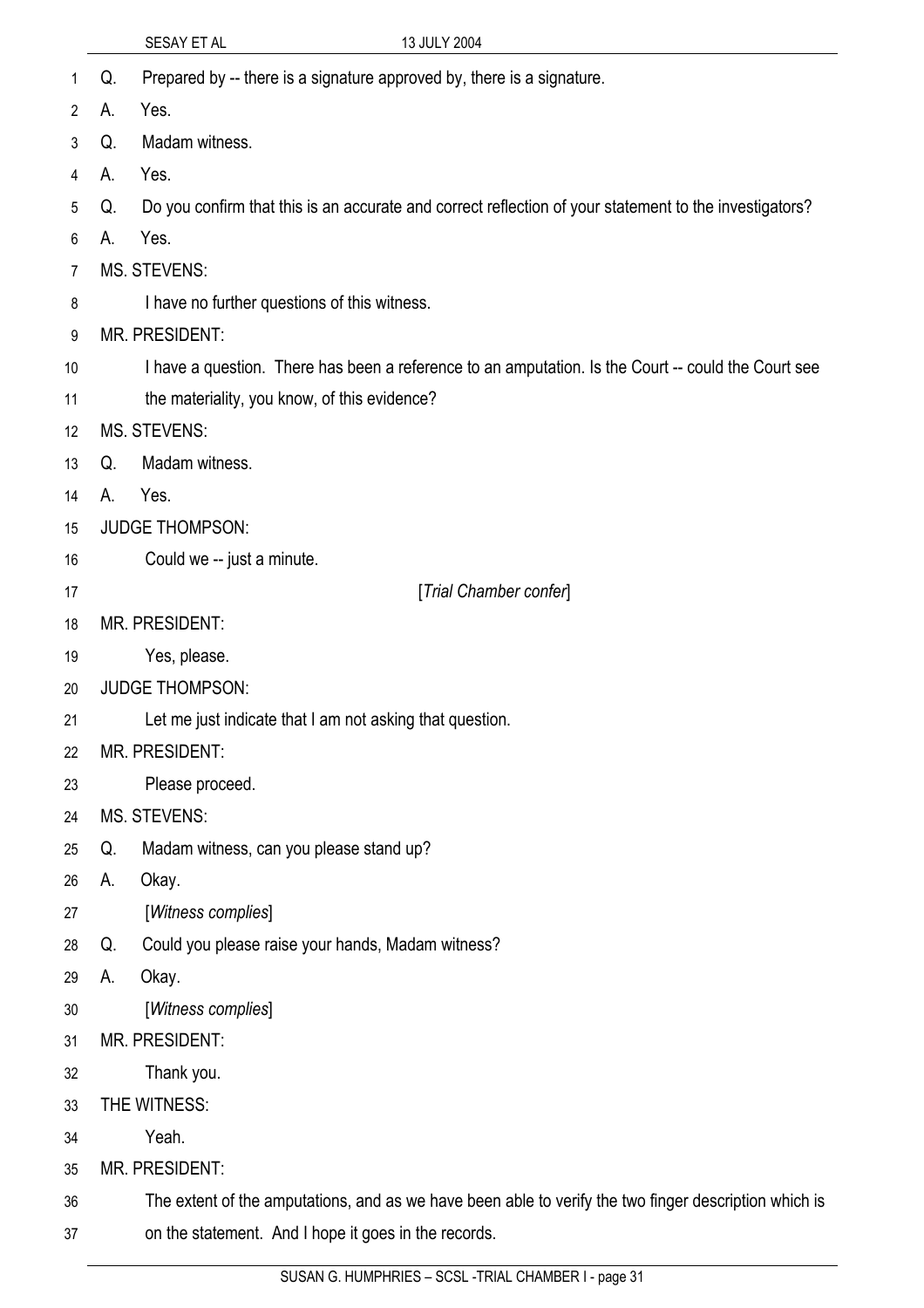|                |    | SESAY ET AL          |                                                    | 13 JULY 2004                                                                                              |  |
|----------------|----|----------------------|----------------------------------------------------|-----------------------------------------------------------------------------------------------------------|--|
| 1              |    |                      | Yes, the Defence, please.                          |                                                                                                           |  |
| $\overline{2}$ |    | MR. CLAYSON:         |                                                    |                                                                                                           |  |
| 3              |    |                      | Thank you, your Honour.                            |                                                                                                           |  |
| 4              |    |                      |                                                    | Cross-examined by Mr. Clayson:                                                                            |  |
| 5              |    | MR. CLAYSON:         |                                                    |                                                                                                           |  |
| 6              | Q. |                      | Madam witness, can you hear me?                    |                                                                                                           |  |
| $\overline{7}$ | А. | Yes.                 |                                                    |                                                                                                           |  |
| 8              | Q. | Thank you.           |                                                    |                                                                                                           |  |
| 9              | А. | Yes.                 |                                                    |                                                                                                           |  |
| 10             | Q. |                      |                                                    | I have no questions to put to you save that I would like you to help about one small matter of detail, if |  |
| 11             |    |                      | you would. Did you hear me?                        |                                                                                                           |  |
| 12             | А. | Yes.                 |                                                    |                                                                                                           |  |
| 13             | Q. |                      |                                                    | You spoke about being operated in the hospital at Makeni.                                                 |  |
| 14             | А. | Yes.                 |                                                    |                                                                                                           |  |
| 15             | Q. |                      | Are you able to say approximately when that was?   |                                                                                                           |  |
| 16             | А. |                      | No, I couldn't remember.                           |                                                                                                           |  |
| 17             | Q. |                      |                                                    | All right, thank you. Can I just explain to you that we have not asked that you should come into court    |  |
| 18             |    |                      | today, you are not here at our request. Thank you. |                                                                                                           |  |
| 19             | А. | Yes.                 |                                                    |                                                                                                           |  |
| 20             |    | MR. CLAYSON:         |                                                    |                                                                                                           |  |
| 21             |    |                      | Thank you, Your Honours, that is all. Thank you.   |                                                                                                           |  |
| 22             |    | MR. PRESIDENT:       |                                                    |                                                                                                           |  |
| 23             |    |                      | Counsel for the second Accused, please.            |                                                                                                           |  |
| 24             |    | MS. AKIN:            |                                                    |                                                                                                           |  |
| 25             |    |                      |                                                    | May it please the Court, my learned friends. We just want to indicate to the witness that we have no      |  |
| 26             |    |                      |                                                    | questions for her and thank her for her appearance here today. Thank you.                                 |  |
| 27             |    | MR. CAMMEGH:         |                                                    |                                                                                                           |  |
| 28             |    | We too are grateful. |                                                    |                                                                                                           |  |
| 29             |    | <b>JUDGE BOUTET:</b> |                                                    |                                                                                                           |  |
| 30             |    | Wait, wait, wait.    |                                                    |                                                                                                           |  |
| 31             |    | MR. PRESIDENT:       |                                                    |                                                                                                           |  |
| 32             |    |                      | Wait for the translation [inaudible].              |                                                                                                           |  |
| 33             |    |                      |                                                    | Cross-examined by Mr. Cammegh:                                                                            |  |
| 34             |    | MR. CAMMEGH:         |                                                    |                                                                                                           |  |
| 35             | Q. | Can you hear me?     |                                                    |                                                                                                           |  |
| 36             | А. | Yes.                 |                                                    |                                                                                                           |  |
| 37             | Q. |                      | Thank you. We are grateful for you coming today.   |                                                                                                           |  |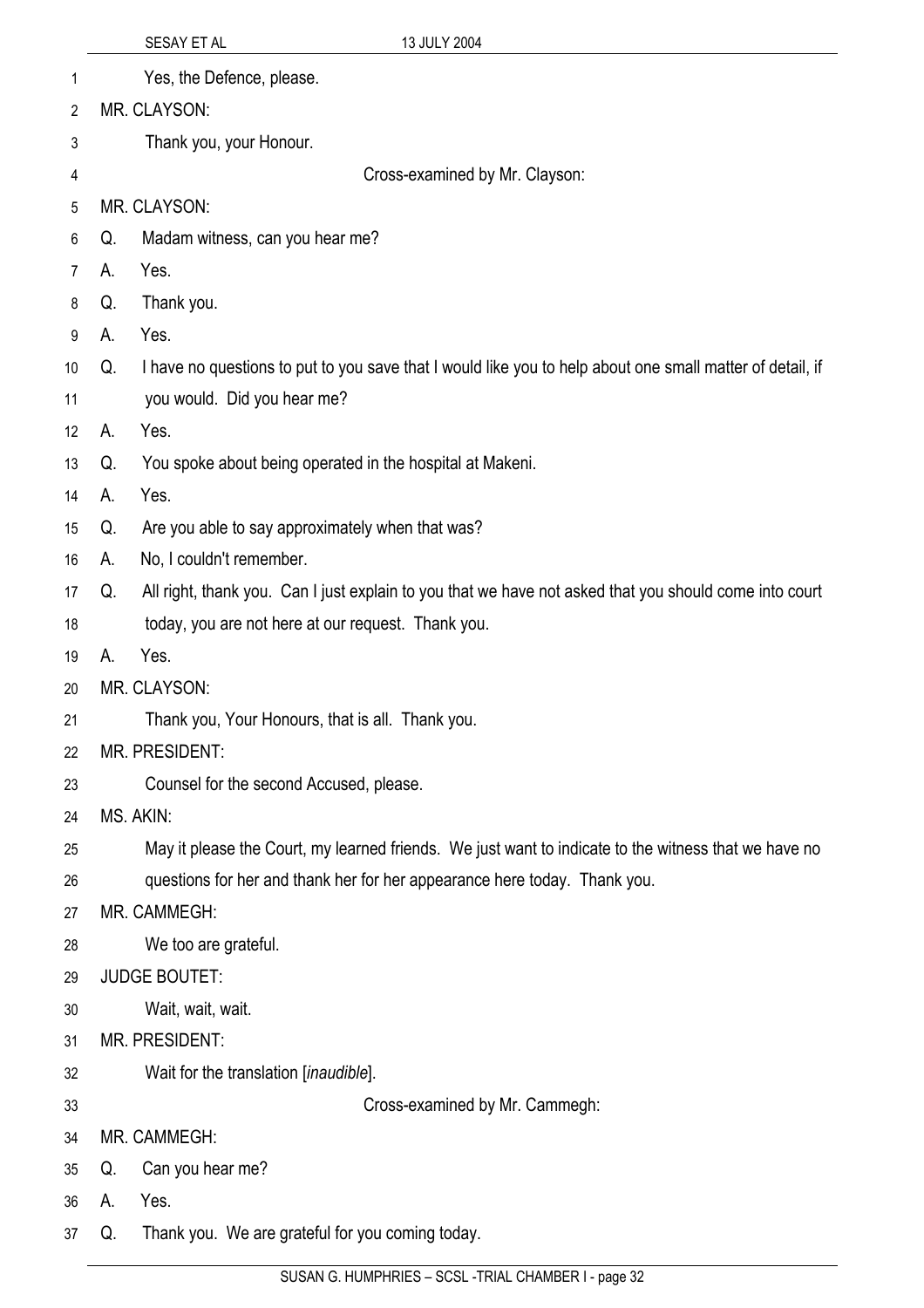1 A. Yes. Yes.

2 [Overlapping microphones]

3 MS. STEVENS:

4 Your Honours, if someone from the registry could come and receive the exhibit. [Exhibit handed] And

5 I would request that it be kept under seal because it does contain the name of the witness.

6 MR. PRESIDENT:

7 I am sorry.

- 8 MS. STEVENS:
- 9 The exhibit.
- 10 MR. PRESIDENT:
- 11 Yes.
- 12 MS. STEVENS:

13 I am making a request that it be kept under seal because it contains the name of the witness.

- 14 MR. PRESIDENT:
- 15 I see. It is so ordered by the Court.
- 16

[*Exhibit 3 entered as an exhibit under seal*]

17 JUDGE BOUTET:

- 18 As it appears that we are finished with this witness at this particular time, and it is 12.30 so we will be
- 19 about time to break for lunch anyhow. Is the Prosecution ready to proceed with their witness after this
- 20 pause?

21 MS. TAYLOR:

22 Yes, Your Honour, the following witness will be witness number TF1-214.

- 23 JUDGE BOUTET:
- 24 And can we expect the Prosecution to be able to do the interrogation in chief this afternoon?
- 25 MS. TAYLOR:

26 That is so, Your Honour.

- 27 JUDGE BOUTET:
- 28 Thank you.
- 29 MR. CAMMEGH:

30 Can I just ask the Court please, because we have not kept a record or lost it, which exhibit number

- 31 the statement is?
- 32 MR. PRESIDENT:
- 33 **Three**
- 34 MR. CAMMEGH:
- 35 Three. Thank you

36 MR. PRESIDENT:

37 Well, the Court will rise and will resume its session at three o'clock, at three o'clock. The Court rises,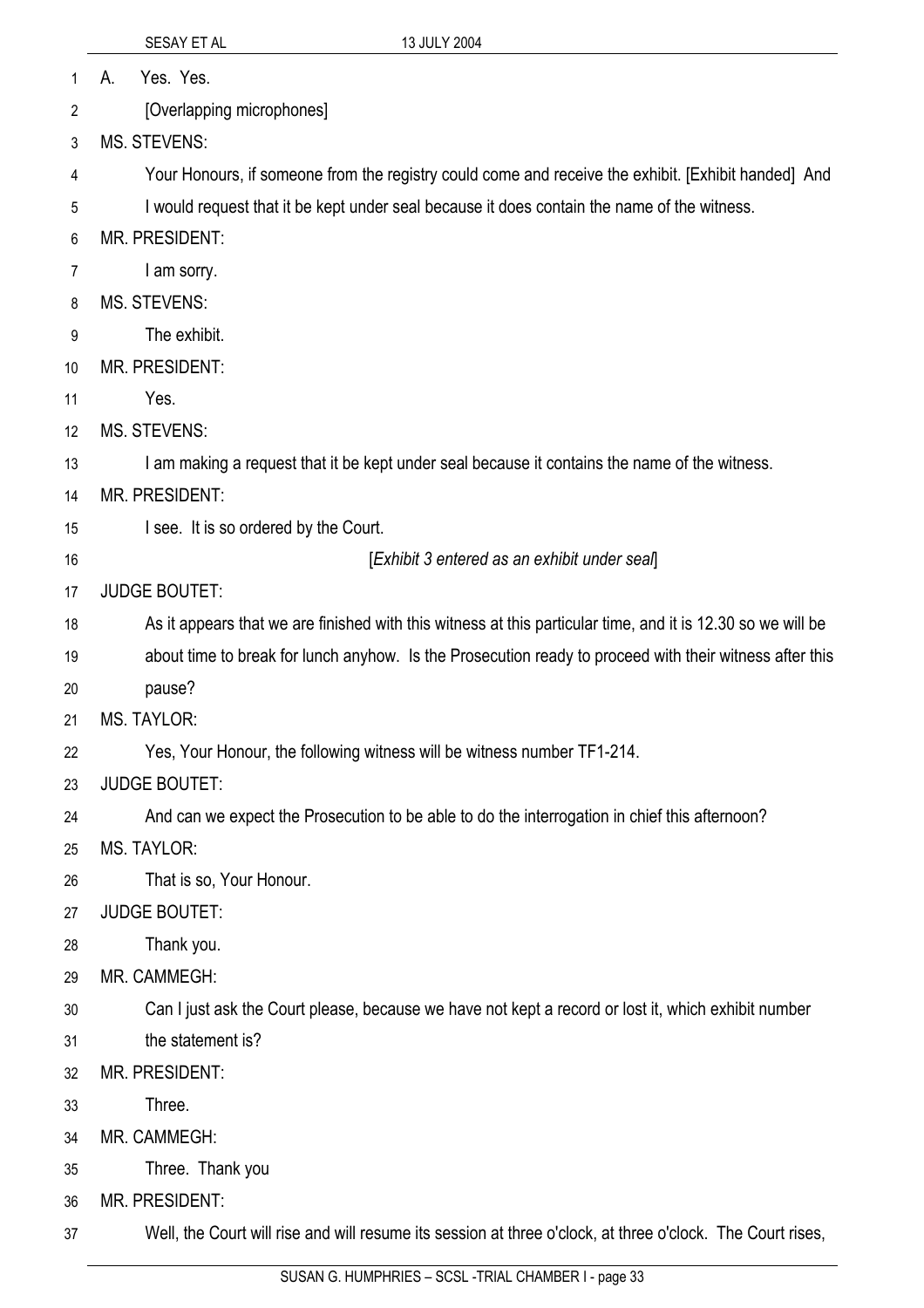|                | SESAY ET AL                                     | 13 JULY 2004                                                                                       |
|----------------|-------------------------------------------------|----------------------------------------------------------------------------------------------------|
| 1              | please.                                         |                                                                                                    |
| $\overline{2}$ |                                                 | [Luncheon recess taken at 12.30 p.m.]                                                              |
| 3              |                                                 | [On resuming at 3.12 p.m.]                                                                         |
| 4              | MR. PRESIDENT:                                  |                                                                                                    |
| 5              |                                                 | We are resuming the session can we take the second witness?                                        |
| 6              | <b>MS. TAYLOR:</b>                              |                                                                                                    |
| 7              | Yes, your Honour. The third witness, I believe. |                                                                                                    |
| 8              | MR. PRESIDENT:                                  |                                                                                                    |
| 9              | I'm sorry the third, the third.                 |                                                                                                    |
| 10             | <b>MS. TAYLOR:</b>                              |                                                                                                    |
| 11             |                                                 | Yes. The third witness, TF1-214, will be led by my learned friend Mr. Werner.                      |
| 12             | MR. PRESIDENT:                                  |                                                                                                    |
| 13             |                                                 | What did you say the number of the witness is?                                                     |
| 14             | <b>MS. TAYLOR:</b>                              |                                                                                                    |
| 15             | It is TF1-214.                                  |                                                                                                    |
| 16             | MR. PRESIDENT:                                  |                                                                                                    |
| 17             | TF1-214?                                        |                                                                                                    |
| 18             | <b>MS. TAYLOR:</b>                              |                                                                                                    |
| 19             | That's correct.                                 |                                                                                                    |
| 20             |                                                 | [Witness entered court]                                                                            |
| 21             | MR. PRESIDENT:                                  |                                                                                                    |
| 22             |                                                 | Can learned counsel for the Prosecution please give his name, you know, for the records -- for the |
| 23             | records, please.                                |                                                                                                    |
| 24             | MR. WERNER:                                     |                                                                                                    |
| 25             | My name?                                        |                                                                                                    |
| 26             | MR. PRESIDENT:                                  |                                                                                                    |
| 27             |                                                 | Yes, please, we want the records to identify you.                                                  |
| 28             | MR. WERNER:                                     |                                                                                                    |
| 29             | Sure. My name is Alain Werner.                  |                                                                                                    |
| 30             | MR. PRESIDENT:                                  |                                                                                                    |
| 31             | Alain?                                          |                                                                                                    |
| 32             | MR. WERNER:                                     |                                                                                                    |
| 33             | Alain.                                          |                                                                                                    |
| 34             | MR. PRESIDENT:                                  |                                                                                                    |
| 35             | A-L-L-A-I-N?                                    |                                                                                                    |
| 36             | MR. WERNER:                                     |                                                                                                    |
| 37             | It's a French name, Your Honour. It is Alain.   |                                                                                                    |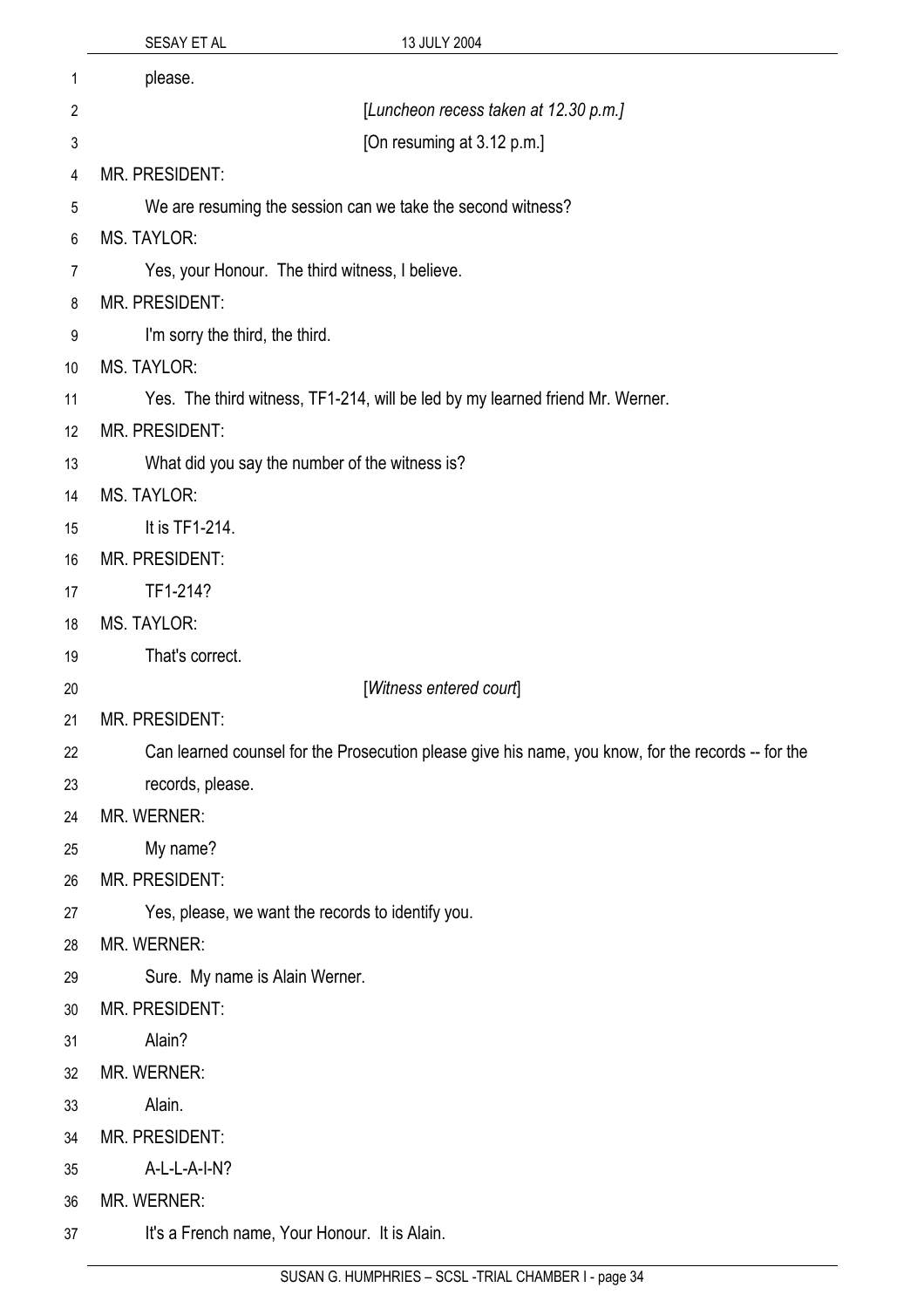| 1  | MR. PRESIDENT:                                                                                        |
|----|-------------------------------------------------------------------------------------------------------|
| 2  | Alen. That's E-N, then. No, no, no, but there are two versions of that name. I know there is          |
| 3  | A-L-L-A-I-N. So spell -- spell your version of Alain because I am used to very many Alains in French. |
| 4  | MR. WERNER:                                                                                           |
| 5  | A-L-A-I-N, Your Honour.                                                                               |
| 6  | MR. PRESIDENT:                                                                                        |
| 7  | That's right.                                                                                         |
| 8  | MR. WERNER:                                                                                           |
| 9  | Your Honour -                                                                                         |
| 10 | MR. PRESIDENT:                                                                                        |
| 11 | Alain who? I'm sorry, I'm not finished.                                                               |
| 12 | <b>MR. WERNER:</b>                                                                                    |
| 13 | Werner, W-E-R-N-E-R.                                                                                  |
| 14 | MR. PRESIDENT:                                                                                        |
| 15 | W-E-R-N-E-R.                                                                                          |
| 16 |                                                                                                       |
| 17 | Yes, can you swear the witness in, please?                                                            |
| 18 | <b>JUDGE BOUTET:</b>                                                                                  |
| 19 | Can I ask in which language the witness is testifying?                                                |
| 20 | MR. WERNER:                                                                                           |
| 21 | In Krio, Your Honour.                                                                                 |
| 22 | <b>JUDGE BOUTET:</b>                                                                                  |
| 23 | So do we have translators in Krio now?                                                                |
| 24 | MR. WALKER:                                                                                           |
| 25 | I don't think she can hear me.                                                                        |
| 26 | <b>JUDGE BOUTET:</b>                                                                                  |
| 27 | Can the translators speak to the witness and see if it works and see if she is on the right channel.  |
| 28 | THE INTERPRETER:                                                                                      |
| 29 | Can you hear me?                                                                                      |
| 30 | <b>JUDGE BOUTET:</b>                                                                                  |
| 31 | Can you speak to the witness, translators.                                                            |
| 32 | THE WITNESS:                                                                                          |
| 33 | Yes, I can hear.                                                                                      |
| 34 | <b>JUDGE BOUTET:</b>                                                                                  |
| 35 | Okay, thank you.                                                                                      |
| 36 | [Witness TF1-214 sworn]                                                                               |
| 37 |                                                                                                       |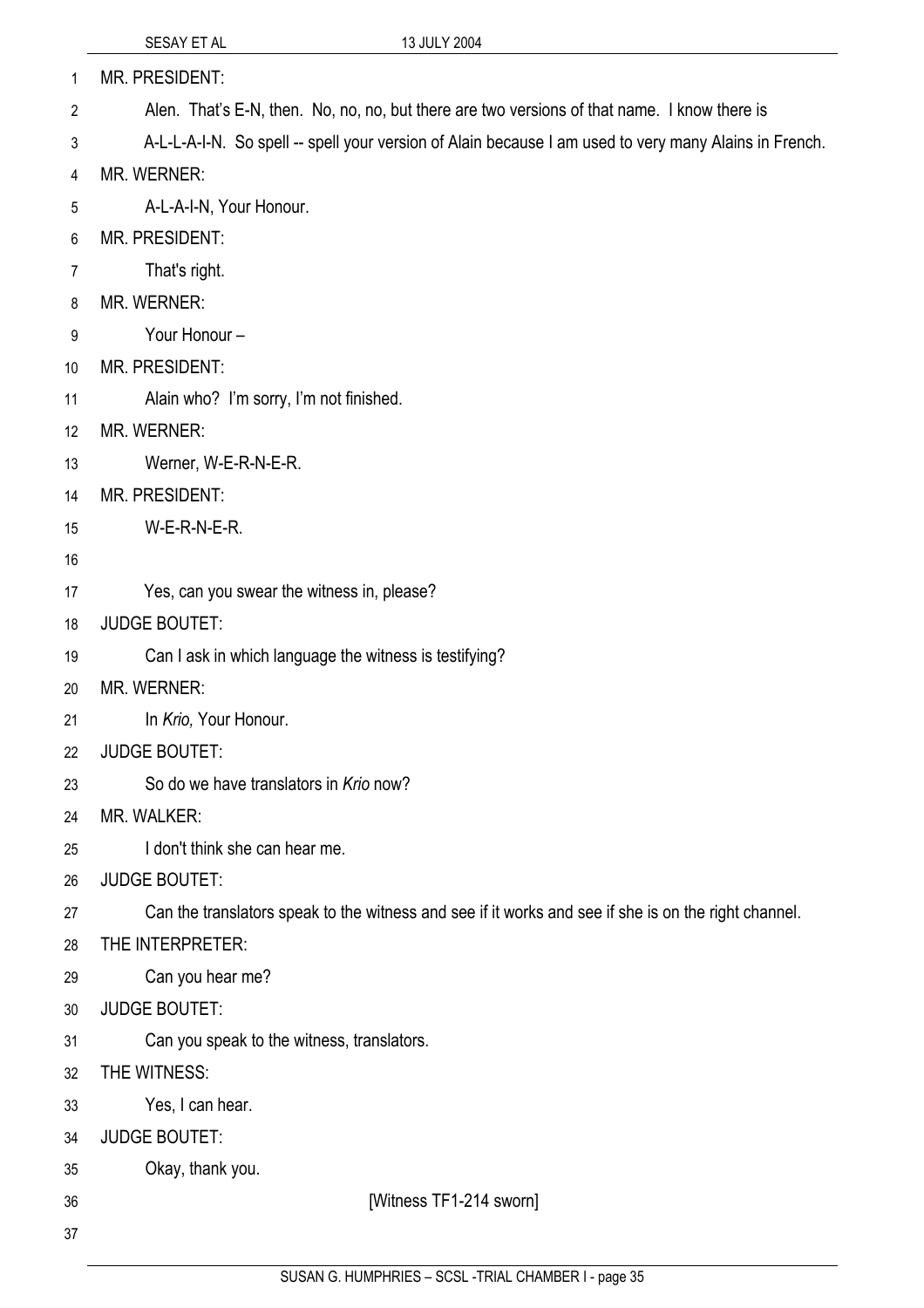JUDGE BOUTET: 1

 Translate for her. 2

3 MR. PRESIDENT:

4 I saw the lady who was there earlier, the social worker, her name is Binta Barrie, does she have a role

5 to play in this case?

6 MR. WERNER:

7 I don't think, Your Honour.

8 MR. PRESIDENT:

9 Okay. All right. Yes, you can proceed.

10 MR. WERNER:

11 Thank you, Your Honour.

12 MR. PRESIDENT:

13 Mr. Werner.

14 MR. WERNER:

15 Yes. Your Honour, as it is my first appearance in front of this Court, and as the language of the Court

16 is English, I would like to apologise for what seems to be my very slight French-flavoured accent.

17 MR. PRESIDENT:

18 That's all right. We welcome your bi-lingual culture particularly because you can express yourself in

19 the language of this Court.

20 JUDGE BOUTET:

21 I appreciate the slight accent, as you say.

22 MR. WERNER:

23 Thank you. Your Honour. The Prosecution is calling witness TF1-214.

24 WITNESS: WITNESS TF1-214

[Witness answered through interpretation]

26 Examined by Mr. Werner:

27 MR. WERNER:

28 Q. Good afternoon, madam. I am going to ask you some questions, if you could simply answer my

29 questions.

30 MR. PRESIDENT:

31 Mr. Werner.

32 MR. WERNER:

33 Yes, sir.

34 MR. PRESIDENT:

35 You will go very slowly so that you can be interpreted to the witness. It takes some time so you will go

36 slowly, okay?

37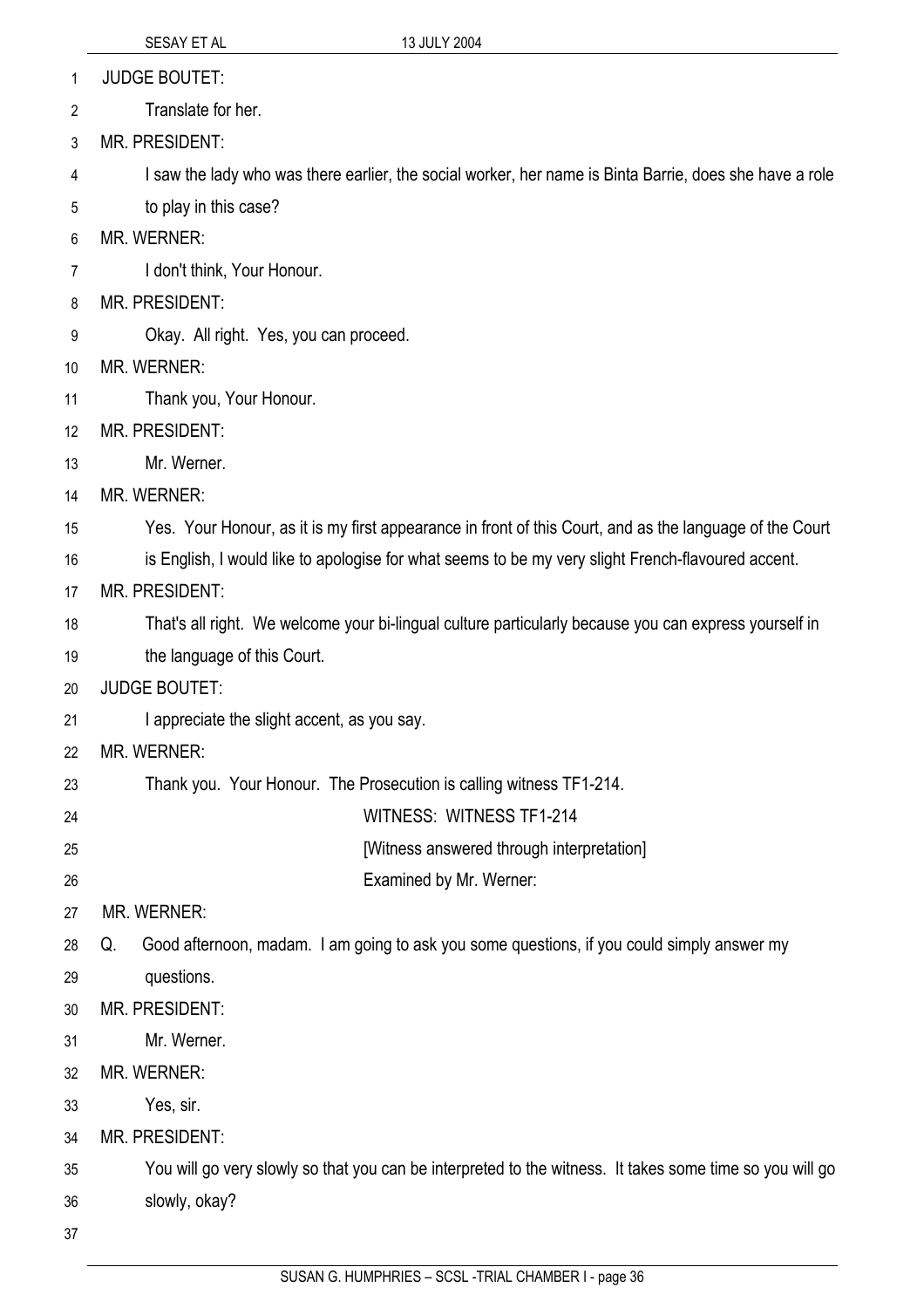- MR. WERNER: 1
- I will -- I will, Your Honour. 2
- 3 MR. PRESIDENT:
- 4 All right.
- 5 MR. WERNER:
- 6 Q. Madam, where were you born?
- 7 A. I don't know.
- 8 Q. Madam, do you know where you are living now?
- 9 MR. PRESIDENT:
- 10 Ask that question again, where were you born; ask the question again, Mr. Werner.
- 11 MR. WERNER:
- 12 Q. Madam, where were you born?
- 13 A. I don't know that.
- 14 Q. Do you know in which district you were born, madam?
- 15 A. No.
- 16 Q. Do you know where you are living now?
- 17 A. No.
- 18 Q. Madam, do you understand my questions?
- 19 MR. PRESIDENT:
- 20 I hope the translation is all right.
- 21 MS. EHRET:
- 22 The translation is all right.
- 23 MR. WERNER:
- 24 Q. Madam, do you live in Freetown?
- 25 A. Yes, that's where I am at the moment.
- 26 Q. And where do you live normally?
- 27 A. I don't know.
- 28 MR. PRESIDENT:
- 29 There is something wrong somewhere.
- 30 JUDGE BOUTET:
- 31 Prior to coming into Freetown where were you?
- 32 MR. WERNER:
- 33 Q. Madam, before you came to Freetown where did you live?
- 34 A. I don't know that question.
- 35 Q. Do you understand my question?
- 36 A. I understand, but I don't know that question.
- 37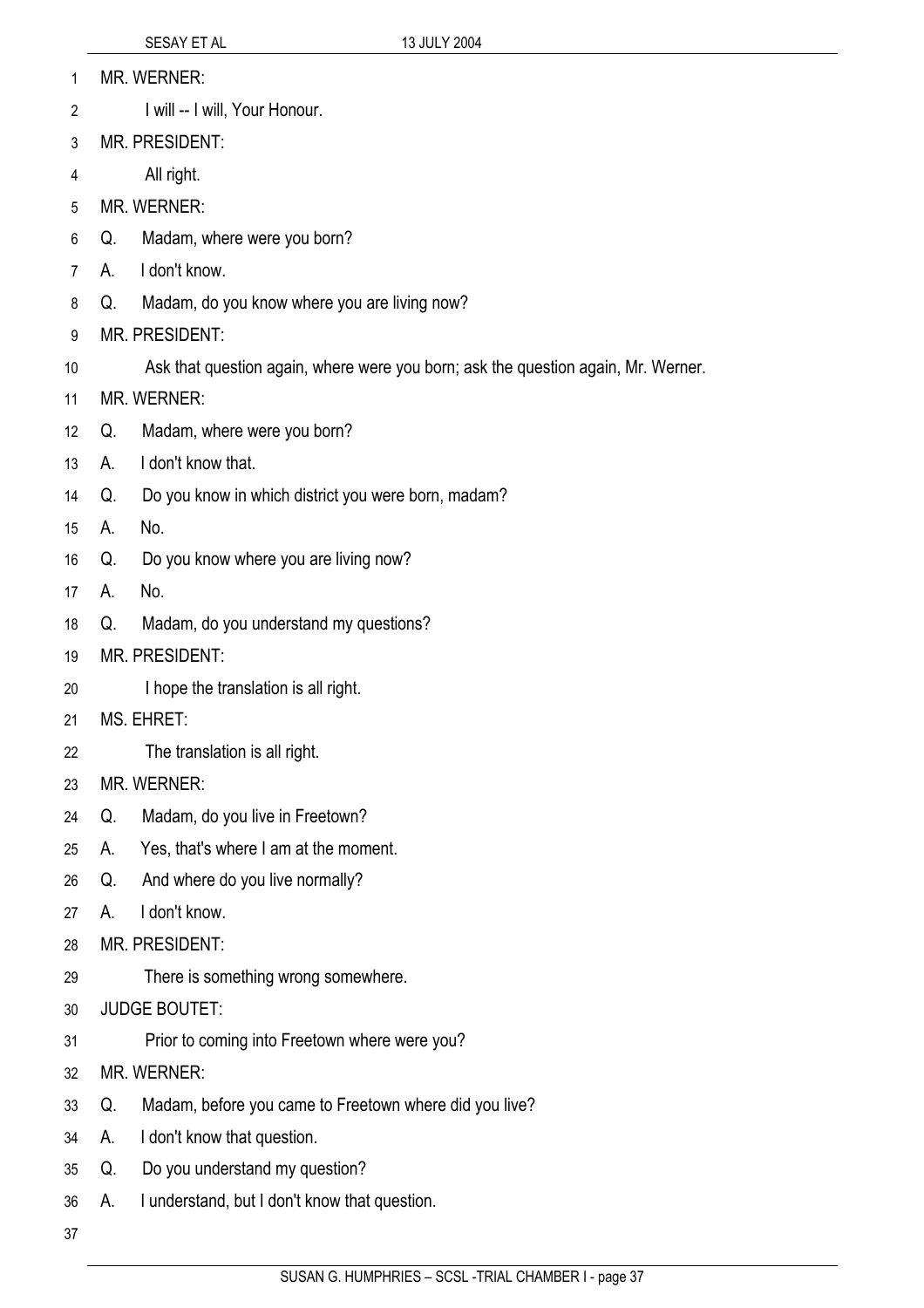| 1  | <b>MR. PRESIDENT:</b>                                                                                |
|----|------------------------------------------------------------------------------------------------------|
| 2  | Madam, madam, madam --                                                                               |
| 3  | THE WITNESS:                                                                                         |
| 4  | Yes, yes.                                                                                            |
| 5  | MR. PRESIDENT:                                                                                       |
| 6  | You say you are now in Freetown -- what is happening?                                                |
| 7  | <b>JUDGE BOUTET:</b>                                                                                 |
| 8  | Do you understand the question?                                                                      |
| 9  | <b>MR. PRESIDENT:</b>                                                                                |
| 10 | You are now in Freetown, madam, you are staying in Freetown now.                                     |
| 11 |                                                                                                      |
| 12 | Is the translation cabin, you know, communicating with this witness?                                 |
| 13 | MS. EHRET:                                                                                           |
| 14 | The translation cabin is, yes.                                                                       |
| 15 | THE WITNESS:                                                                                         |
| 16 | Yes. Yes.                                                                                            |
| 17 | <b>JUDGE BOUTET:</b>                                                                                 |
| 18 | Try slowly again. It is obvious the witness has some difficulties at this moment, so try slowly. Try |
| 19 | again.                                                                                               |
| 20 | <b>MR. WERNER:</b>                                                                                   |
| 21 | Yes, Your Honour.                                                                                    |
| 22 | MR. WERNER:                                                                                          |
| 23 | Madam, do you know where did you live before coming here?<br>Q.                                      |
| 24 | Where I was -- where I came from until I reached here? No.<br>А.                                     |
| 25 | Yes, that's my question. Where were you before you came here to Freetown?<br>Q.                      |
| 26 | Where I was before I came here? I don't know that question.<br>А.                                    |
| 27 | <b>MR. PRESIDENT:</b>                                                                                |
| 28 | Madam, where were you -- you are now in Freetown, where were you staying? Where were you             |
| 29 | staying? Where were you living before you came to Freetown?                                          |
| 30 | THE WITNESS:                                                                                         |
| 31 | I don't know there.                                                                                  |
| 32 | <b>JUDGE BOUTET:</b>                                                                                 |
| 33 | Maybe you can suggest some of the names in the statement of city, town -                             |
| 34 | <b>MR. WERNER:</b>                                                                                   |
| 35 | It has been my request, if I may lead the witness?                                                   |
| 36 | <b>JUDGE THOMPSON:</b>                                                                               |
| 37 | Yes, quite right, asking whether or not --                                                           |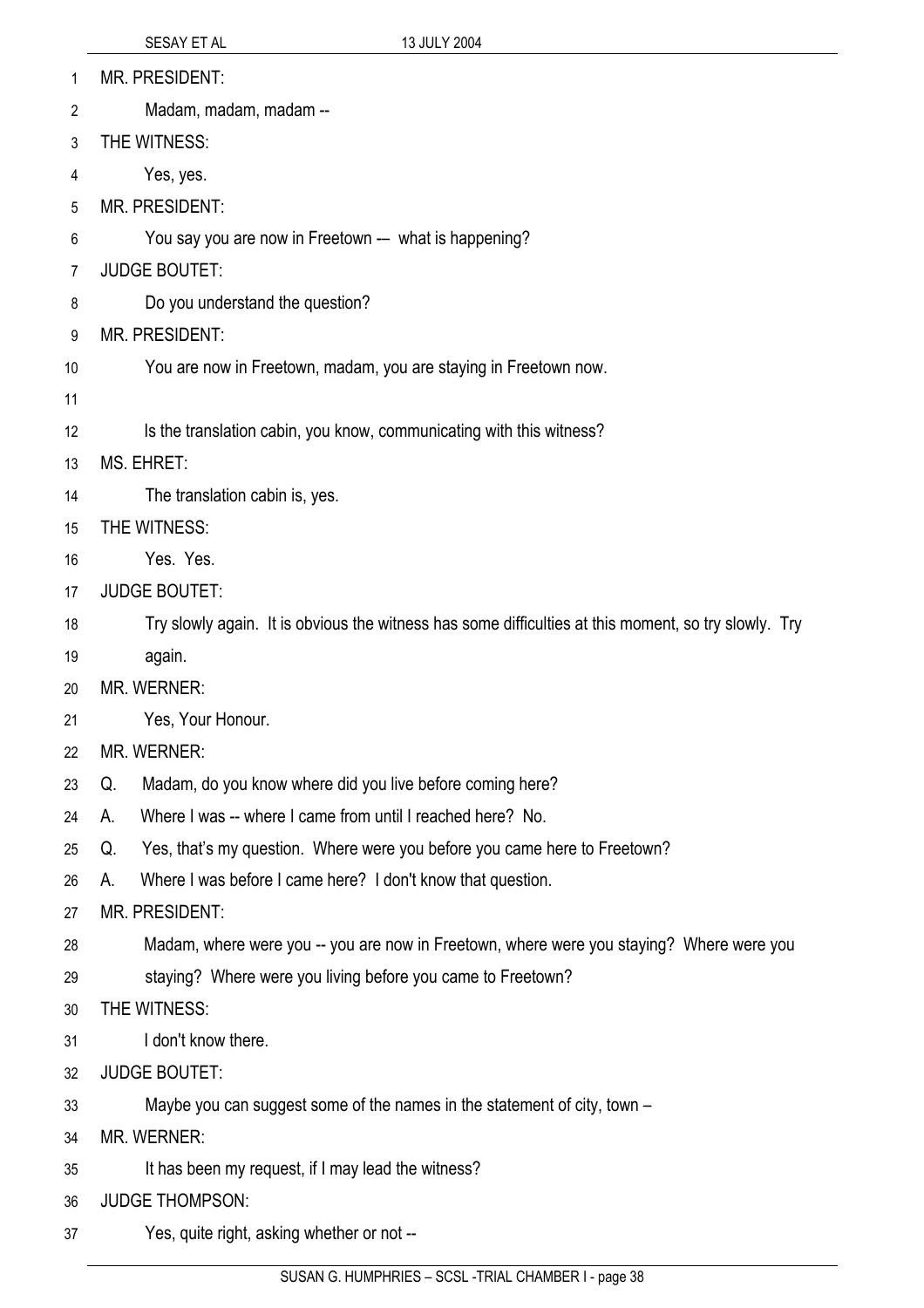- MR. PRESIDENT: 1
- Good, but, I mean -- 2
- 3 JUDGE THOMPSON:
- 4 It could be led on those questions up to a point and I don't see why that should not be possible.
- 5 MR. WERNER:
- 6 Thank you, Your Honour.
- 7 JUDGE THOMPSON:
- 8 Unless these are contentious issues.
- 9 MR. WERNER:
- 10 I do not think --
- 11 JUDGE BOUTET:
- 12 I don't have the statement, but presumably in the statement she must be talking of a city, town,
- 13 district, chiefdom whatever --
- 14 MR. WERNER:
- 15 Yes, Your Honour.
- 16 JUDGE BOUTET:
- 17 And take her to a place.
- 18 MR. WERNER:
- 19 Yes, sure.
- 20 JUDGE THOMPSON:
- 21 As long as they are not contentious.
- 22 MR. WERNER:
- 23 They are not.
- 24 MR. WERNER:
- 25 Q. Madam --
- 26 A. Yes.
- 27 Q. Were you born in Kondembaia?
- 28 A. No.
- 29 Q. Now did you live before coming to Freetown? Did you live in Kabala?
- 30 A. I do not know that question.
- 31 JUDGE BOUTET:
- 32 Do you know a place named Kabala?
- 33
- 34 We'll come to you, Mr. O'Shea.
- 35
- 36 Madam witness, do you know a place named Kabala?
- 37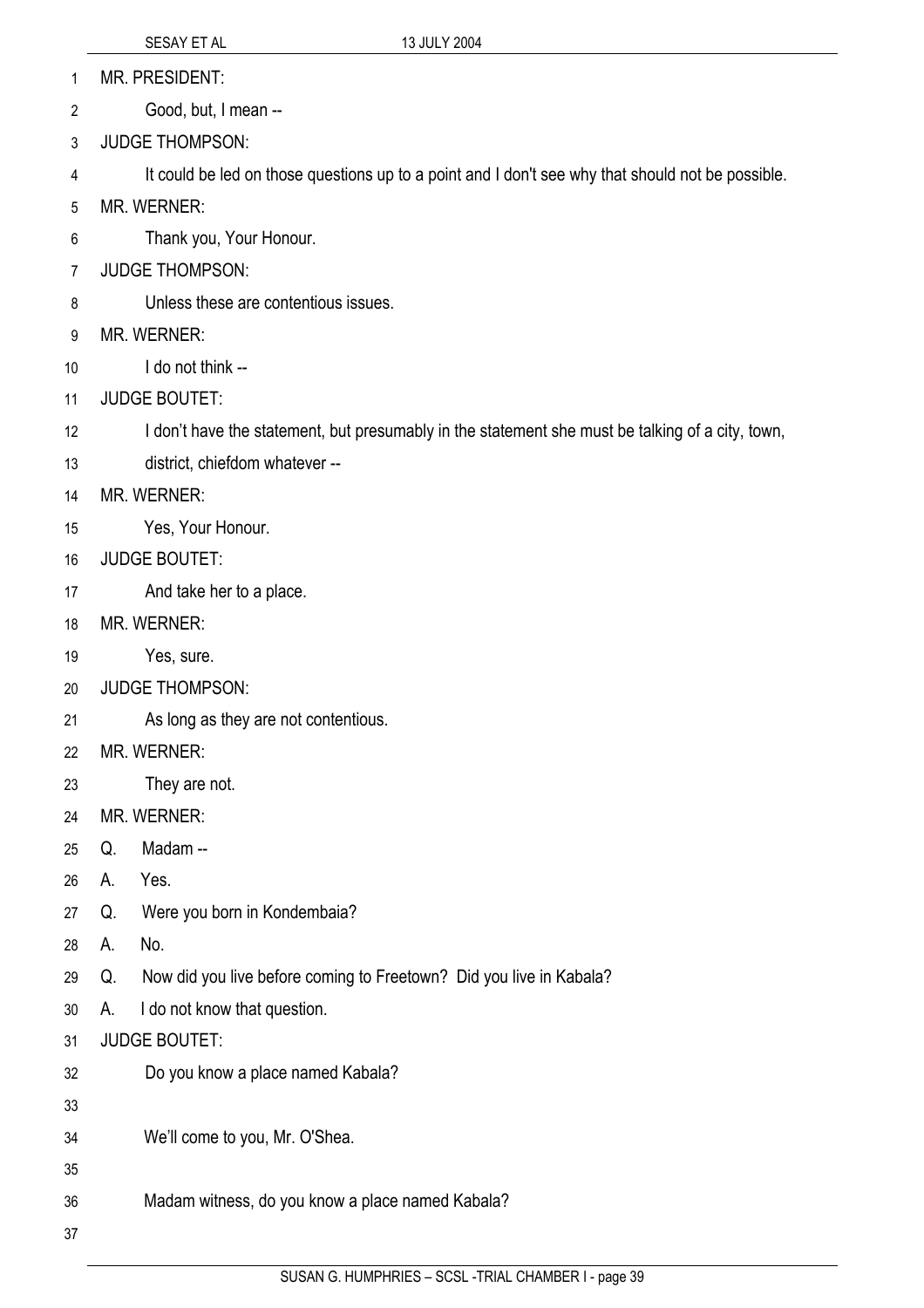- THE WITNESS: 1
- No. 2
- 3 MR. PRESIDENT:

4 5 Look, where is this lady who came here been, Binta whatever? We would like to know, there must be something wrong somewhere.

- 6 JUDGE BOUTET:
- 7 Mr. O'Shea.
- 8 MR. PRESIDENT:
- 9 There is something wrong somewhere.
- 10 JUDGE BOUTET:
- 11 Mr. O'Shea, yes.
- 12 MR. O'SHEA:
- 13 Your Honours, a thought has occurred to me, it's a concern that I've had before in this case. It seems

14 to me that one reason for this may be that this lady may feel nervous --

- 15 JUDGE BOUTET:
- 16 Yes, I think so.
- 17 MR. O'SHEA:
- 18 -- about the personal nature of the questions.
- 19 JUDGE BOUTET:
- 20 Well, she certainly appeared nervous to me where she is, so I --
- 21 MR. PRESIDENT:
- 22 Please, that is why, you know, we are asking for the lady who is a social worker to let us know, you
- 23 know, what the background situation is about this particular witness because she works in the
- 24 Witness Protection Unit.
- 25 MS. MICHELS:
- 26 Your Honour, if I may? I am the psychologist of the Witness Unit and we would ask a support person
- 27 to come and have a word with her if it is okay.
- 28 JUDGE THOMPSON:
- 29 Prosecution.
- 30 MR. WERNER:
- 31 Yes, Your Honour.
- 32 JUDGE THOMPSON:
- 33 I think the Chamber is minded to ask to recess for some reasonable while so that something can be
- 34 done.
- 35 MR. WERNER:
- 36 Sure, Your Honour.
- 37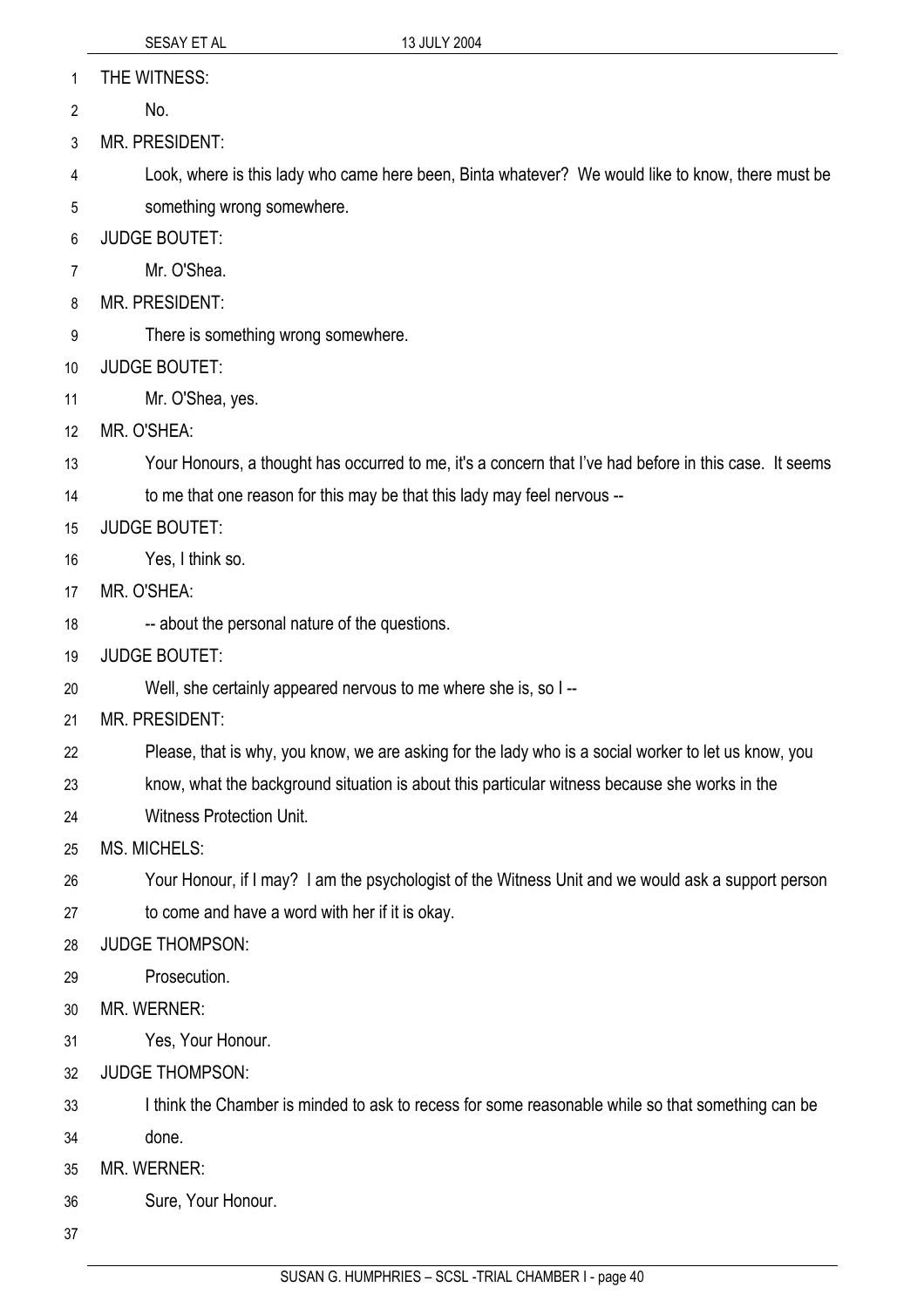| 1              | <b>JUDGE THOMPSON:</b>                                                                                   |
|----------------|----------------------------------------------------------------------------------------------------------|
| 2              | Yes.                                                                                                     |
| 3              | <b>MR. PRESIDENT:</b>                                                                                    |
| 4              | We shall rise, please.                                                                                   |
| 5              | MR. BROWN:                                                                                               |
| 6              | Your Honour, before -- I was hoping to be heard, Your Honour, before something is done.                  |
| $\overline{7}$ | [Recess take at 3.29 p.m.]                                                                               |
| 8              | [On resuming at 3.38 p.m.]                                                                               |
| 9              | <b>MR. PRESIDENT:</b>                                                                                    |
| 10             | Mr. Brown, the Court will hear you now.                                                                  |
| 11             | MR. BROWN:                                                                                               |
| 12             | Yes, Your Honour. My concern is that -- first to indicate that this Court and the Prosecution and my     |
| 13             | colleagues have, I think -- have and continue to show great concern for the safety and welfare of        |
| 14             | witnesses who clearly come from traumatic circumstances. But it is also true that, as My Lords have      |
| 15             | reminded all of us, that the OTP has a burden of proof involving producing credible and competent        |
| 16             | witnesses. And while it is clearly disturbing what has happened in the last few moments, at some         |
| 17             | point the question of approaching witnesses in mid-testimony and the manner in which it is done and      |
| 18             | by whom and what is said, is relevant to us and it seems to me that it ought to be done at least in a    |
| 19             | way in which there is a clear record of what is said and by whom, because on the one hand, there         |
| 20             | may be someone in extremis here who needs assistance and that may be a critic -- I am swiping a fly,     |
| 21             | not gesturing to the Court - and that may be the critical concern. But there is a fair trial question as |
| 22             | well and my reason for rising is that as we proceed I would like to know precisely who speaks to the     |
| 23             | witness, about what, and when so that we can be aware and be in a position to protect our clients,       |
| 24             | because sometimes people say things because they are not the same person in the statement or             |
| 25             | something has changed factually. It isn't always a question that they are in need of counselling in      |
| 26             | mid-testimony, it would seem. We would like to be heard before such a thing happens.                     |
| 27             | MR. PRESIDENT:                                                                                           |
| 28             | Well, we have taken note, you know. Your concerns are our concerns as well. I mean, the burden is        |
| 29             | on the Prosecution, you know, to prove its case, to prove the guilt of the Accused person and it is for  |
| 30             | them to use their arms, you know, placed at their disposal to prove their case and I don't think that    |

- 31 32 that rule can be substituted by any stop-gap measure, not at all. I mean, we would not be prepared, you know, to do that and in any event the Accused also has rights, you know, to cross-examine and it
- 33 34 is important, you know, for the Prosecution to manage its case in a way that it would be understood, clearly understood, not only by the Bench, but by the Defence as well.
- 35

30

36 37 So this is the situation. I am not saying it is created by the Prosecution, you know, in this sort of a situation it is certainly -- maybe a circumstance which I would say is beyond the control of anybody,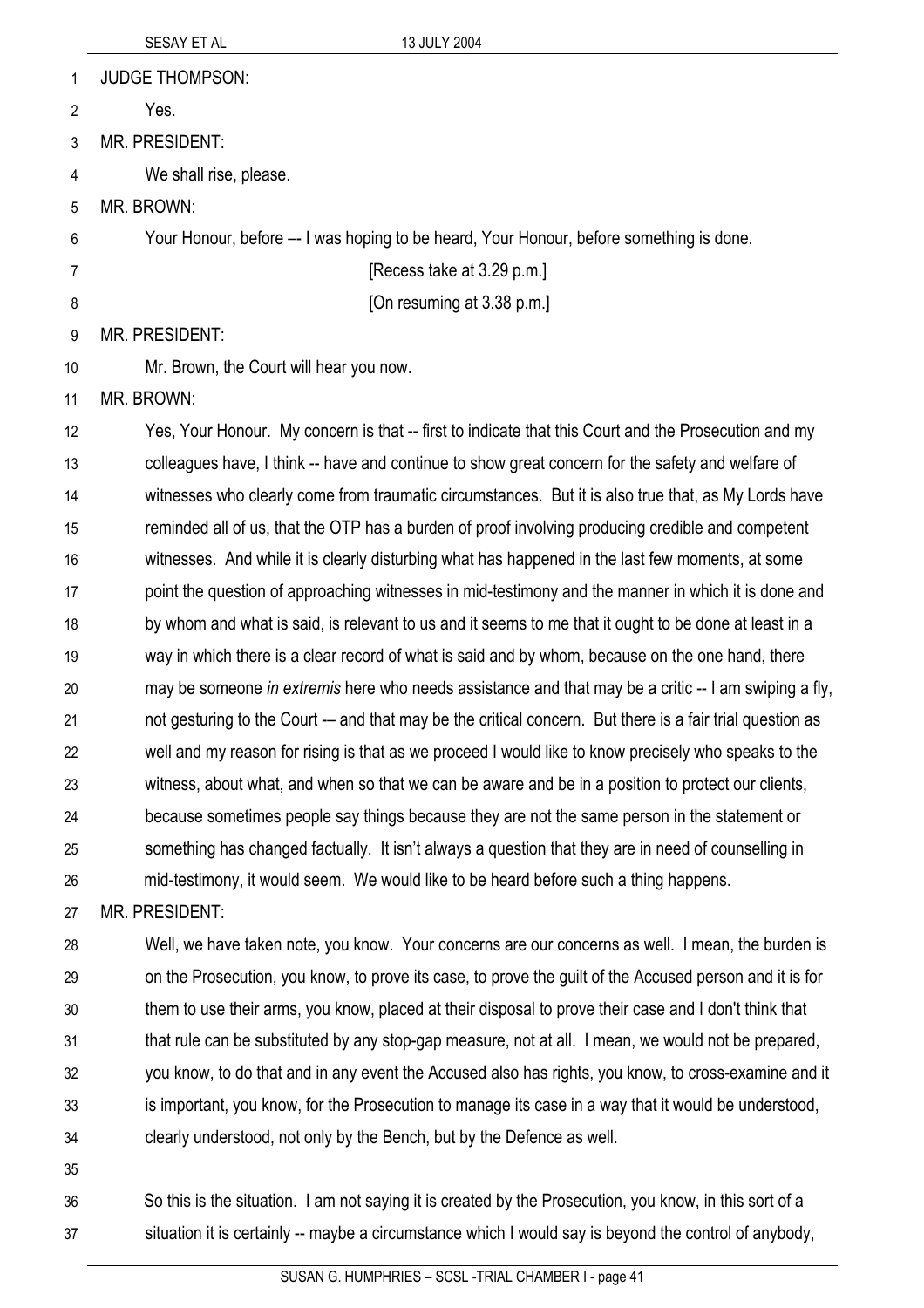|                | SESAY ET AL<br>13 JULY 2004                                                                              |
|----------------|----------------------------------------------------------------------------------------------------------|
| $\mathbf 1$    | but it remains the baby of the Prosecution to carry. So this said, I hope that we can be able to         |
| $\overline{2}$ | proceed and that the witness is in a better shape of mind, you know, to be able to go through her        |
| 3              | examination-in-chief. And if not, then it is for the Prosecution, you know, to know what to do at a      |
| 4              | particular time.                                                                                         |
| 5              | <b>MS. TAYLOR:</b>                                                                                       |
| 6              | Your Honour, if I may just respond to that. In the few minutes that Your Honours had risen from the      |
| 7              | Bench, it is my understanding and that of my learned friends, that the witness has expressed fear that   |
| 8              | she will be identified and fear about testifying in this Court.                                          |
| 9              |                                                                                                          |
| 10             | I am not -- I understand that the Witness and Victims Unit do brief the witnesses before they come into  |
| 11             | court to explain the procedures to them. I, of course, do not know whether it is the fact that there are |
| 12             | suddenly lots of people in black gowns and Your Honours sitting on the Bench that has caused an          |
| 13             | additional problem for this witness.                                                                     |
| 14             |                                                                                                          |
| 15             | In discussion with my learned friends, we wondered whether it was appropriate for your Honours to        |
| 16             | deputise a specific person, perhaps the psychologist from the victims -- the Witness and Victims Unit,   |
| 17             | to speak in specific terms to this witness about the measures that this Court has put in place for her   |
| 18             | protection and to listen to any fears that she has about testifying and then report back to Your         |
| 19             | Honours, so that there may be a record of who has spoken to a witness after they have been sworn         |
| 20             | and at least the issues that have been covered. Because at the moment the Prosecution is still           |
| 21             | unclear whether this witness is currently in a state to be able to continue to testify and I wonder      |
| 22             | whether Your Honours might consider that course of action.                                               |
| 23             | <b>JUDGE THOMPSON:</b>                                                                                   |
| 24             | Yes, well, speaking for the Bench, I think that should be one of the options, but, of course, another    |
| 25             | option would be for the Prosecution to consider the advisability as to whether they want to proceed      |
| 26             | with this witness or whether in fact to stand this witness down and re-think your case and the role of   |
| 27             | this witness and get another witness who may well be amenable for examination-in-chief.                  |
| 28             |                                                                                                          |
| 29             | Well, I think, of course, certainly it makes a lot of sense to have somebody delegated by the Court, an  |
| 30             | expert, and I would have no problem with the psychologist. This will depend again on how the             |
| 31             | Defence sees this scenario, if they would like to respond to that. But I would certainly think that in   |
| 32             | terms of a very viable option at this point is that you advise yourselves as to whether you want to      |
| 33             | proceed with this witness today or in the next couple of days and re-think your prosecutorial strategy.  |
| 34             | <b>MS. TAYLOR:</b>                                                                                       |
| 35             | Indeed, Your Honour, and that is clearly one issue that does arise. The difficulty being that, if I may  |
| 36             | use a colloquialism, the witness is simply experiencing stage fright and something -- which is           |
| 37             | something she may get over. Having been sworn, the Prosecution is now prevented from speaking to         |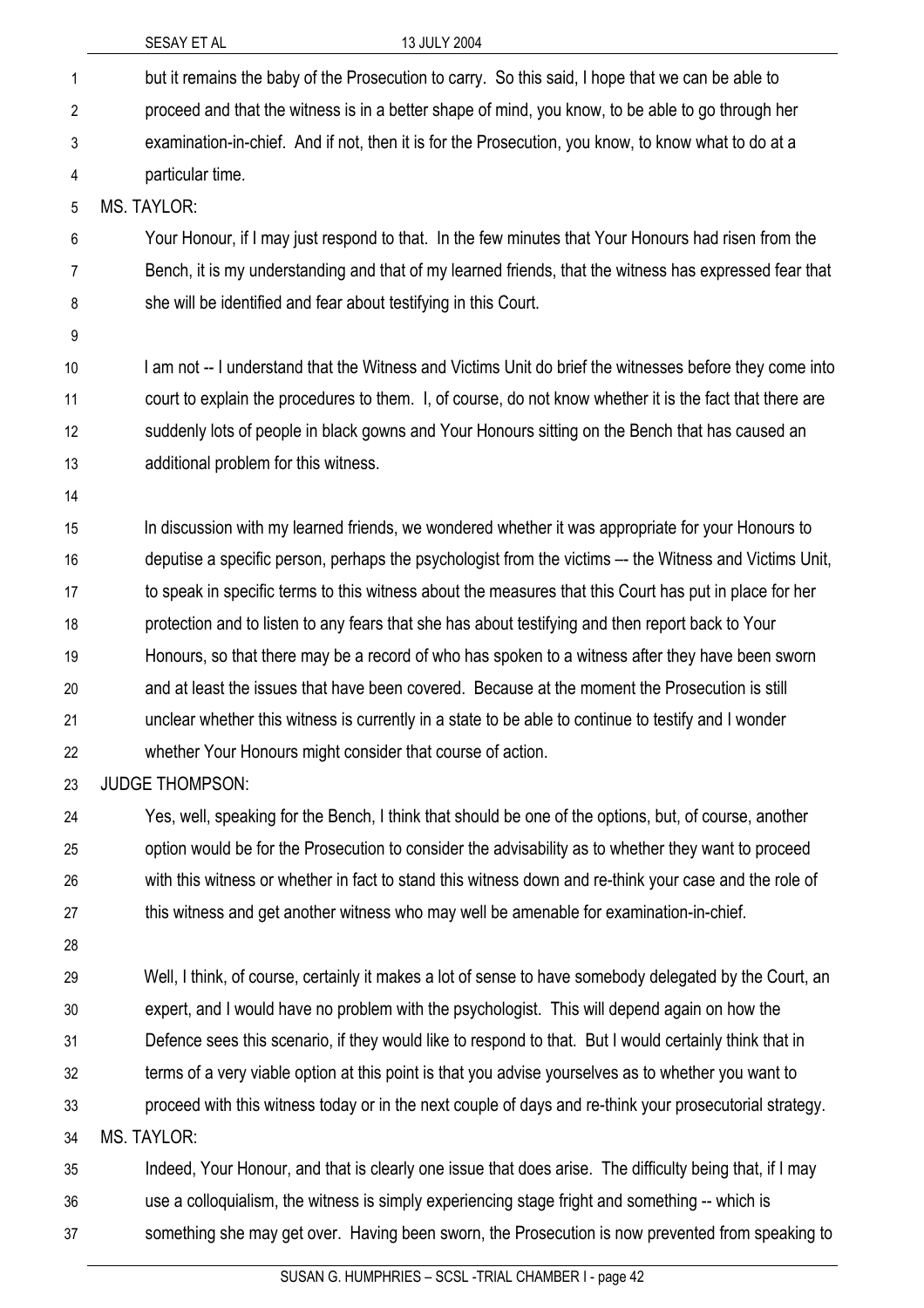|    | SESAY ET AL                                                         | 13 JULY 2004                                                                                            |
|----|---------------------------------------------------------------------|---------------------------------------------------------------------------------------------------------|
| 1  |                                                                     | the witness and we would need Your Honour's deputy to speak to her. Now, whether that is done           |
| 2  |                                                                     | now or whether that is done later and the Prosecution calls this witness out of the order in which we   |
| 3  |                                                                     | have filed, that is obviously something which the Prosecution can make decisions on.                    |
| 4  |                                                                     |                                                                                                         |
| 5  |                                                                     | The only thing that I would say that if we cannot proceed with this witness this afternoon, the         |
| 6  |                                                                     | Prosecution is not in a position to call the next witness on the list until tomorrow morning because we |
| 7  |                                                                     | were not, of course, expecting this to happen and that witness is not, as I understand it, on the court |
| 8  |                                                                     | premises and by the time that witness is obtained it will be very late in the day to start the next     |
| 9  |                                                                     | witness's evidence. And I do apologise for that. Obviously this situation was unforeseen by the         |
| 10 | Prosecution, and we simply do our best to have witnesses available. |                                                                                                         |
| 11 | [Pages 23 to 43 by Susan G. Humphries]                              |                                                                                                         |
| 12 |                                                                     |                                                                                                         |
| 13 |                                                                     |                                                                                                         |
| 14 |                                                                     |                                                                                                         |
| 15 |                                                                     |                                                                                                         |
| 16 |                                                                     |                                                                                                         |
| 17 |                                                                     |                                                                                                         |
| 18 |                                                                     |                                                                                                         |
| 19 |                                                                     |                                                                                                         |
| 20 |                                                                     |                                                                                                         |
| 21 |                                                                     |                                                                                                         |
| 22 |                                                                     |                                                                                                         |
| 23 |                                                                     |                                                                                                         |
| 24 |                                                                     |                                                                                                         |
| 25 |                                                                     |                                                                                                         |
| 26 |                                                                     |                                                                                                         |
| 27 |                                                                     |                                                                                                         |
| 28 |                                                                     |                                                                                                         |
| 29 |                                                                     |                                                                                                         |
| 30 |                                                                     |                                                                                                         |
| 31 |                                                                     |                                                                                                         |
| 32 |                                                                     |                                                                                                         |
| 33 |                                                                     |                                                                                                         |
| 34 |                                                                     |                                                                                                         |
| 35 |                                                                     |                                                                                                         |
| 36 |                                                                     |                                                                                                         |
| 37 |                                                                     |                                                                                                         |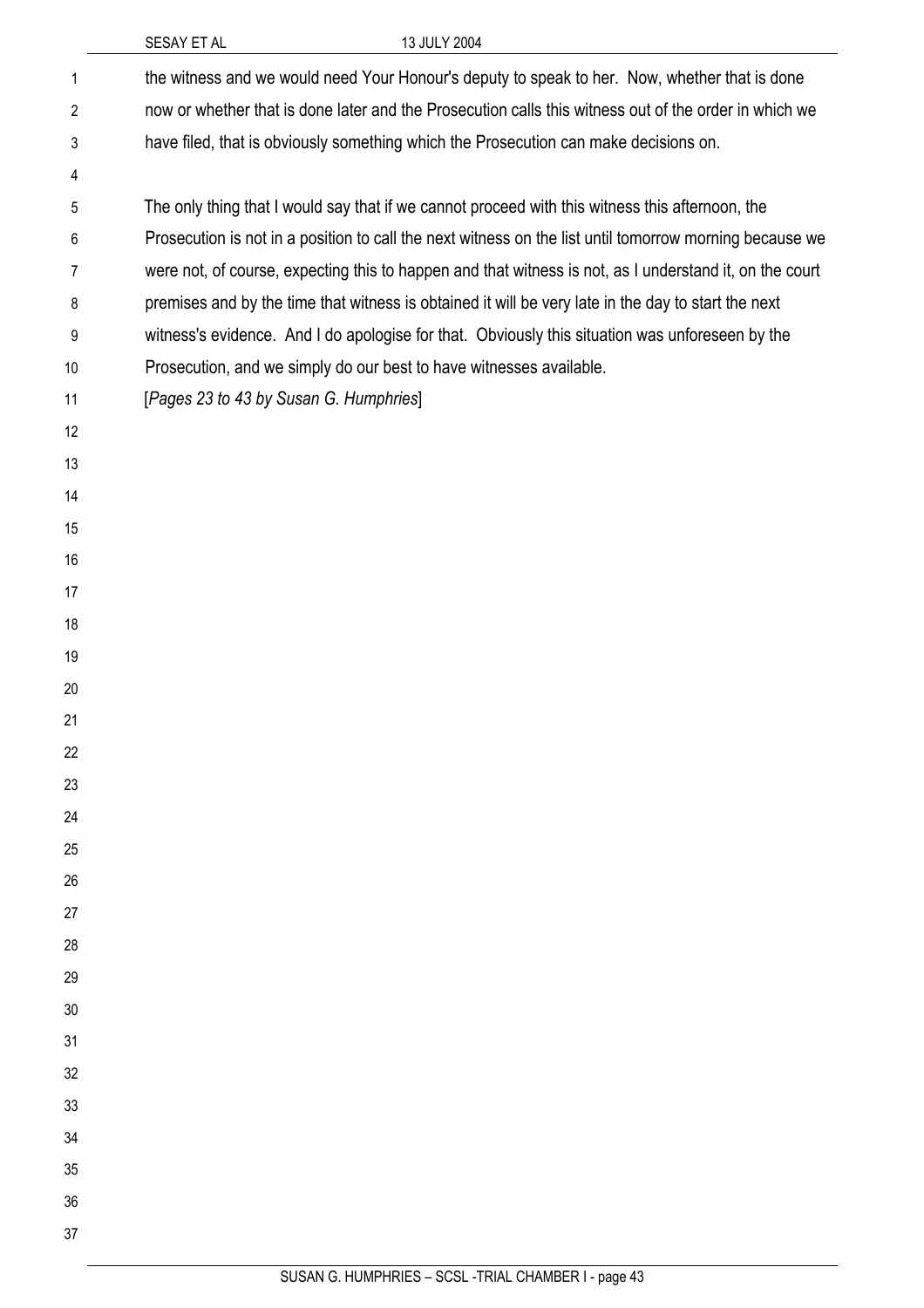| 1              | [15.45]                                                                                                  |
|----------------|----------------------------------------------------------------------------------------------------------|
| $\overline{2}$ | <b>MR. PRESIDENT:</b>                                                                                    |
| 3              | Certainly. Of course, you know, if -- as you desire, a psychologist or so has to talk to the witness in  |
| 4              | order to explain to her the measures that have been put in place for her protection for which she is     |
| 5              | scared and so, it cannot be in open court certainly. These are matters which I do understand -- we do    |
| 6              | understand should happen in the Witness Protection, you know, Unit.                                      |
| 7              |                                                                                                          |
| 8              | And if it has to happen, it should be within the context, you know, of the Witness Protection Unit. The  |
| 9              | Court is only interested in the evidence that is coming, you know, from this witness.                    |
| 10             |                                                                                                          |
| 11             | And I don't know, we were wanting, you know, we would like to -- I don't know what the Defence           |
| 12             | thinks because we have a lot of time. We don't want to lose a lot of time, if we could stand this matter |
| 13             | down, you know, for about some 30 minutes to enable the -- in fact, we were going to say that we         |
| 14             | should see if the situation has changed, at least she can now at least -- whether she has adjusted       |
| 15             | herself, you know, to be able to testify, but we wouldn't want to rush. We were thinking that if we      |
| 16             | stood the matter down for about 30 minutes, those who have to intervene -- she could be taken out        |
| 17             | and those who have to intervene can advise her on the measures which have been put in place for          |
| 18             | her, and we may be able to proceed after, I mean, when we do resume.                                     |
| 19             |                                                                                                          |
| 20             | When we come back we would verify, you know, whether it is indeed possible to proceed or not in          |
| 21             | which event we would take the measures which would be necessary at that time.                            |
| 22             |                                                                                                          |
| 23             | Yes, Mr. Brown.                                                                                          |
| 24             | MR. BROWN:                                                                                               |
| 25             | Your Honour, I would request that if we follow what the Court has just outlined that such persons        |
| 26             | intervening be persons approved or designated by the Court, and this is not in any way to express any    |
| 27             | mistrust or any -- anything towards learned counsel on the other side. And I would ask that while it     |
| 28             | may be confidential, that there be some record kept of what is said, and if the Court maybe perhaps      |
| 29             | make the first decision as to whether anyone else needs to see it, but there ought to be a record of     |
| 30             | what's said in light of the fact that this is a sworn witness who has begun however -- with however      |
| 31             | difficult the circumstance, to testify.                                                                  |
| 32             | <b>JUDGE BOUTET:</b>                                                                                     |
| 33             | Absolutely.                                                                                              |
| 34             | <b>JUDGE THOMPSON:</b>                                                                                   |
| 35             | But now, Counsel, we are on the same wave length.                                                        |
| 36             | MR. BROWN:                                                                                               |

37 Thank you.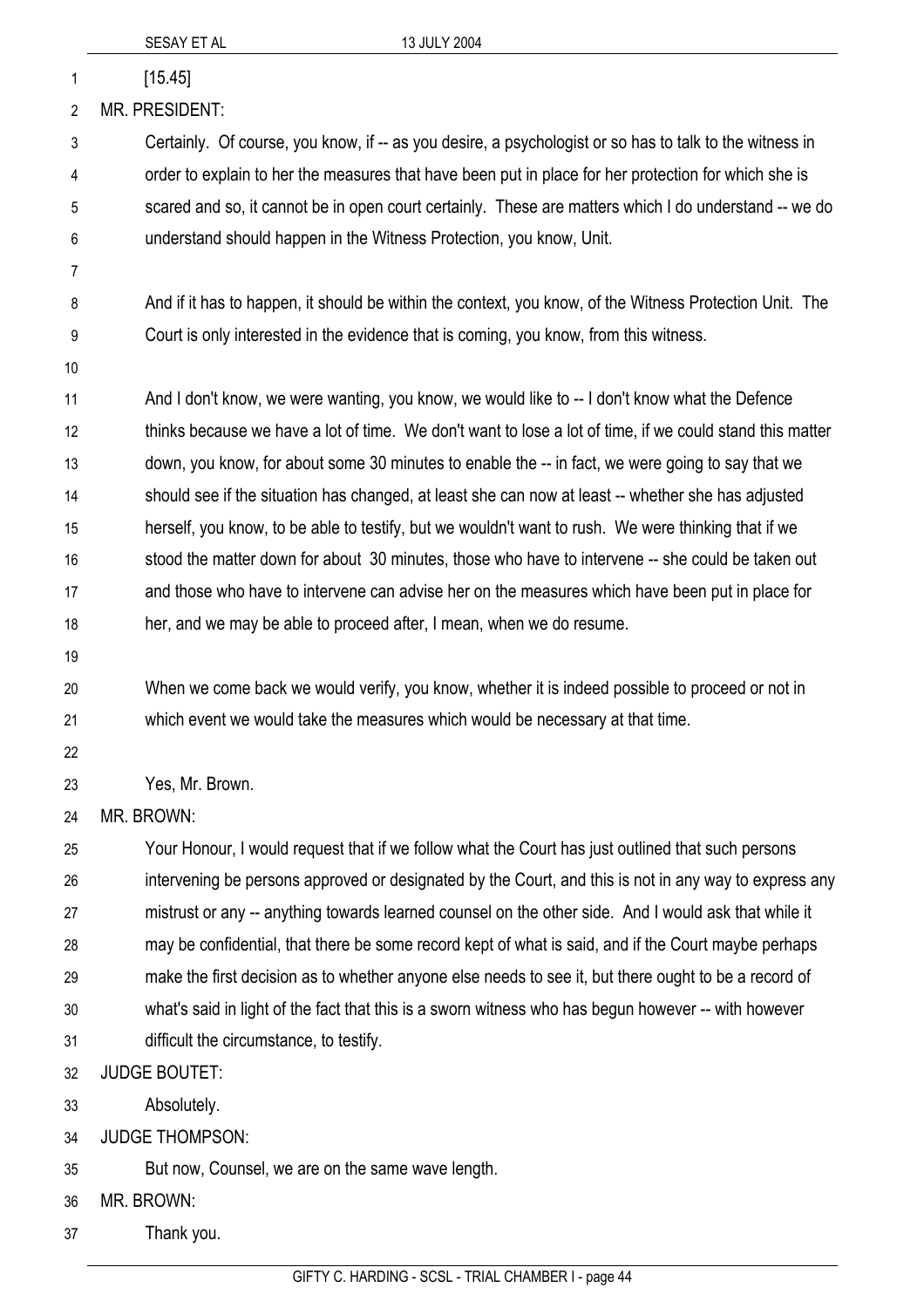| $\mathbf{1}$   | <b>JUDGE BOUTET:</b>                                                                                             |
|----------------|------------------------------------------------------------------------------------------------------------------|
| $\overline{2}$ | The person we are talking about is the psychologist that is present in court and she would have to               |
| 3              | identify herself for the record later, and we hope and expect that she would be able to make a report            |
| 4              | to the Court about her meeting and discussion, whatever it is, so we all know where to stand on this             |
| 5              | issue.                                                                                                           |
| 6              | MR. PRESIDENT:                                                                                                   |
| 7              | And we also have miss -- Madam Binta Barrie who is -- who was introduced to us this morning as a                 |
| 8              | social worker in the Witness Protection Unit. I think that these two can be charged, you know, with              |
| 9              | the responsibility of putting things right so that we proceed.                                                   |
| 10             | <b>JUDGE THOMPSON:</b>                                                                                           |
| 11             | Counsel, I need to assure you of the sensitivity on the part of the Bench, and it is a pre-eminent               |
| 12             | sensitivity to the need to have a fair trial here.                                                               |
| 13             | MR. BROWN:                                                                                                       |
| 14             | I think -- I hope the Court can see that I would be willing to put myself and more importantly                   |
| 15             | Mr. Kallon, in the hands of the Court and persons that it deputises but I wanted to it to be clear that          |
| 16             | they are functioning with the Court's charge and that they report to the Court and will make a record of         |
| 17             | what occurs should there be further complications.                                                               |
| 18             | MR. CAMMEGH:                                                                                                     |
| 19             | Can I delay Your Honours for just one minute.                                                                    |
| 20             | MR. PRESIDENT:                                                                                                   |
| 21             | That's all right, Mr. Cammegh, we are still sitting down, we are not up yet.                                     |
| 22             | MR. CAMMEGH:                                                                                                     |
| 23             | We are all grateful for the position Your Honours have indicated in relation to this matter. Can I make          |
| 24             | one respectful suggestion based on the -- or our anticipation that this is probably not going to be the          |
| 25             | last time this situation arises. And that is this that the witness support, who obviously play a very            |
| 26             | important role, have an opportunity to speak to each and every witness prior to giving evidence just to          |
| 27             | remind them of their rights and of whatever protective measures can be taken on their behalf. Not to             |
| 28             | re-rehearse their evidence, but simply to put them at rest because otherwise, I think we can all see             |
| 29             | this scenario is going be -- arrived at time and time again. It's going to waste a lot of time. So I simply      |
| 30             | ask, and I know it's difficult for the Prosecution, but I simply ask the court staff to take those measures      |
| 31             | because it's might save us a lot of trouble in the future.                                                       |
| 32             | <b>MR. PRESIDENT:</b>                                                                                            |
| 33             | I think the Court is ad idem with you on this issue and there is no problem at all. It's a question of           |
| 34             | putting here in the right frame of mind and not to start rehearsing the evidence, you know, with her.            |
|                |                                                                                                                  |
| 35             | Because there is no point reversing evidence, you know, when she would not even be able to give the<br>evidence. |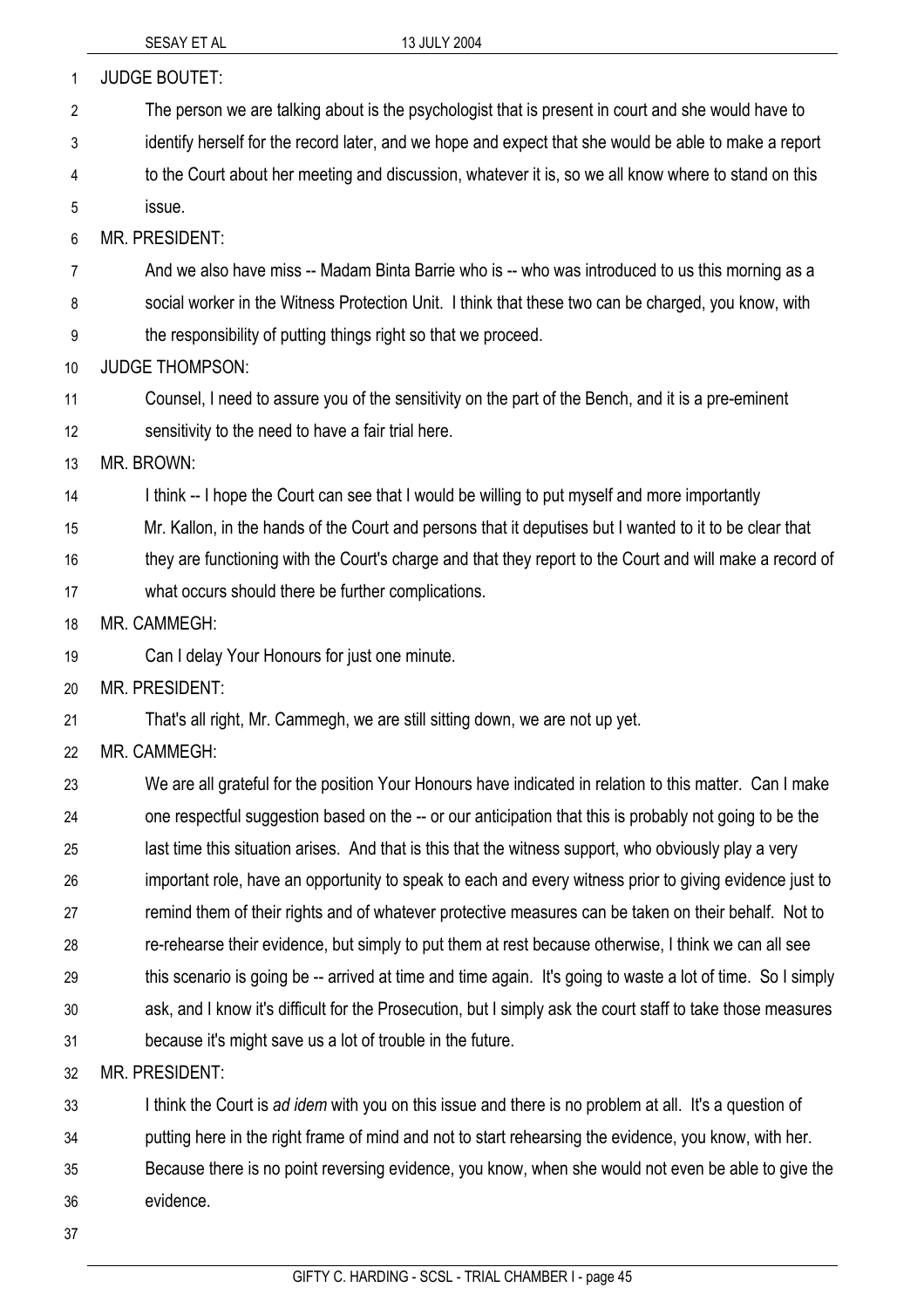|    | 13 JULY 2004<br>SESAY ET AL                                                                               |
|----|-----------------------------------------------------------------------------------------------------------|
| 1  | <b>JUDGE THOMPSON:</b>                                                                                    |
| 2  | [Overlapping microphones] she must be averse to that.                                                     |
| 3  | MR. CAMMEGH:                                                                                              |
| 4  | I think I said myself, we wouldn't dream of anybody rehearsing the evidence with the witnesses,           |
| 5  | simply putting them at ease so that we don't have this situation right into the future.                   |
| 6  | <b>JUDGE BOUTET:</b>                                                                                      |
| 7  | I am understanding that that has been done and is being done by the Witness Protection Unit as            |
| 8  | such. This is part of their work and as you know, they are not attached to Prosecution or the Defence,    |
| 9  | they are a witness protection for witnesses of the Court.                                                 |
| 10 |                                                                                                           |
| 11 | It is my understanding that they have been doing that consistently with every witness. Whether or not     |
| 12 | they did it with this witness and it has not functioned, well, it may be so, but that's the standard      |
| 13 | procedure as I'm led to believe. So -- but maybe they need to adjust that procedure. We'll have to        |
| 14 | wait and see.                                                                                             |
| 15 | MR. CAMMEGH:                                                                                              |
| 16 | Yes.                                                                                                      |
| 17 | <b>JUDGE BOUTET:</b>                                                                                      |
| 18 | Thank you.                                                                                                |
| 19 | <b>MR. PRESIDENT:</b>                                                                                     |
| 20 | Yes, Mr. Clayson.                                                                                         |
| 21 | MR. CLAYSON:                                                                                              |
| 22 | There is nothing that we wish to add to the observations that have been. We agree with them. Thank        |
| 23 | you.                                                                                                      |
| 24 | <b>MR. PRESIDENT:</b>                                                                                     |
| 25 | Pardon me? Can you --                                                                                     |
| 26 | MR. CLAYSON:                                                                                              |
| 27 | Nothing -- there is nothing that we wish to add. We agree with the observations that have been by our     |
| 28 | colleagues. Thank you.                                                                                    |
| 29 | MR. PRESIDENT:                                                                                            |
| 30 | And, of course, like we did put across to you, we would like to stand this matter down for about          |
| 31 | 30 minutes.                                                                                               |
| 32 | MR. CLAYSON:                                                                                              |
| 33 | So be it.                                                                                                 |
| 34 | MR. PRESIDENT:                                                                                            |
| 35 | In order to give the Witness Protection Unit, you know, time to put this witness right so that she can be |
| 36 | placed at the disposal of the Court.                                                                      |
| 37 |                                                                                                           |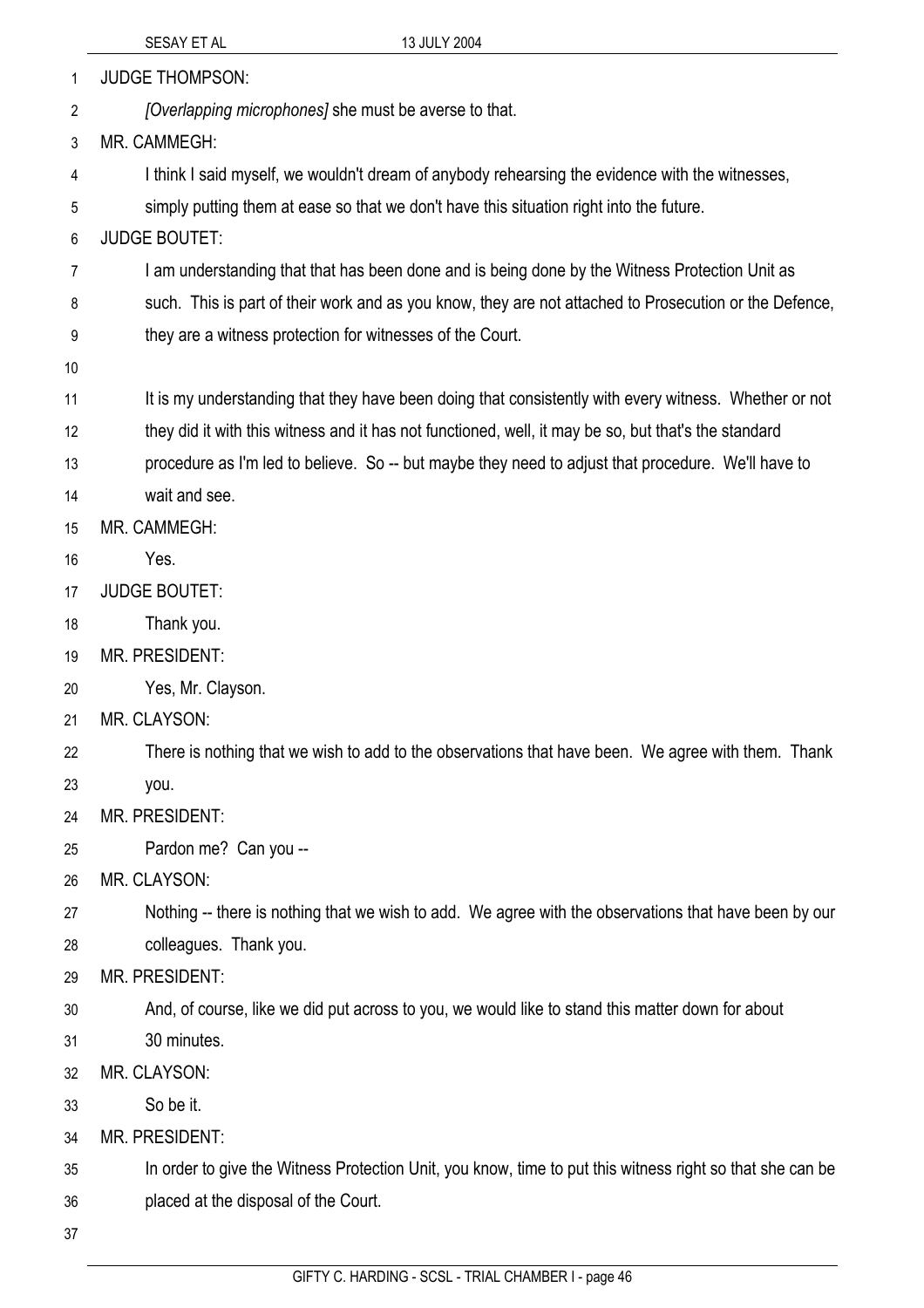|          | 13 JULY 2004<br>SESAY ET AL                                                                         |
|----------|-----------------------------------------------------------------------------------------------------|
| 1        | MR. CLAYSON:                                                                                        |
| 2        | Thank you very much, Your Honour.                                                                   |
| 3        | MR. PRESIDENT:                                                                                      |
| 4        | So we shall rise, you know, for 30 minutes, and the Witness Protection Unit, please, Madam Barrie   |
| 5        | and the psychologist, you know, should please be able to put things, you know, right so that this   |
| 6        | witness is put at the disposal of the Court.                                                        |
| 7        |                                                                                                     |
| 8        | The court will rise, please.                                                                        |
| 9        | [Recess taken at 3.55 p.m.]                                                                         |
| 10       | [Upon resuming at 4.40 p.m.]                                                                        |
| 11       | <b>MR. PRESIDENT:</b>                                                                               |
| 12       | We are resuming the session. May we have the psychologist – please, may --                          |
| 13       | <b>MS. MICHELS:</b>                                                                                 |
| 14       | Yes, Your Honour.                                                                                   |
| 15       | MR. PRESIDENT:                                                                                      |
| 16       | Yes, the witness had problems and we thought that the nature of the problems she was experiencing,  |
| 17       | you know, should be investigated and you were charged with doing this. Can you give us your names   |
| 18       | and make a brief report to the Court as to what you have found out, you know, about this witness,   |
| 19       | please.                                                                                             |
| 20       | <b>MS. MICHELS:</b>                                                                                 |
| 21       | Yes, Your Honour. My name is An Michels. I'm the psychologist of the WVS.                           |
| 22       | <b>MR. PRESIDENT:</b>                                                                               |
| 23       | You are An?                                                                                         |
| 24       | <b>MS. MICHELS:</b>                                                                                 |
| 25       | Michels, Michels.                                                                                   |
| 26       | <b>MR. PRESIDENT:</b>                                                                               |
| 27       | Michels with two Ls.                                                                                |
| 28       | <b>MS. MICHELS:</b><br>One L, M-I-C-H-E-L-S.                                                        |
| 29<br>30 | MR. PRESIDENT:                                                                                      |
| 31       | Again, it's the French -- I come from an English/French speaking country, so we are very particular |
| 32       | about these spellings.                                                                              |
| 33       |                                                                                                     |
| 34       | Yes, you are An Michels, and you are a psychologist.                                                |
| 35       | <b>MS. MICHELS:</b>                                                                                 |
| 36       | Yes, I work as a psychologist for the WVS, the Witness and Victims -                                |
| 37       |                                                                                                     |
|          |                                                                                                     |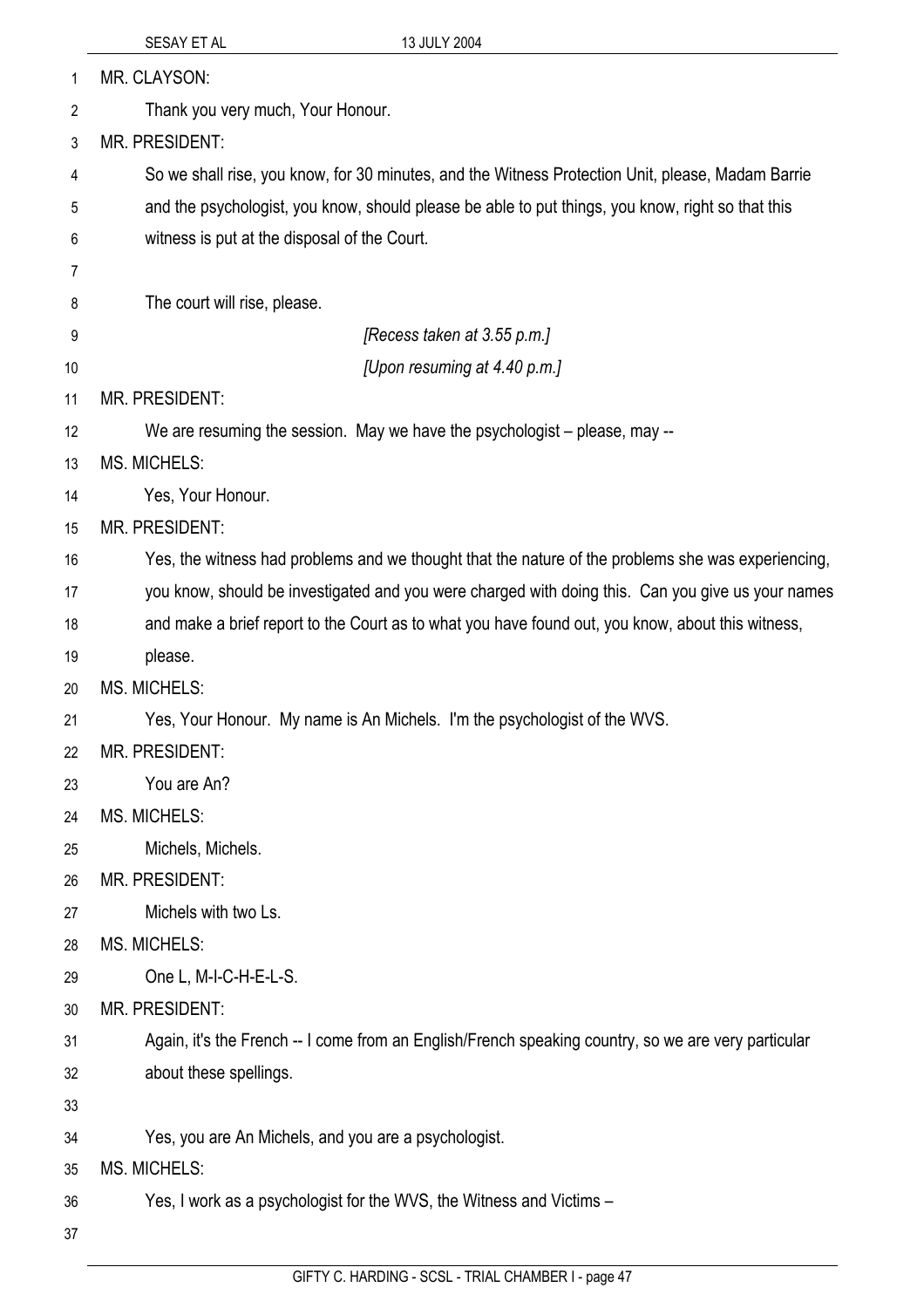- MR. PRESIDENT: 1
- You are working with who? 2
- 3 MS. MICHELS:
- 4 The Witness and Victim Support Section.
- 5 MR. PRESIDENT:
- 6 With the witness protection?
- 7 MS. MICHELS:
- 8 Yes.
- 9 MR. PRESIDENT:

10 11 12 Yes, can you please -- we don't want to swear you in. So as an official of the Court -- the witness protection unit is one of the subsidiary organs of this Court. So can you give us, as an official of this Court your findings of what has been happening really.

13 MS. MICHELS:

14 Of course, Your Honour. I spoke to the witness together with the psych-social assistant, who is sitting

15 now with the witness, Neneh Barrie, and our findings are that the witness was clearly -- is clearly

- 16 scared. She is overwhelmed by the -- by what is happening, by seeing so many people in the
- 17 courtroom. This, despite the courtroom briefing that has been given to her a few days prior to her
- 18 testimony. But she is generally scared and a bit overwhelmed. Particularly -- she is particularly
- 19 concerned about naming places and things that might reveal her identity. That's very specific in
- 20 21 those -- but she very -- she is still very -- she told me she is very motivated to testify and she would like to continue.
- 22 MR. PRESIDENT:
- 23 So you are assuring us that she says she is prepared to testify?

24 MS. MICHELS:

25 Well, I personally think that the issue of naming places might be a difficulty and therefore I ask for

26 advice from the chief of section who can maybe give some explanation about that.

27 MR. PRESIDENT:

28 Yes, can you introduce yourself? We know you very well any way.

- 29 MR. VAHIDY:
- 30 I am Saleem Vahidy. I'm Chief of the Witness and Victims Support Section.
- 31

32 We have been talking, like An said, during this period with the witness. And as she said in spite of

33 court familiarisation, she is still a bit overwhelmed and a bit scared about the whole process of

- 34 testimony. But she insisted that she does not like to take names of places and people because it
- 35 would reveal her identity, so we suggested, via media, and suggested that, "if there is a major concern
- 36 you ask the judge that" -- if she could reply in writing and she tells it to the support person next to her
- 37 and if the person -- this was just a possible suggestion to expedite the proceedings, and it was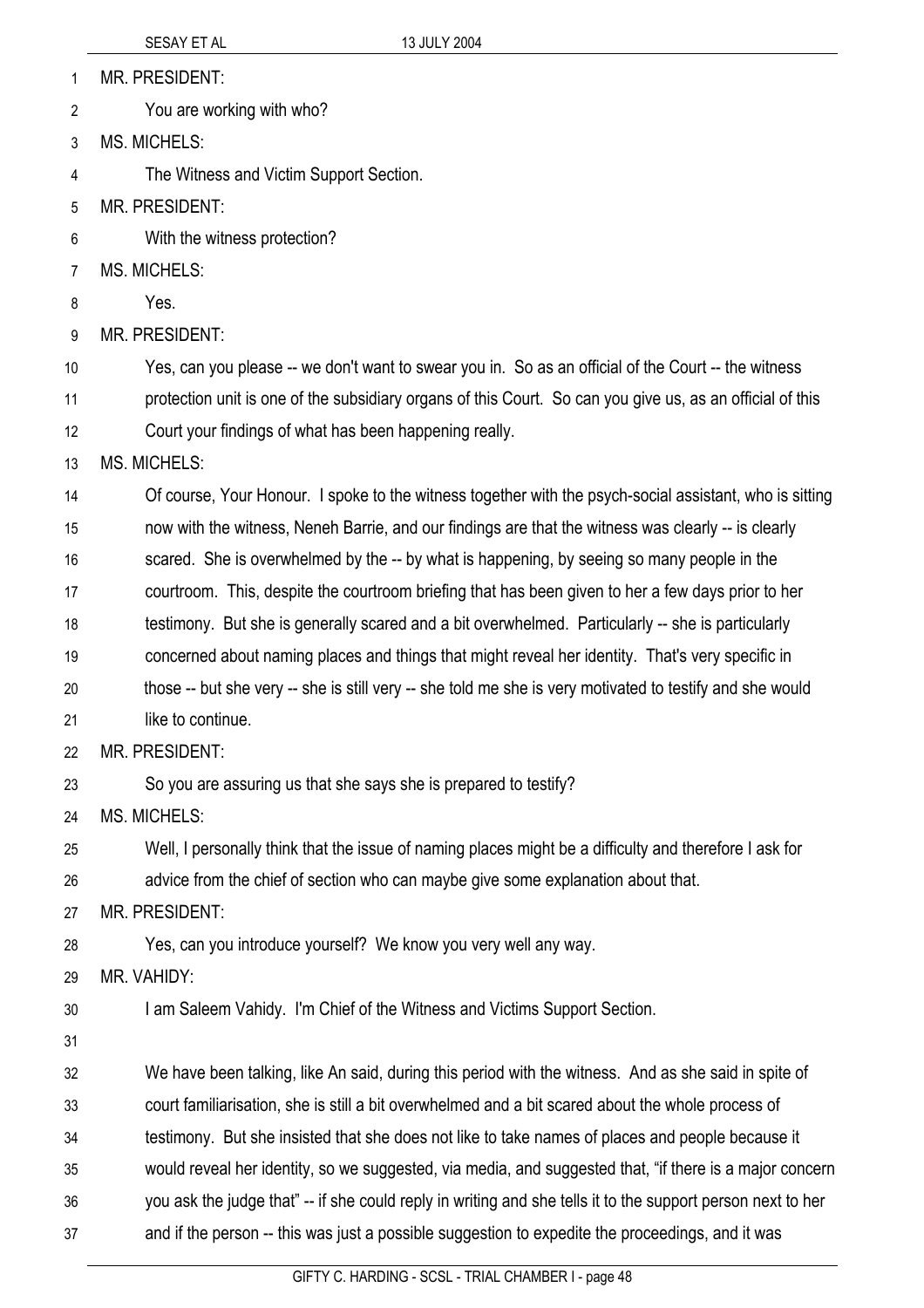SESAY ET AL 13 JULY 2004 discussed by the counsel, and I think they will have their own position on it and perhaps be in a better position to help you decide. 1 2 3 4 5 6 7 8 9 10 11 12 13 14 15 16 17 18 19 20 21 22 23 24 25 26 27 28 29 30 31 MR. PRESIDENT: Well, thank you. Do I -- do we have any comments from the first Accused? We would like to start from the first Accused -- from the first Accused, please. MR. JORDASH: As we understand the suggested procedure, in effect, it would be the witness being asked to confirm in some way the written down location of where she or he lives or where he or she would be testifying about. It is of some concern to the Defence for Mr. Sesay since it doesn't seem to present the Defence with a proper opportunity of testing whether that piece of evidence, as confirmed through this procedure, is in fact correct and we are not, of course, just talking about where the witness lives, but also where the witness will be -- where her evidence concerns. And this particular witness mentions several villages in a particular area. The procedure adopted, in our respectful submission, or the procedure suggested doesn't allow the witness -- Defence, it seems, to properly investigate whether that witness is telling the truth or whether in fact that witness is seeking, in some way, to hide behind this procedure. That would be our concern. MR. PRESIDENT: Second Accused, please. MR. BROWN: My Lord, the Defence for the Accused Kallon is strongly opposed to this proposed procedure. Names and places are important. For a witness who cannot write or read to then have answers given by any other person seated in the box, answers on paper which this witness cannot affirm or avow by virtue of not being able to read or write with the intermediation of another person, is attenuating crossexamination in a way that defies either counsel's ability to press the point and seek credible - credibility assessment by the fact finder, but also to do subsequent following up examination. We are opposed and think that it flies in the face of our opportunity to cross-examine effectively. MR. PRESIDENT: Third Accused. MR. CAMMEGH:

32 33 34 35 36 37 Your Honour, in our submission, it flies in the face of the Defendants being able to receive a fair trial. There are two very brief points I'd like to make. The first one, and his Honour Judge Thompson I think earlier referred to the ill-advised notion of leading questions. Of course leading questions cut to the fundamentals of prosecution. They should not be allowed and that is precisely what will be imported into this Chamber if the names are written on a piece of paper. The witness in effect will be -- being led.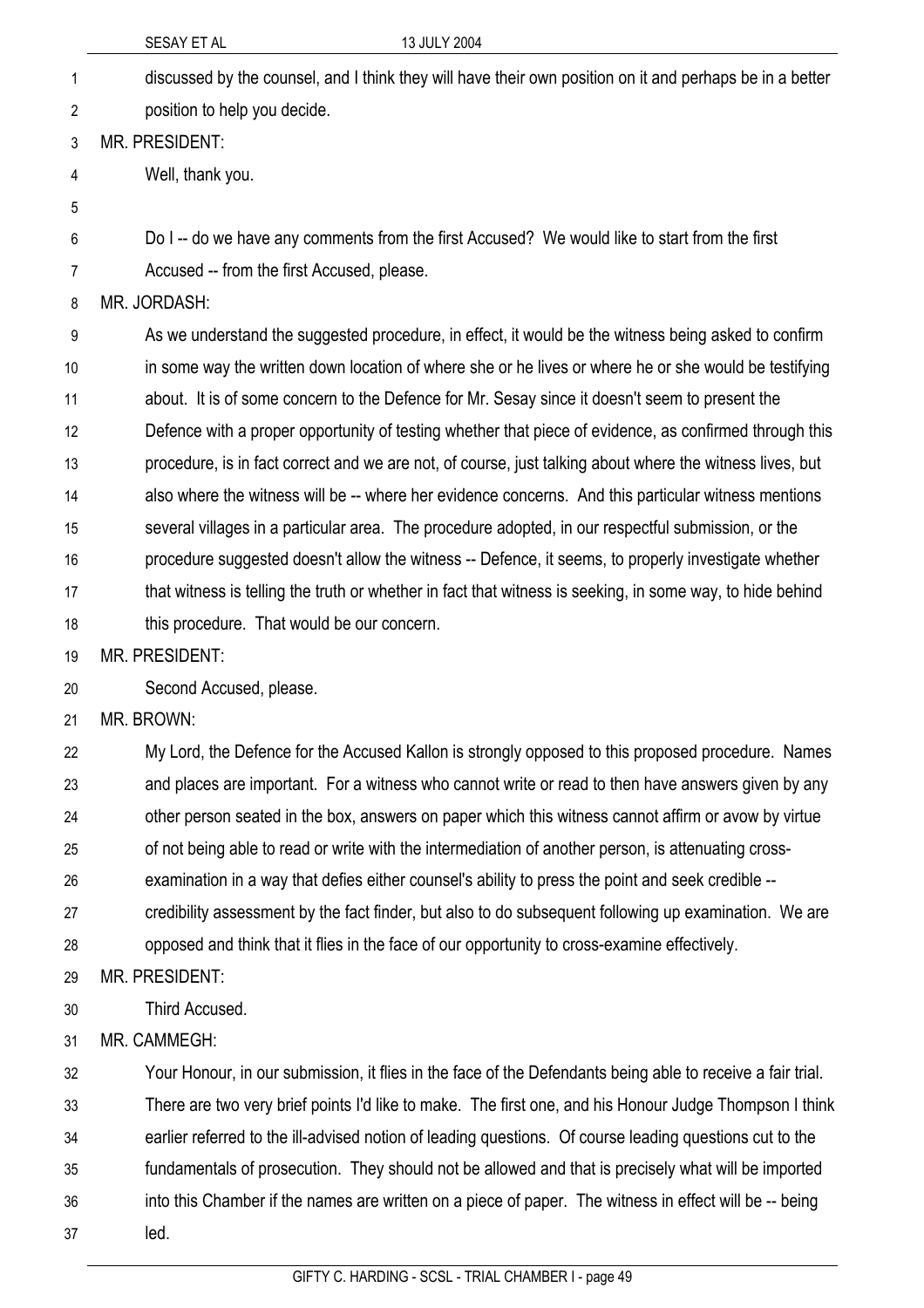|                | 13 JULY 2004<br>SESAY ET AL                                                                                   |  |
|----------------|---------------------------------------------------------------------------------------------------------------|--|
| 1              | The second point that I wish to make is that this is a publicly constituted Chamber.                          |  |
| $\overline{2}$ | MR. PRESIDENT:                                                                                                |  |
| 3              | If I understand the procedure as it is outlined, it is the question of the witness getting the translation    |  |
| 4              | through and then instead of naming -- instead of naming the place, you know, on the microphone --             |  |
| 5              | MR. CAMMEGH:                                                                                                  |  |
| 6              | Yes.                                                                                                          |  |
| 7              | <b>MR. PRESIDENT:</b>                                                                                         |  |
| 8              | -- at least giving the name for it to be written and submitted, you know. That is the way I perceive it. I    |  |
| 9              | don't know.                                                                                                   |  |
| 10             | MR. CAMMEGH:                                                                                                  |  |
| 11             | Well, if I have misunderstood the position, then I fall back on the point that Mr. Brown has just made        |  |
| 12             | for the same reasons that he's made it.                                                                       |  |
| 13             |                                                                                                               |  |
| 14             | The second point that I make is a rather more constitutional importance, and it is that this is a publicly    |  |
| 15             | convened or constituted special court. The purpose of it, inter alia, is for this trial to be heard in public |  |
| 16             | in order that not just the public of Sierra Leone but the world can see justice being done here. If for       |  |
| 17             | reasons of nothing more than convenience, and I say that with the greatest of respect to this victim,         |  |
| 18             | but if for no other reason than convenience for the Prosecution, we reach a position where the naming         |  |
| 19             | of individual or places are facilitated in a closed session; in other words if this Chamber is -- becomes     |  |
| 20             | seized of the ability to pick and choose as to what evidence goes into the public domain and when it          |  |
| 21             | doesn't, then that, in my submission, fundamentally cuts across the entire purpose of this Trial              |  |
| 22             | Chamber. And it really would be wrong to set a precedent at this stage for this Court to hear evidence        |  |
| 23             | in such a way. And so we are very much opposed to the suggestion, however -- however laudable it              |  |
| 24             | may appear to be, it simply won't do. We object to it.                                                        |  |
| 25             | MR. PRESIDENT:                                                                                                |  |
| 26             | Thank you. The Prosecution. Can we hear from the Prosecution, please.                                         |  |
| 27             | <b>MS. TAYLOR:</b>                                                                                            |  |
| 28             | If I can just respond to the issues about leading questions first. To my understanding the procedure          |  |
| 29             | was exactly the same as Your Honours, and that is that there would be no leading of the identity of           |  |
| 30             | the location through this witness.                                                                            |  |
| 31             |                                                                                                               |  |
| 32             | What my learned friends for the Defence have not said is that in relation to this specific witness -- and     |  |
| 33             | we are dealing with this specific witness, we are not dealing with the general application, only in           |  |
| 34             | relation to this witness.                                                                                     |  |
| 35             | MR. PRESIDENT:                                                                                                |  |
| 36             | But we do not know how many of them you have in stock. That is the suspense in which we are. I'm              |  |
| 37             | sure the Bench and also the Defence is -- we don't know how many of these witnesses are likely to             |  |
|                | CIETY CUMPDING SCOL TRIAL CUMPERL 2000 50                                                                     |  |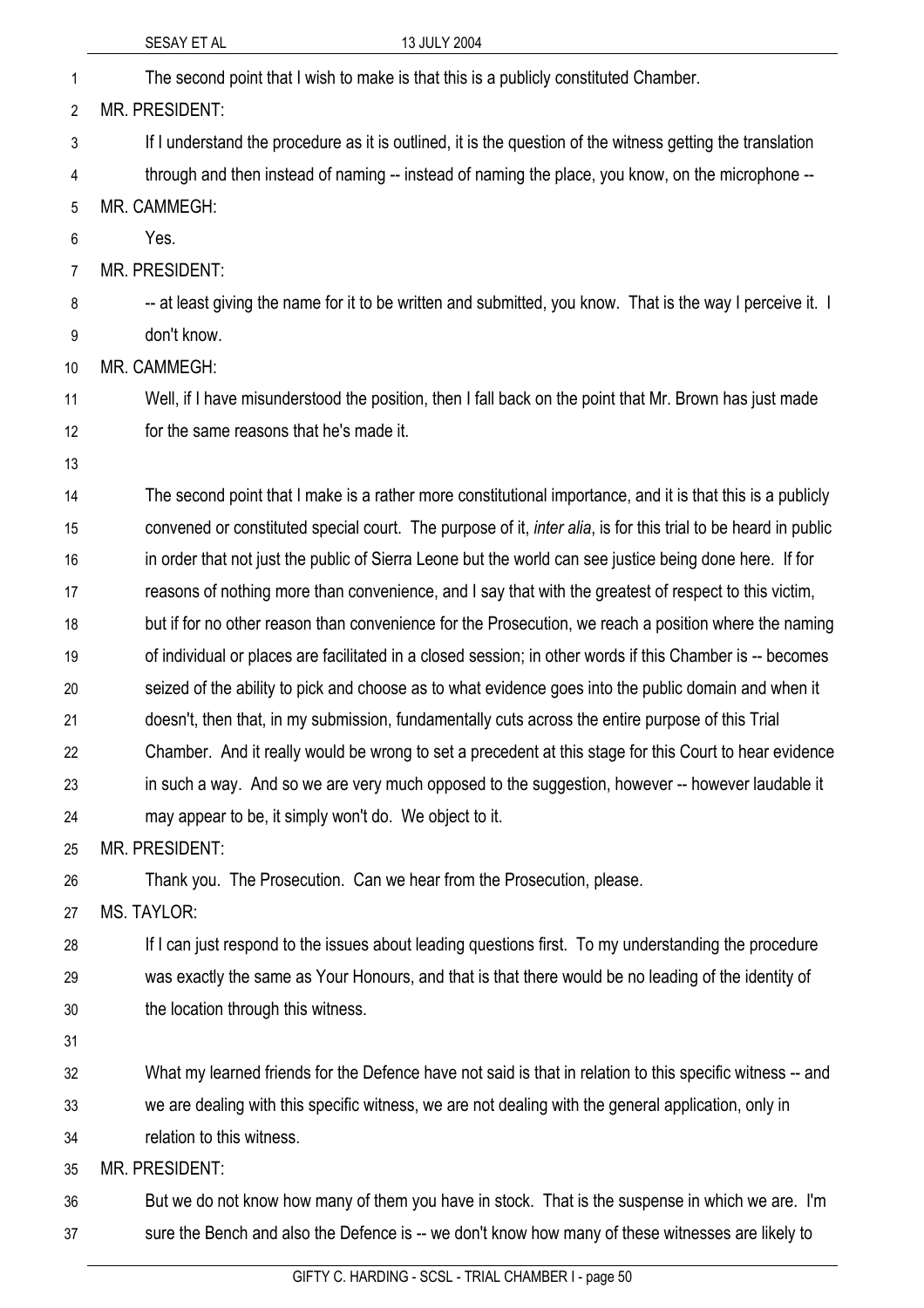1 come. That's our concern.

2 MS. TAYLOR:

3 4 5 No, we do not, Your Honour, and wouldn't a minute suggest that if a solution can be found for one witness it would necessarily be the same solution for all witnesses. As Your Honours have said this issue is going to be taken upon a case by case basis.

6

7 8 9 10 11 12 13 14 15 I have not heard any of my friends for the Defence say that the location of the events to which this witness will testify are contentious. If they are contentious and the Defence wish to cross-examine that the events to which she will testify did not occur in the place where she says that they occurred, then a solution must be found to allow my friends to cross-examine on that issue. If the location is not contentious, then my learned friends are deprived of no opportunity to test an important point for the Defence, because cross-examination must be to a point. It's not just simply testing credibility on every issue that you can think of, there has to be a point to the cross-examination and if a location is not contentious, then there is no reason to seek that the Defence would be deprived of an opportunity on a material effect.

16

17 18 19 As regards the public nature, it would be my submission that a very small portion of this witness's evidence, which will be given either on paper or in closed session, does not rob these proceedings of their essentially public nature.

20

21 22 23 24 25 As is apparent from Your Honour's decision as to protective measures, Your Honours accept the position that there is a tension between the right of the Accused to a full public trial and your obligation to protect the witnesses who come before this trial. And depending upon the type of witness and the special circumstances, different levels of protection had been given and Your Honours have made a general rule as to categories of evidence.

26

27 28 29 30 31 32 33 34 35 36 We now find ourselves in a position where a particular witness is willing to testify, has told Your Honours' delegate that she is willing to testify, but that she has a great fear about the naming of names. And as my friends for the Defence would appreciate, there are not that many names in this statement. And it would be my submission that if the person who is sitting next to this witness in the box is sworn in to faithfully transcribe what she is told, if it comes to the mention of a place name then that place name can be written down and it can be passed to my friends -- my learned friends, it can be passed to the Prosecution, and it can be passed to Your Honours. If then during crossexamination -- before I move to that -- at that point this Chamber is still public. The nature of this witness's evidence goes to the public. The events to which this witness will testify will still be public. The only thing that will not be public is a place name.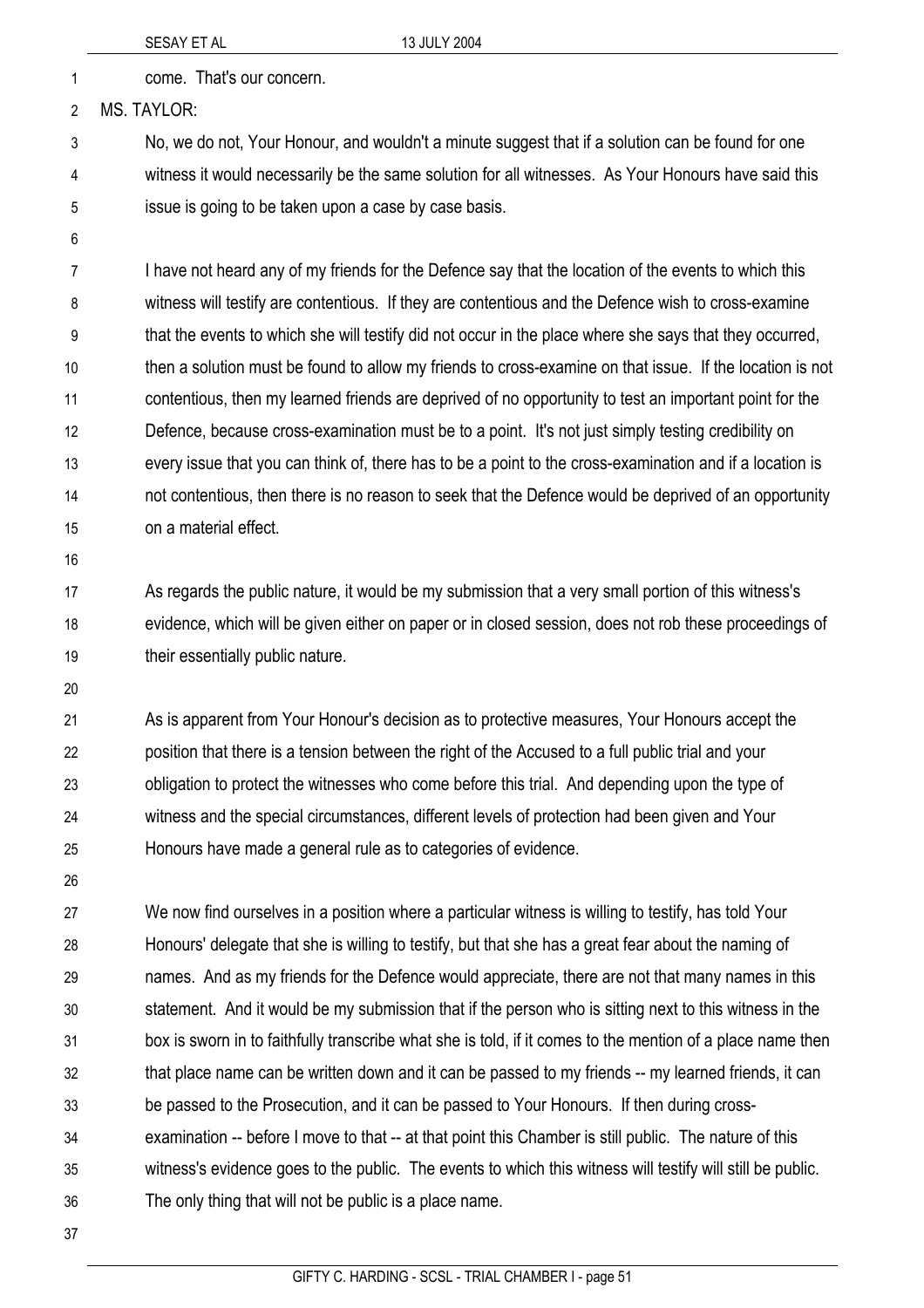|                | <b>SESAY ET AL</b><br>13 JULY 2004                                                                         |
|----------------|------------------------------------------------------------------------------------------------------------|
| 1              | If it comes to cross-examination and if my friends, who had had this statement and must be prepared        |
| $\overline{2}$ | for their cross-examination, think that the location is a contentious issue and it is something that they  |
| 3              | would suggest to the witness she is not telling the truth about or she is mistaken about and that matter   |
| 4              | is crucial to the Defence, then those portions of the cross-examination can be done in closed session      |
| 5              | and the rest of the cross-examination could be done in open session.                                       |
| 6              |                                                                                                            |
| 7              | It seems to the Prosecution that where -- we have gone through this process and Your Honours'              |
| 8              | delegate has said this witness is willing to testify but she has a real fear about being identified from   |
| 9              | place names, that the solution that has been proposed is both workable for the witness, workable for       |
| 10             | the Court, and in keeping with the rights of the Accused to challenge anything that they might see as      |
| 11             | being contentious and also to have a fair and public hearing.                                              |
| 12             |                                                                                                            |
| 13             | If Your Honours please.                                                                                    |
| 14             | MR. PRESIDENT:                                                                                             |
| 15             | Yes, Mr. Brown, we saw you have been on your feet for quite some time. Let's hear you.                     |
| 16             | MR. BROWN:                                                                                                 |
| 17             | Yes, I just wish to address a legal element that I think my learned trial adversary introduced into this   |
| 18             | cause that is not appropriate from a legal point of view, and that is the question of contentiousness. I   |
| 19             | don't think Article 17 turns at any such concept. As we stand here now, other than the                     |
| 20             | representations accepted by our learned adversaries, I don't know that this person is indeed               |
| 21             | Witness 214. I mean, we know that only because we've been told. That's how little we know about            |
| 22             | the record. Times and places and dates and names are the hoax under which real role testimony is           |
| 23             | echoed, and in this case where they've represented that his person has relevant testimony against          |
| 24             | Morris Kallon, it's got to be because certain things happened at certain places. And so I wanted to be     |
| 25             | clear in terms of the analysis here that there is no a priori analysis of what is contentious required for |
| 26             | us to say of the rights of the Accused under Article 17 are limited by this procedure and I just wanted    |
| 27             | to differ with that because I think it's an undermining of the fundamental question that is at stake here. |
| 28             | MR. PRESIDENT:                                                                                             |
| 29             | Well --                                                                                                    |
| 30             | MR. BROWN:                                                                                                 |
| 31             | Can I sit down because I thought you were still addressing me?                                             |
| 32             | MR. PRESIDENT:                                                                                             |
| 33             | No, no, no. Mr. Brown, you are fine.                                                                       |
| 34             |                                                                                                            |
| 35             | Mr. Jordash, yes.                                                                                          |
| 36             | MR. JORDASH:                                                                                               |
| 37             | May I just pick up from what Mr. Brown has said, just submit the following: it's very difficult for the    |
|                |                                                                                                            |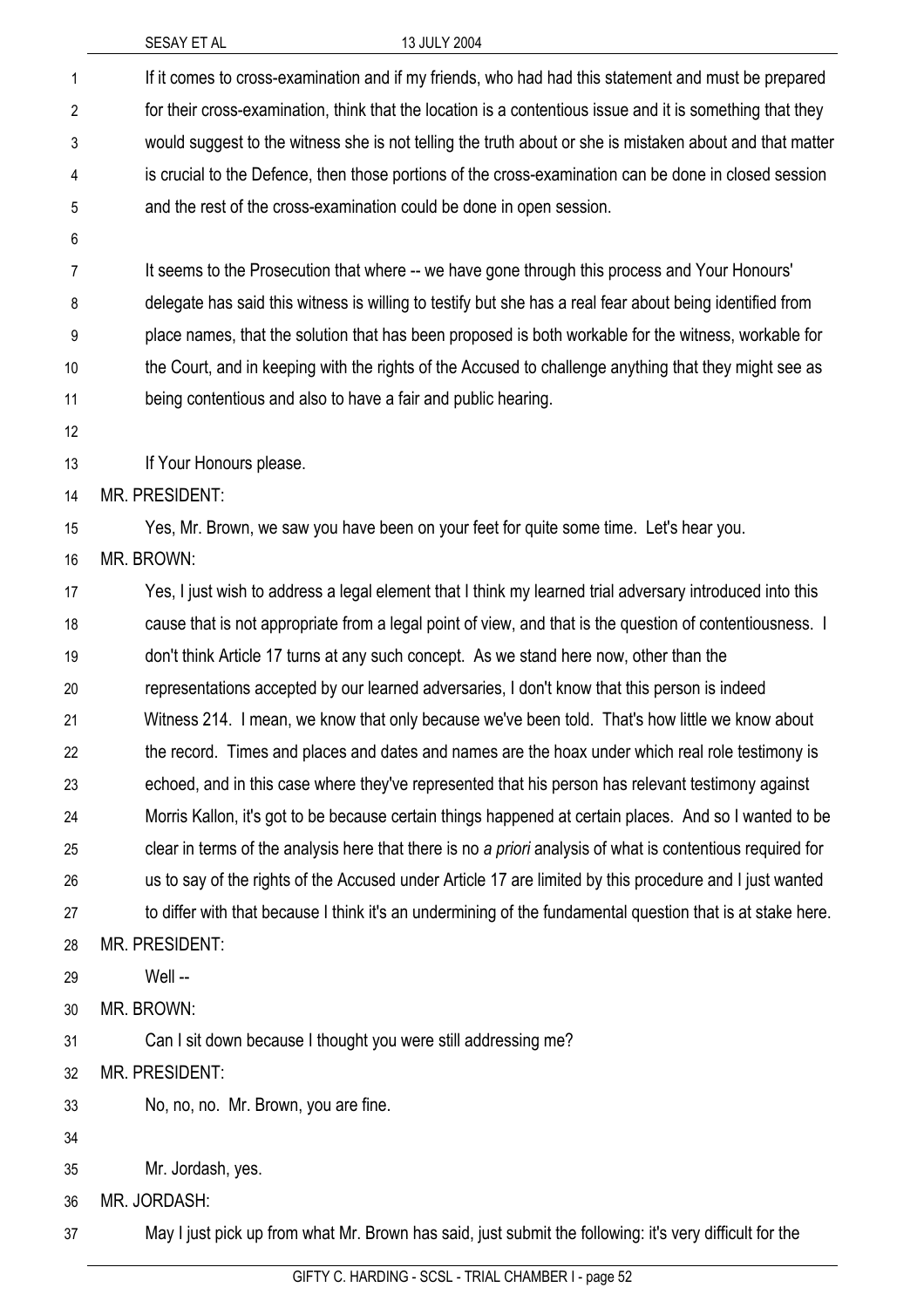|                | SESAY ET AL                                      | 13 JULY 2004                                                                                             |
|----------------|--------------------------------------------------|----------------------------------------------------------------------------------------------------------|
| 1              |                                                  | Defence to identify, prior to a witness giving evidence, exactly what is or not contentious. Potentially |
| $\overline{2}$ |                                                  | everything is contentious, notwithstanding an initial assessment on paper. A witness may not confirm     |
| 3              |                                                  | the evidence which is in or her statement. The evidence may become contentious as the evidence is        |
| 4              |                                                  | given. It's not simply as the Prosecution would have an issue of whether the location is contentious,    |
| 5              |                                                  | it's an issue as to what evidence surrounding or within that location might be contentious. And looking  |
| 6              |                                                  | at this particular witness's statement, it's a statement which is littered with locations.               |
| 7              |                                                  |                                                                                                          |
| 8              |                                                  | In my respectful submission, if the suggestion of the Prosecution was taken up, effectively most of this |
| 9              |                                                  | evidence would potentially be in closed session because it would be very difficult to cross-examine on   |
| 10             |                                                  | the contents of the statement and these locations, going all the way through it without breaching the    |
| 11             | confidentiality which the Prosecution seeks.     |                                                                                                          |
| 12             |                                                  |                                                                                                          |
| 13             | Those are my submissions, Your Honour.           |                                                                                                          |
| 14             | MR. PRESIDENT:                                   |                                                                                                          |
| 15             | Thank you.                                       |                                                                                                          |
| 16             | MR. CAMMEGH:                                     |                                                                                                          |
| 17             |                                                  | Just briefly, Your Honour. I agree with what my two learned friends have said. In particular with        |
| 18             |                                                  | reference to location, I would have hoped that it goes without saying that the location is contentious,  |
| 19             |                                                  | as far as we are concerned, in particular, in Mr. Gbao's case of course one of the charges that he was   |
| 20             |                                                  | in charge in Makeni. That might not be relevant to this particular statement, but in principle of course |
| 21             | it is. The location is always contentious to us. |                                                                                                          |
| 22             |                                                  |                                                                                                          |
| 23             |                                                  | I am reliably informed by Mr. O'Shea that the rules pertaining to closed sessions -- I'm sure I don't    |
| 24             |                                                  | need to tell Your Honour this, but it's in Rule 79, the various preconditions have to be met. If I can   |
| 25             |                                                  | refer to them: "The Trial Chamber may order that the press and the public be excluded from all or        |
| 26             |                                                  | part of the proceedings for reasons of; one, national security; or, two, protecting the privacy of       |
| 27             |                                                  | persons as in cases of sexual offences or cases involving minors; or, three, protection the interest of  |
| 28             | justice from prejudicial publicity."             |                                                                                                          |
| 29             |                                                  |                                                                                                          |
| 30             |                                                  | Now, I really find it difficult, in my submission, to see how this scenario can be placed within the     |
| 31             | context of those three preconditions.            |                                                                                                          |
| 32             | MR. PRESIDENT:                                   |                                                                                                          |
| 33             | Even in the protection of --                     |                                                                                                          |
| 34             | <b>JUDGE THOMPSON:</b>                           |                                                                                                          |
| 35             | You mean even in the interest of justice?        |                                                                                                          |
| 36             | MR. PRESIDENT:                                   |                                                                                                          |
| 37             | Even in protecting the interest of justice -     |                                                                                                          |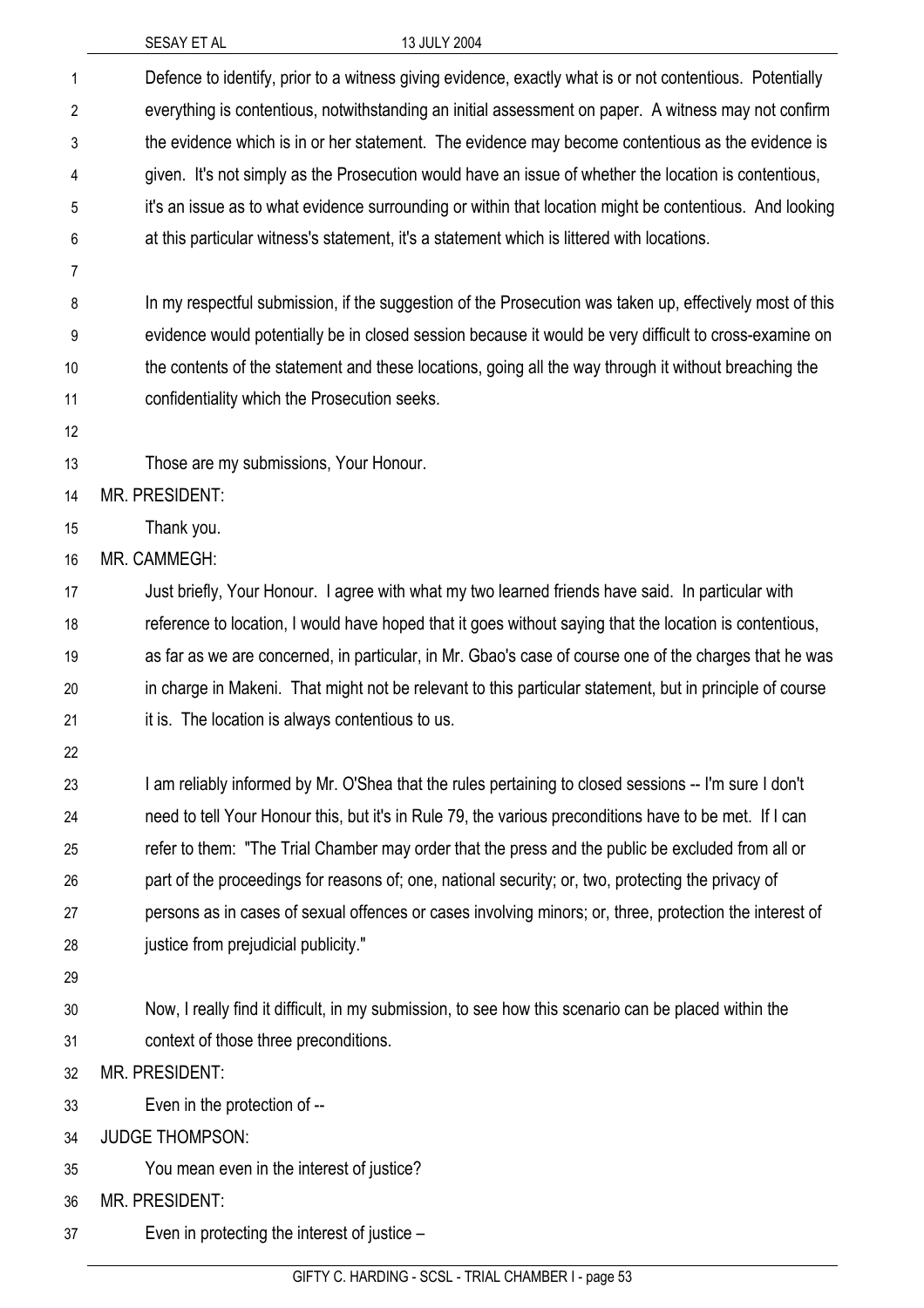1 JUDGE THOMPSON:

2 *[Inaudible]* 

3 MR. PRESIDENT:

4 [*Overlapping microphone]* of the witness -- with the --

5 JUDGE THOMPSON:

6 Would that not be broad enough to encompass a situation like this?

7 MR. CAMMEGH:

8 No, as I understand it, the Prosecution is not is citing prejudicial purposes, you see, they are simply

9 saying the witness is afraid in case her identity be discovered. And there --

10 MR. PRESIDENT:

11 But it is giving, you know, the disclosure of locations, you know, a prejudicial publicity that may, that

12 may -- I'm not saying we are there yet, you know -- that may lead to this particular case qualifying, you

13 know, for a closed session as specified by the Rules.

14 MR. CAMMEGH:

- 15 Well, if I can deal with that point --
- 16 JUDGE THOMPSON:

17 But before you deal with that I would like you to address -- perhaps in dealing with that to say, based

- 18 on the jurisprudence whether, the interest of justice from the judicial publicity is a limited concept. Are
- 19 the categories limited in terms of definition?

20 MR. CAMMEGH:

21 In practice, Your Honour, I'd suggest that they must certainly have to be limited because --

- 22 JUDGE THOMPSON:
- 23 Are they exhaustive?
- 24 MR. CAMMEGH:

25 26 27 28 29 30 Well, if the crown or the Prosecution are to waive the words "freedom from prejudicial publicity" in respect of every single witness, then I'm sure they could mount an argument for every single witness in this case to give evidence pursuant to protective measures, in particular, in closed session. Now, it's a question of degree. And for that reason I come back to his Honour Judge Itoe's point in relation to limiting the powers of the Court to implement this Rule. It really has to be a dividing line which is very finely determined on a case by case basis.

31

32 33 34 35 36 37 Now, the problem that we have here, if I might put it this way, is that we may be setting a precedent for any witness who claims to be afraid. I say this as I've said before with great respect to this witness, it basically may be writing a blank cheque for the Prosecution to invoke this provision every time the witness says they are afraid, thus robbing the public, not just the Defendants, but the public, of the due process of a publicly heard trial. All I ask is that this provision -- and it can only be the intention of the legislature to have had this provision sparingly used. I ask that this provision is most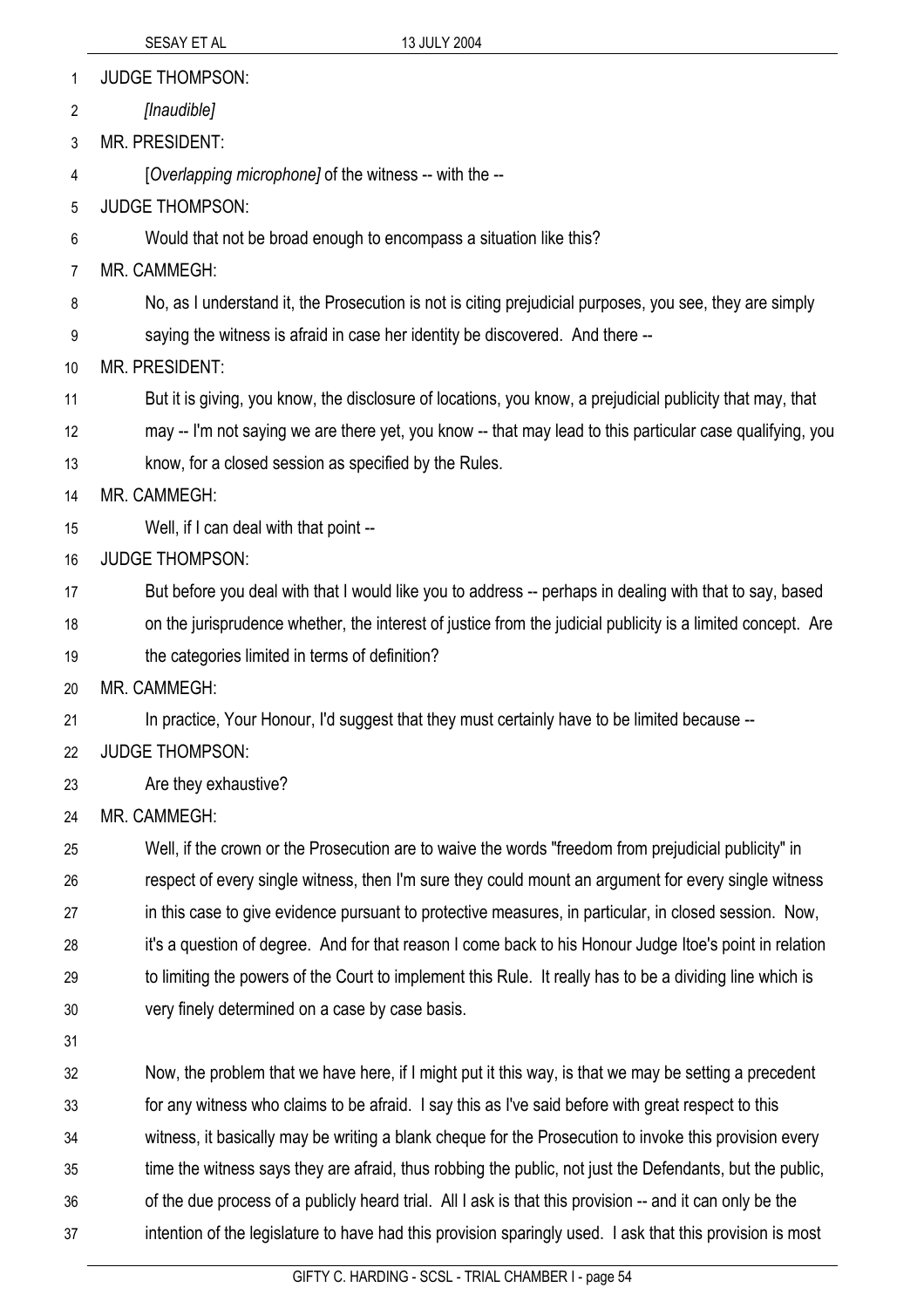|                | SESAY ET AL                                          | 13 JULY 2004                                                                                                |
|----------------|------------------------------------------------------|-------------------------------------------------------------------------------------------------------------|
| 1              | sparingly used.                                      |                                                                                                             |
| $\overline{2}$ |                                                      |                                                                                                             |
| 3              |                                                      | And I refer -- and I think it was His Honour Judge Thompson who said earlier on today that really if we     |
| 4              |                                                      | reach a point where a witness is too afraid to -- who is unable to testify, we really have to come to the   |
| 5              |                                                      | difficult decision "should this be allowed to go on much further?"                                          |
| 6              |                                                      |                                                                                                             |
| 7              |                                                      | We remind ourselves of Your Honours repeated warnings and encouragements for us to observe                  |
| 8              |                                                      | expediency. How much time must we spend on making these decisions where it's quite clear that this          |
| 9              |                                                      | witness is incapable of providing the testimony on her own behalf.                                          |
| 10             | <b>JUDGE BOUTET:</b>                                 |                                                                                                             |
| 11             |                                                      | Counsel, we are not in a decision-making purpose of having to determine closed session. There were          |
| 12             | other proposals on the table.                        |                                                                                                             |
| 13             |                                                      |                                                                                                             |
| 14             |                                                      | Further more, I would say I do not agree with your cause. This witness, through the report we've had,       |
| 15             |                                                      | is prepared to testify -- would like to testify. I would like you to appreciate that we are sitting in      |
| 16             |                                                      | Freetown, in Sierra Leone, in a very difficult situation. You cannot compare the situation with any         |
| 17             |                                                      | other situation where international tribunals are sitting and, therefore, this Court is very much aware of  |
| 18             |                                                      | that difficulty. And we have to make sure that we allow witnesses that are prepared and willing to          |
| 19             |                                                      | come to testify are given every possible latitude to testify, so your approach is not to try to exclude     |
| 20             |                                                      | witnesses because they may fear and have some apprehension. It's exactly the opposite. So I will            |
| 21             | not certainly sustain your position in this respect. |                                                                                                             |
| 22             |                                                      |                                                                                                             |
| 23             |                                                      | And again, you are arguing about closed session, we've not made a decision about closed session.            |
| 24             |                                                      | The proposal was not to go in closed session but to allow the witness to testify through a means            |
| 25             |                                                      | where the witness would give the name of the place or location or whoever it is to the person               |
| 26             |                                                      | accompanying her, and that they would be provided to everybody. We were not in a closed session in          |
| 27             | that scenario, it's all in public.                   |                                                                                                             |
| 28             |                                                      |                                                                                                             |
| 29             |                                                      | The next step may be -- that's an option that is available may be going into closed session but that's      |
| 30             | not where we are at this particular moment.          |                                                                                                             |
| 31             | MR. CAMMEGH:                                         |                                                                                                             |
| 32             |                                                      | Well, I hear what Your Honour says. I don't think I can improve on what I have said and I will leave it     |
| 33             | there.                                               |                                                                                                             |
| 34             | <b>JUDGE THOMPSON:</b>                               |                                                                                                             |
| 35             |                                                      | Well, I want to assure you that I was not in any way suggesting that whatever procedure we adopt as         |
| 36             |                                                      | proposed, if we adopt it at all, should in fact be of general applicability. I don't share that thinking. I |

think every case would have to be determined on its own merit. So, even if we are inclined to accept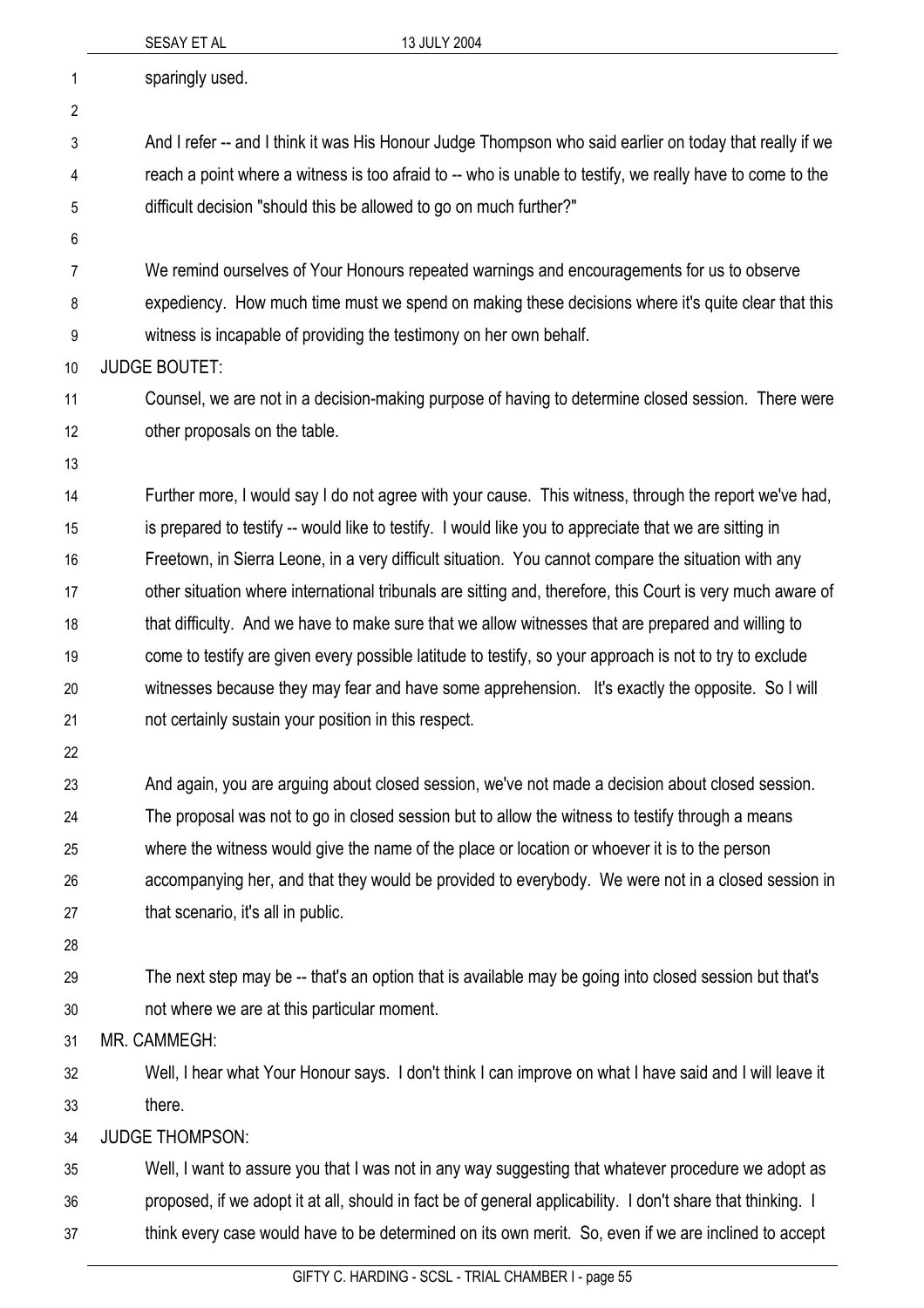|                | 13 JULY 2004<br>SESAY ET AL                                                                                |
|----------------|------------------------------------------------------------------------------------------------------------|
| $\mathbf{1}$   | what the Prosecution is proposing, I don't think we -- it would be fair to say that we are in fact laying  |
| $\overline{2}$ | down a general rule that would be applicable to all witnesses who find themselves in the same              |
| 3              | position. And the Court is free to think of other options, to adopt other options. But following from      |
| 4              | what my learned brother Boutet said, I am in agreement also with the Defence that whatever                 |
| 5              | procedures we adopt should not unduly prejudice or disadvantage the Accused persons in terms of            |
| 6              | their right to fair trial.                                                                                 |
| 7              | MR. CAMMEGH:                                                                                               |
| 8              | I'm obliged to that, Your Honour.                                                                          |
| 9              | [Trial Chamber confer]                                                                                     |
| 10             | <b>MR. PRESIDENT:</b>                                                                                      |
| 11             | Well, I'm sorry to have kept you waiting, it's all housekeeping.                                           |
| 12             |                                                                                                            |
| 13             | The Chamber does not want to travel the road, you know, traced by the Prosecution. The Chamber is          |
| 14             | of the opinion that locations are very material in terms of the indictment that has been drawn up          |
| 15             | against the Accused persons, and I recollect that Mr. Jordash -- I haven't seen the statement -            |
| 16             | Mr. Jordash has said, you know, that most of the statements of TF1-214, that is this witness, has a lot    |
| 17             | of mention of locations. There are some locations which are mentioned there. So it is for the              |
| 18             | Prosecution to organise itself, you know, for the evidence of this witness to be taken in the normal       |
| 19             | form and the normal circumstances that evidence would ordinarily be taken. And I'm sure, you know,         |
| 20             | that if the Witness Protection Unit also makes a further effort, this witness would be reassured of her    |
| 21             | safety and that she could testify without any particular fear that she is now -- any particular fears, you |
| 22             | know, fear or fears that she is now entertaining.                                                          |
| 23             |                                                                                                            |
| 24             | So in the light of this, we would be adjourning this matter to tomorrow at ten o'clock in order to take    |
| 25             | this witness on the understanding, of course, that the Witness Protection Unit would go the length of      |
| 26             | at least assuring this witness that she is in safe hands. I mean, she doesn't mind all the reds and the    |
| 27             | blacks, you know, that are surrounding her. It is normal -- for her background it is normal; I             |
| 28             | understand. I come from her own part of the world. I understand that she should be scared because          |
| 29             | coming into this room, I don't think if you brought a villager from my own village he will be able to      |
| 30             | stand the lights, just the lights alone. So we are asking the head of the Witness Protection Unit and      |
| 31             | Madam An Michels to reassure this lady, this witness, that she is safe and that she can testify without    |
| 32             | any fear of reprisal or any fear, you know, to her life. I think all we need is basically the evidence     |
| 33             | which she has to give to us, and after that, we should be able, you know, to proceed. I don't think --     |
| 34             | it's a question of building around her, you know, some confidence measures which I think will              |
| 35             | reassure her that she is in a safe environment. She is not in the sort of an environment where she         |
| 36             | was before, you know, coming here.                                                                         |
| 37             |                                                                                                            |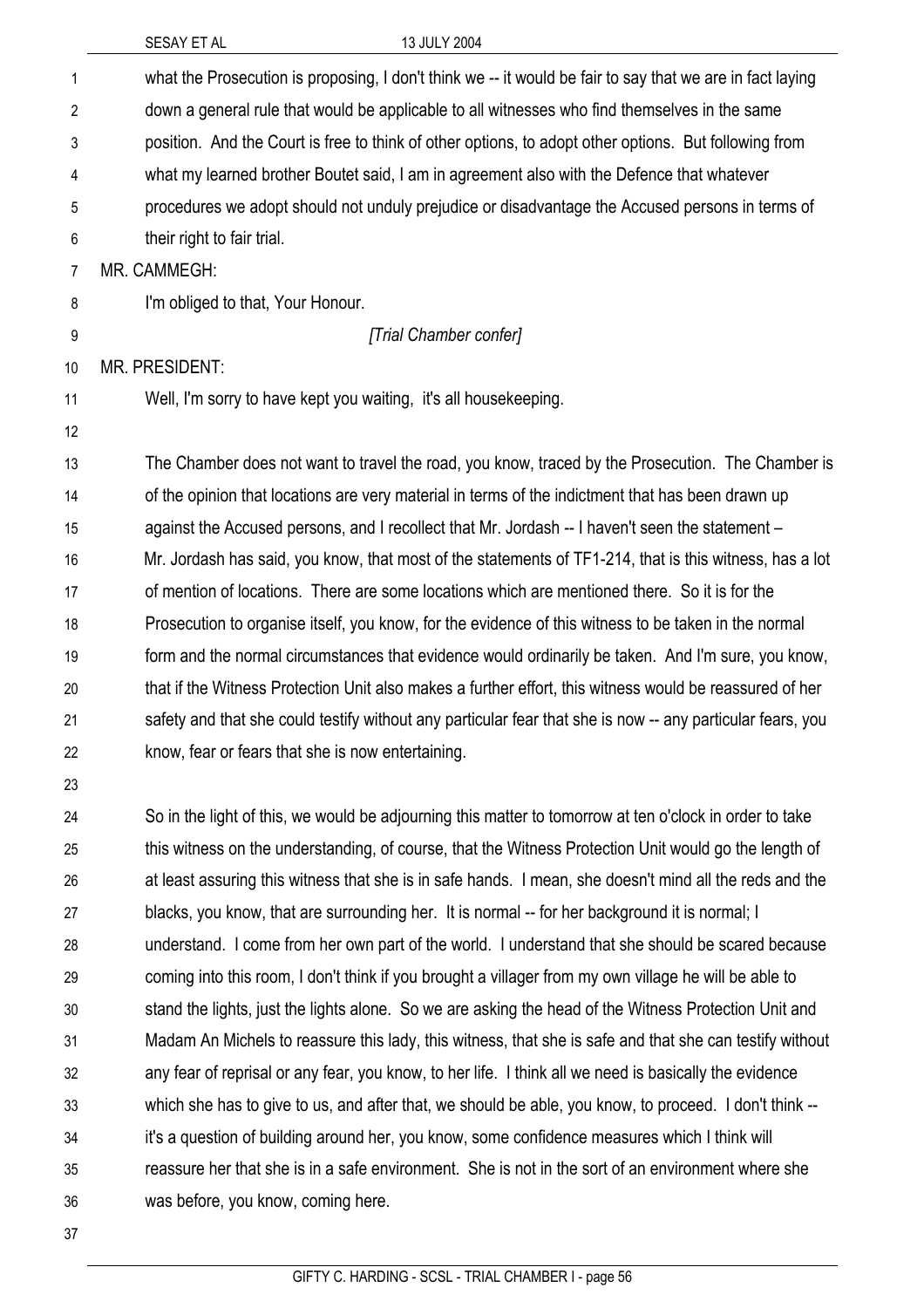| 13 JULY 2004<br>SESAY ET AL                                                                                                                                                                        |
|----------------------------------------------------------------------------------------------------------------------------------------------------------------------------------------------------|
| But this, again, I was -- the Prosecution should be ready every day with at least two witnesses, you<br>know, waiting because if we had another witness we would have taken this witness and maybe |
| adjourn this other witness. So we would like the Prosecution to come not only with this witness, but                                                                                               |
| with maybe another witness, depending on the length, or two because it's good to have them waiting                                                                                                 |
| so that we don't lose time.                                                                                                                                                                        |
| <b>MS. TAYLOR:</b>                                                                                                                                                                                 |
| Indeed, Your Honour. That point is taken and shortly after Your Honours left the Bench I was actually                                                                                              |
| informed that the witness that the Prosecution intends to call after this witness would have been                                                                                                  |
| available this afternoon, and that was something which I was not aware. But the Prosecution takes,                                                                                                 |
| Your Honours' comments on board and will ensure that adequate witnesses are available.                                                                                                             |
| <b>MR. PRESIDENT:</b>                                                                                                                                                                              |
| Well, learned counsel, I think we have to thank you for your understanding in this very, very difficult                                                                                            |
| task that we had to face today and we will continue to count on your understanding and your                                                                                                        |
| cooperation in this regard. We would in this spirit, you know, adjourn to tomorrow at ten o'clock when                                                                                             |
| we would again take this witness and possibly, you know, another witness. Thank you.                                                                                                               |
|                                                                                                                                                                                                    |
| The Court will rise.                                                                                                                                                                               |
| [Whereupon the hearing adjourned at 5.22, p.m. to be                                                                                                                                               |
| reconvened on Wednesday, the 14th day of July 2004, at                                                                                                                                             |
| $10.00$ a.m.]                                                                                                                                                                                      |
| (Pages 44 to 57 by Gifty C. Harding)                                                                                                                                                               |
|                                                                                                                                                                                                    |
|                                                                                                                                                                                                    |
|                                                                                                                                                                                                    |
|                                                                                                                                                                                                    |
|                                                                                                                                                                                                    |
|                                                                                                                                                                                                    |
|                                                                                                                                                                                                    |
|                                                                                                                                                                                                    |
|                                                                                                                                                                                                    |
|                                                                                                                                                                                                    |
|                                                                                                                                                                                                    |
|                                                                                                                                                                                                    |
|                                                                                                                                                                                                    |
|                                                                                                                                                                                                    |
|                                                                                                                                                                                                    |